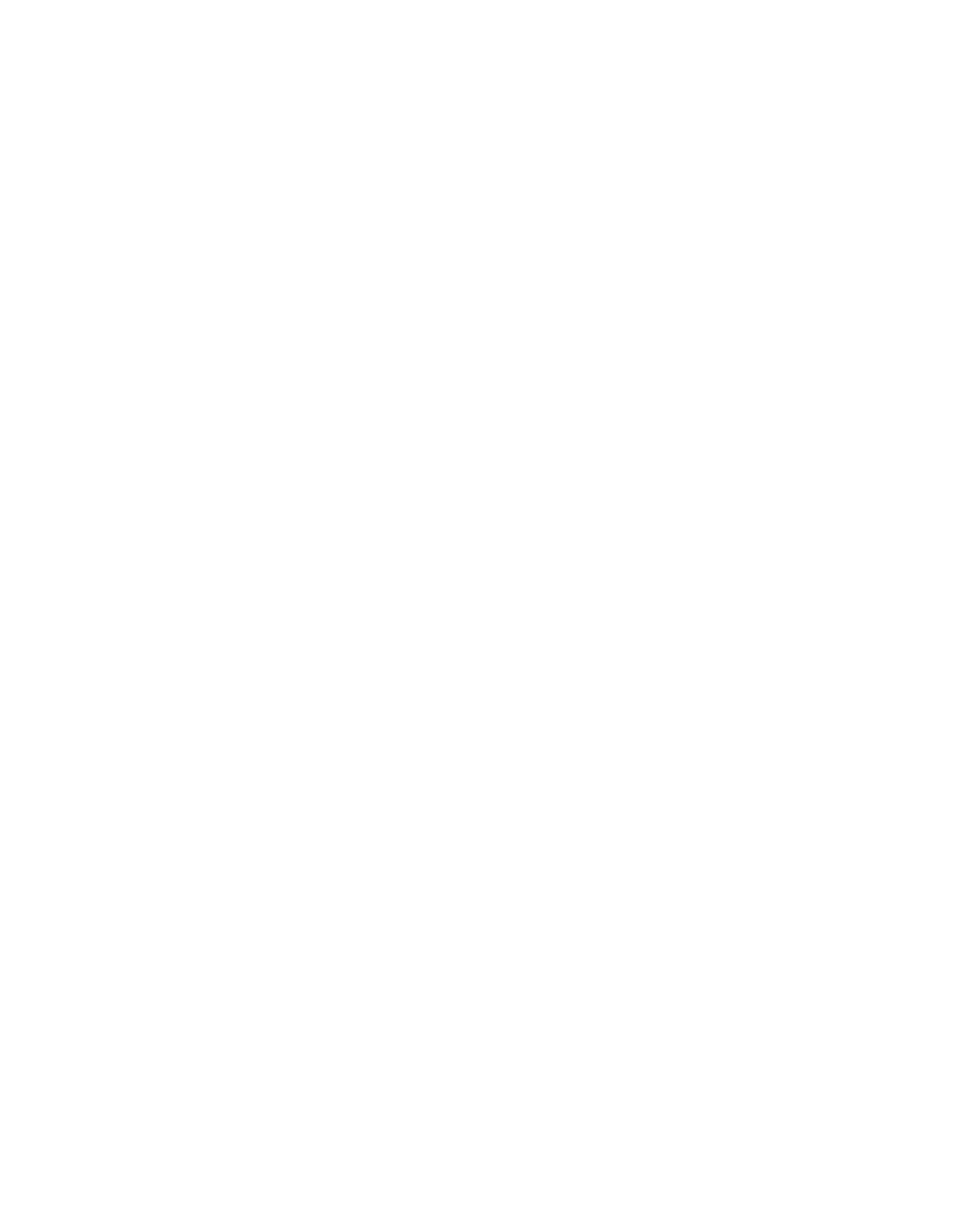Contract Number: 07110

Mathematica Reference Number: 40079.212

Submitted to: First 5 LA 750 N. Alameda Street, Suite 300 Los Angeles, CA 90012 Project Officer: Kelly Goods

Submitted by: Mathematica Policy Research 1100 1st Street, NE 12th Floor Washington, DC 20002-4221 Telephone: (202) 484-9220 Facsimile: (202) 863-1763 Project Director: Emily Moiduddin **Informing the Performance-Based Contract Between First 5 LA and LAUP – Volume 1: Child Progress in the 2012–2013 Program Year**

Final Report

October 24, 2013

Sally Atkins-Burnett Yange Xue Emily Moiduddin Nikki Aikens Judy Cannon

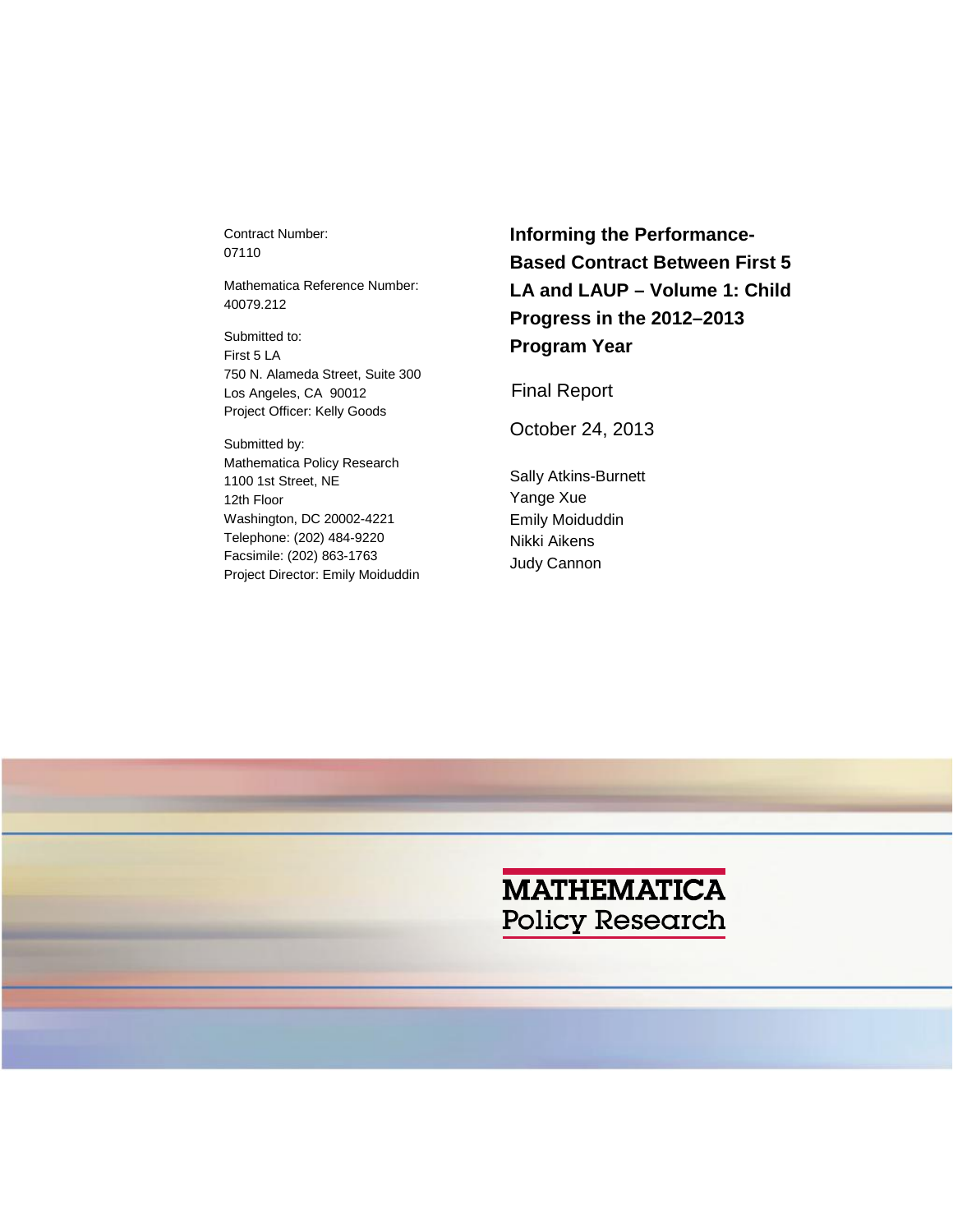## UPCOS-6 COPYRIGHT PERMISSIONS

*Woodcock-Johnson® III (WJ III®)*, *WJ III*® *Tests of Achievement.* Copyright © 2001, 2007, The Riverside Publishing Company. Reproduced with permission of the publisher. All rights reserved.

No part of this work may be reproduced or transmitted in any form or by any means, electronic or mechanical, including photocopying and recording or by any information storage or retrieval system, without the proper written permission of The Riverside Publishing Company unless such copying is expressly permitted by federal copyright law. Address inquiries to Contracts and Permissions Department, The Riverside Publishing Company, 3800 Golf Road, Rolling Meadows, Illinois 60008-4015.

*Batería III Woodcock-Muñoz ®.* Copyright © 2004, 2007, The Riverside Publishing Company. Reproduced with permission of the publisher. All rights reserved.

No part of this work may be reproduced or transmitted in any form or by any means, electronic or mechanical, including photocopying and recording or by any information storage or retrieval system, without the proper written permission of The Riverside Publishing Company unless such copying is expressly permitted by federal copyright law. Address inquiries to Contracts and Permissions Department, The Riverside Publishing Company, 425 Spring Lake Drive, Itasca, Illinois 60143-2079.

*preLAS 2000*, by Sharon E. Duncan, Ph.D., and Edward A. DeAvila, Ph.D. Copyright © 1998 CTB/McGraw-Hill LLC, a subsidiary of The McGraw-Hill Companies, Inc. Reproduced by permission of CTB/McGraw-Hill LLC.

*Leiter International Performance Scale-Revised Examiner Ratings.* Copyright © 1997, 2002 Stoelting Co., 620 Wheat Lane, Wood Dale, IL 60191. All rights reserved. The material may not be distributed to countries who have no copyright relations with the United States of America.

*Expressive One-Word Picture Vocabulary Test* (EOWPVT)*.* Copyright © 2000, Academic Therapy Publications, 20 Commercial Boulevard, Novato, CA, 94949-6191. All rights reserved. Reproduced by permission of Academic Therapy Publications.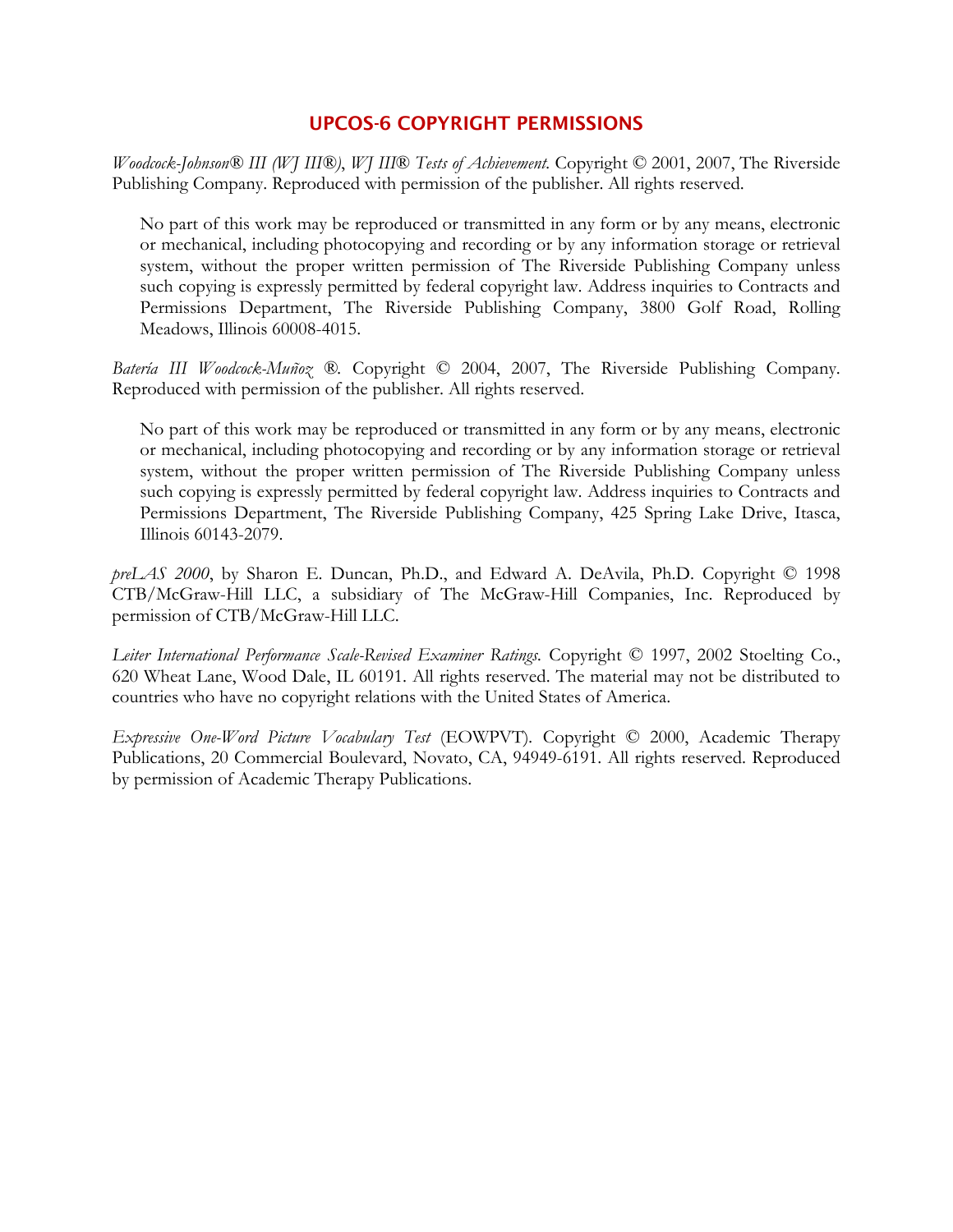### **ACKNOWLEDGMENTS**

The authors of this report have many people to thank for making this study possible. Our project officers, Sharon Murphy and Artineh Samkian, worked closely with us at every step along the way. Staff at the Los Angeles Universal Preschool (LAUP) program—particularly Schellee Rocher and Rosa Valdes—kept us focused on what matters for children, families, and their programs, and contributed tremendously to the substance of the project.

Susan Sprachman, as survey director, and Rebecca Mason, as assistant survey director, coordinated all aspects of the project related to data collection and made sure that all field activities were carried out with great skill. Anne Self partnered with them valiantly in all of their efforts. The survey team could not have carried out its work without the efforts of the LAUP program directors, who provided tremendous support. The LAUP teachers gave generously of their class time, which we know was not always convenient, allowing us to assess the children. Especially central to the success of the study was the participation of the LAUP children and their parents. We are deeply indebted to them for their time and cooperation.

Enrolling programs into the study, arranging the schedules for data collection, working with the programs to establish the eligible sample and obtain parental consent, and conducting quality assurance activities are critical tasks on a study like UPCOS; we are grateful to the Mathematica Policy Research and Juárez & Associates (J&A) staff who coordinated this process. From Mathematica, this includes Anna Situ, Chrissie Grover-Roybal, Daniel Mendieta, Flor Garay, Elva Lopez, and Laura Gonzalez-Orellana. From J&A, this includes Elizabeth Perez-LoPresti, Sandy Figueroa, Claudia Benavides, and Sara Montolla. We thank all of the field staff who carried out assessments with great respect for the research process, the children being assessed, and their families.

Our information services (IS) team was led by Scott Reid. Finally, we give special thanks to Donna Dorsey and Alfreda Holmes for the tremendous effort that went into producing this report.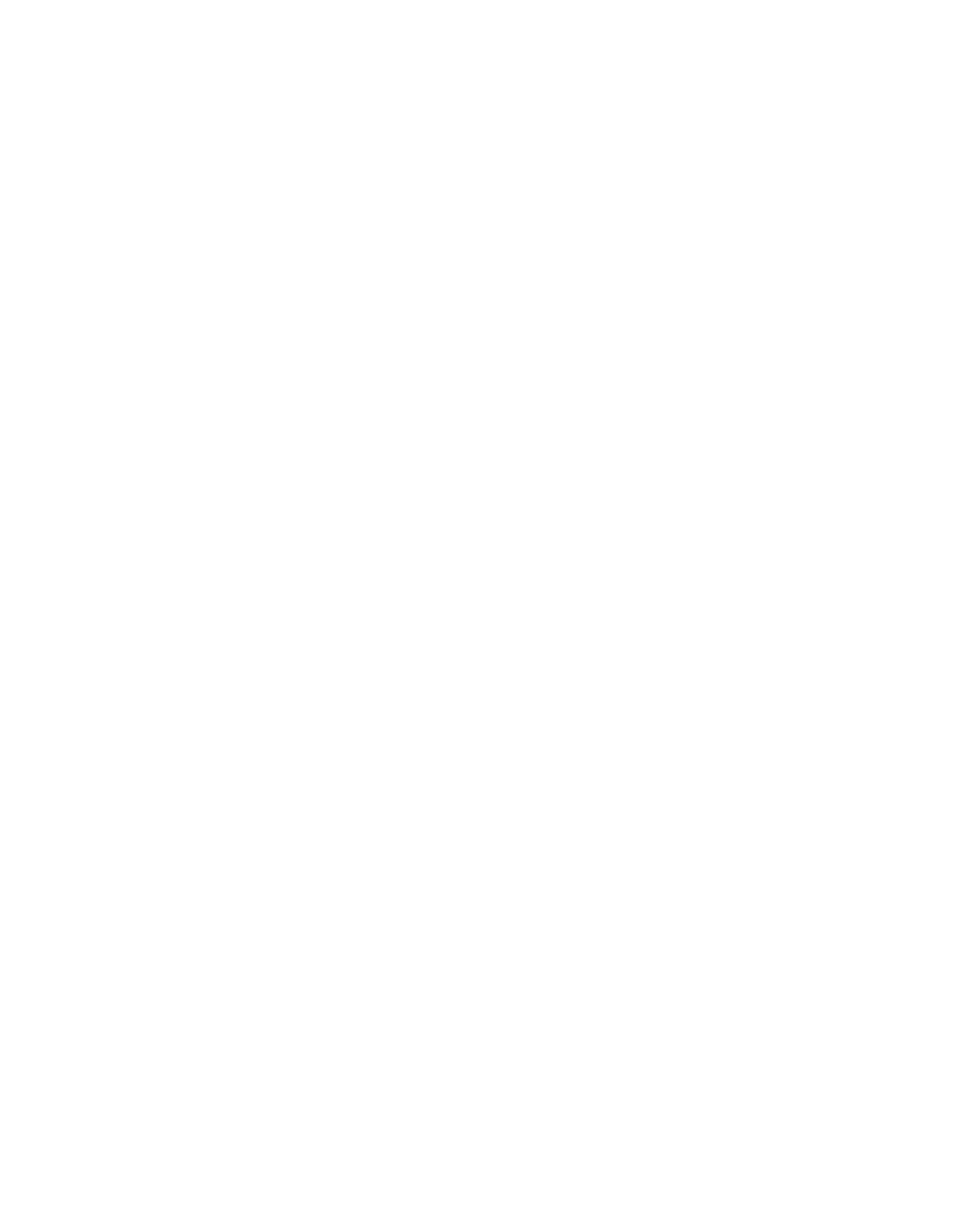# **CONTENTS**

| т            |                                                  |                                                             |  |  |  |  |  |
|--------------|--------------------------------------------------|-------------------------------------------------------------|--|--|--|--|--|
|              | Α.                                               |                                                             |  |  |  |  |  |
|              | В.                                               |                                                             |  |  |  |  |  |
|              | C.                                               |                                                             |  |  |  |  |  |
|              | D.                                               |                                                             |  |  |  |  |  |
|              | Е.                                               |                                                             |  |  |  |  |  |
|              | F.                                               |                                                             |  |  |  |  |  |
| $\mathbf{I}$ |                                                  |                                                             |  |  |  |  |  |
|              |                                                  |                                                             |  |  |  |  |  |
|              | B.                                               |                                                             |  |  |  |  |  |
|              |                                                  |                                                             |  |  |  |  |  |
| III          | PERFORMANCE RELATIVE TO 2012-2013 CHILD PROGRESS |                                                             |  |  |  |  |  |
|              |                                                  |                                                             |  |  |  |  |  |
|              | В.                                               |                                                             |  |  |  |  |  |
|              | C.                                               |                                                             |  |  |  |  |  |
|              | D.                                               | Progress by Whether Level 1 of the Target Was Met: Evidence |  |  |  |  |  |
|              |                                                  |                                                             |  |  |  |  |  |
| <b>IV</b>    |                                                  |                                                             |  |  |  |  |  |
|              |                                                  |                                                             |  |  |  |  |  |
|              | В.                                               |                                                             |  |  |  |  |  |
|              |                                                  |                                                             |  |  |  |  |  |
|              |                                                  |                                                             |  |  |  |  |  |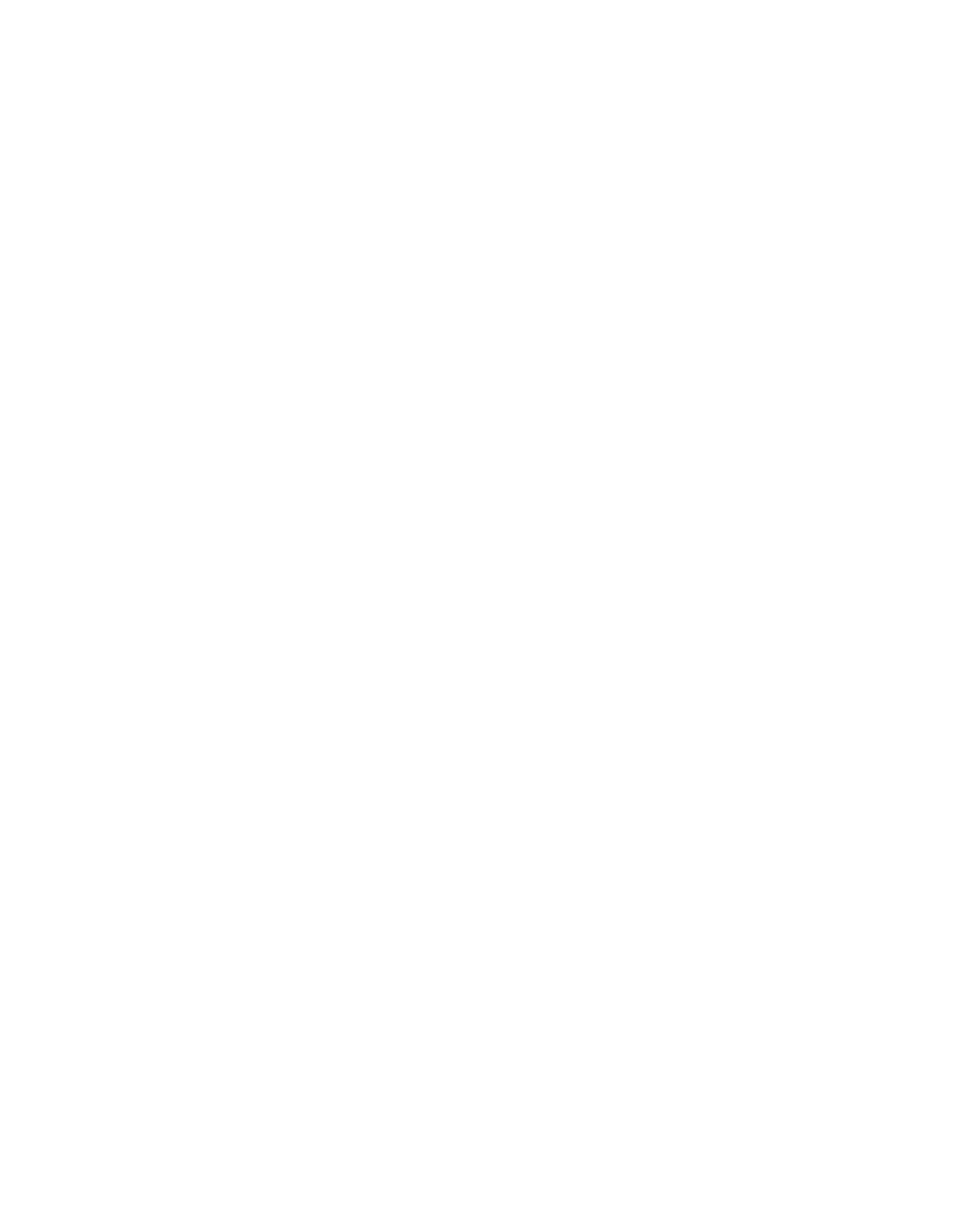# **TABLES**

| <b>ES.1</b> | Child Outcomes Measures and Developmental Domains Addressed                                                                                                                                            |    |
|-------------|--------------------------------------------------------------------------------------------------------------------------------------------------------------------------------------------------------|----|
| <b>ES.2</b> | Summary of Child Progress in 2012-2013 in a Representative<br>Sample of LAUP Programs and Children Relative to Performance-                                                                            |    |
| 1.1         | Child Outcomes Measures and Developmental Domains Addressed<br>in the First 5 LA-LAUP Study of Child Progress and Performance-                                                                         |    |
| 1.2         | Children Assessed in Fall 2012 and Spring 2013, by Language                                                                                                                                            |    |
| II.1        | Means and Standard Errors for UPCOS-6 Language, Literacy, and                                                                                                                                          |    |
| II.2        | Percentage of Children Scoring in the Expected Range for Social-<br>Emotional and Approaches to Learning and in Overweight or Obese<br>Groups for Physical Health: Fall 2012 and Spring 2013 14        |    |
| III.1       | Final Targets for Child Progress in LAUP Programs During the                                                                                                                                           |    |
| III.2       | Summary of Child Progress in 2012-2013 in a Representative<br>Sample of LAUP Programs and Children Relative to Performance-                                                                            | 22 |
| III.3       | Percentage of Children Whose Progress Exceeded Level 1 Targets,                                                                                                                                        | 24 |
| III.4       | Means, Standard Errors, and Ranges for UPCOS-6 Language,<br>Literacy, and Math Measures Change Scores, Child Level, by<br>Whether Level 1 Target Was Met                                               | 26 |
| IV.1        |                                                                                                                                                                                                        |    |
| IV.2        |                                                                                                                                                                                                        |    |
| IV.3        | Means and Standard Errors for UPCOS-6 Language, Literacy, and<br>Math Measures, by Family Risk: Fall 2012-Spring 2013  34                                                                              |    |
| IV.4        | Percentage of Children Scoring in the Expected Range for Social-<br>Emotional and Approaches to Learning Measures and Overweight<br>or Obese for Physical Health Measure: Fall 2012 and Spring 2013 37 |    |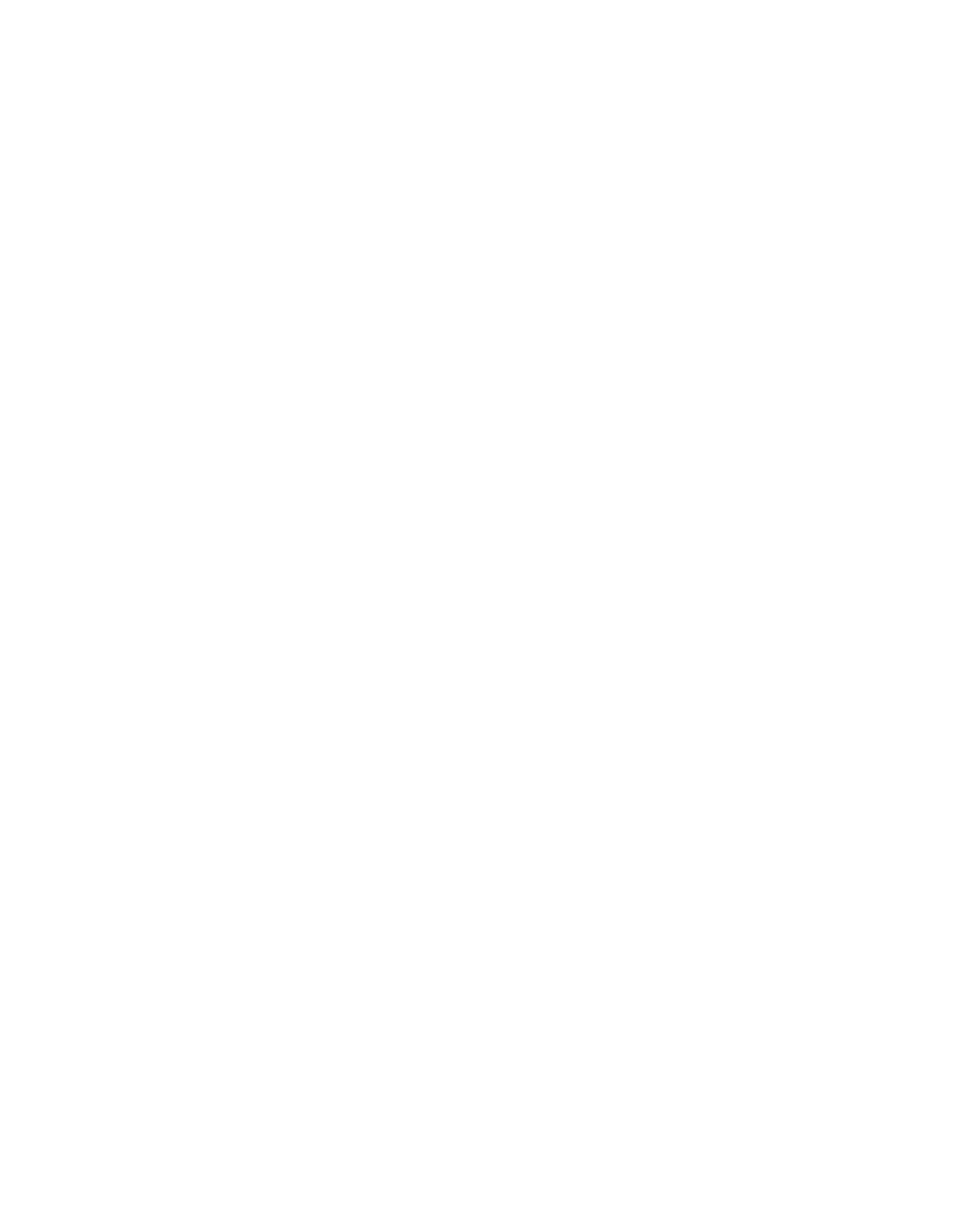# **FIGURES**

| II.1  | Mean Standard Scores for Language, Literacy, and Mathematics                                                                    |  |
|-------|---------------------------------------------------------------------------------------------------------------------------------|--|
| II.2  | Mean Raw and IRT Scores for Literacy Assessment (Rapid Letter                                                                   |  |
| II.3  | Mean W Scores for Literacy and Mathematics Assessments: Fall                                                                    |  |
| II.4  | Percentage of Children Scoring in Expected Range for Social-<br>Emotional and Approaches to Learning Assessments: Fall 2012 and |  |
| II.5  | Children's BMI Status in LAUP in Fall 2012 and Spring 2013, and                                                                 |  |
| III.1 | Percentage of Children Whose Progress Exceeded Level 1 Targets,                                                                 |  |
| IV.1  |                                                                                                                                 |  |
| IV.2  |                                                                                                                                 |  |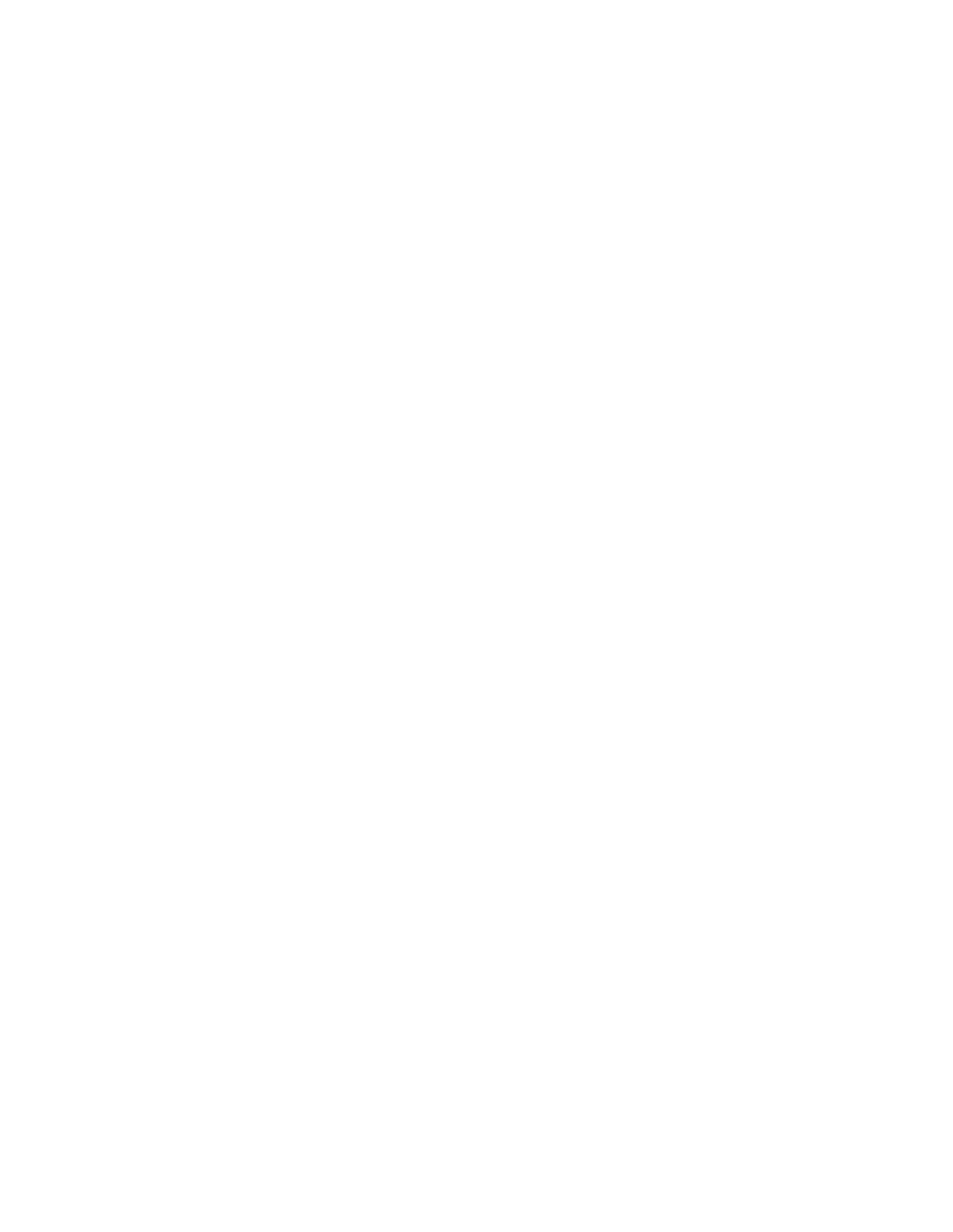## **EXECUTIVE SUMMARY**

#### Key Findings

Children in LAUP ended the year performing at or above the national average in expressive Spanish-bilingual language skills; fine motor and literacy skills (among those assessed in English), particularly early writing; mathematics skills (among those assessed in English); and social-emotional development and approaches to learning. Their progress in these areas kept pace with that of the national sample of same-age peers.

For children in LAUP who took the English assessment, mathematics abilities were similar to those of a national sample of English-speaking peers, and these children maintained their skills relative to peers over the program year.

Children's English vocabulary continued to lag behind national peers, though children who primarily speak English at home made significant progress in English vocabulary development. Children who spoke only English at home did not make significant progress in vocabulary, suggesting a need for additional attention to increasing the sophistication of words presented.

Mathematics continues to be an area needing greater support for children taking the assessment in Spanish. They scored more than one standard deviation below the national mean.

Targets are reasonable and achievable in LAUP; children's progress met or exceeded the targets set for the 2012–2013 year.

Targets continue to be valid and meaningful. For children whose scores met or exceeded targets, scores increased on average relative to a national sample of same-age peers. Among children whose scores fell below targets, scores declined on average relative to a national sample of peers.

In February 2004, First 5 LA adopted a 10-year universal preschool master plan to increase the availability of high quality preschool spaces in Los Angeles County and created Los Angeles Universal Preschool (LAUP) to implement the plan. A shared objective of First 5 LA and LAUP is to support early learning and development for the four-year-old children that have an opportunity to participate in LAUP programs. To meet this objective, First 5 LA and LAUP have begun to track the progress of children during their year in LAUP programs as an element of the performancebased contract between the two organizations. Beginning in the 2009–2010 program year, Mathematica Policy Research worked with First 5 LA and LAUP to identify the domains of development they sought to track, identify appropriate measures, and set targets for progress across the year. Those targets were applied for the first time in the 2011–2012 program year based on data collected by Mathematica as part of the fifth phase of the Universal Preschool Child Outcomes Study (UPCOS).

Because LAUP has a new population of children every year, First 5 LA and LAUP have agreed to revisit the targets each year to consider whether the most recent data regarding LAUP children signal a need to change the targets, or whether there are any factors within or external to LAUP that might influence what First 5 LA and LAUP want prioritized within the targets. Thus, the targets were revised for the 2012–2013 program year in a collaborative process between First 5 LA and LAUP that was facilitated by Mathematica. As part of UPCOS-6, Mathematica conducted direct child assessments to determine whether the agreed-upon targets for 2012–2013 were met. In this report, we describe children's progress from fall to spring of the program year and whether targets were met.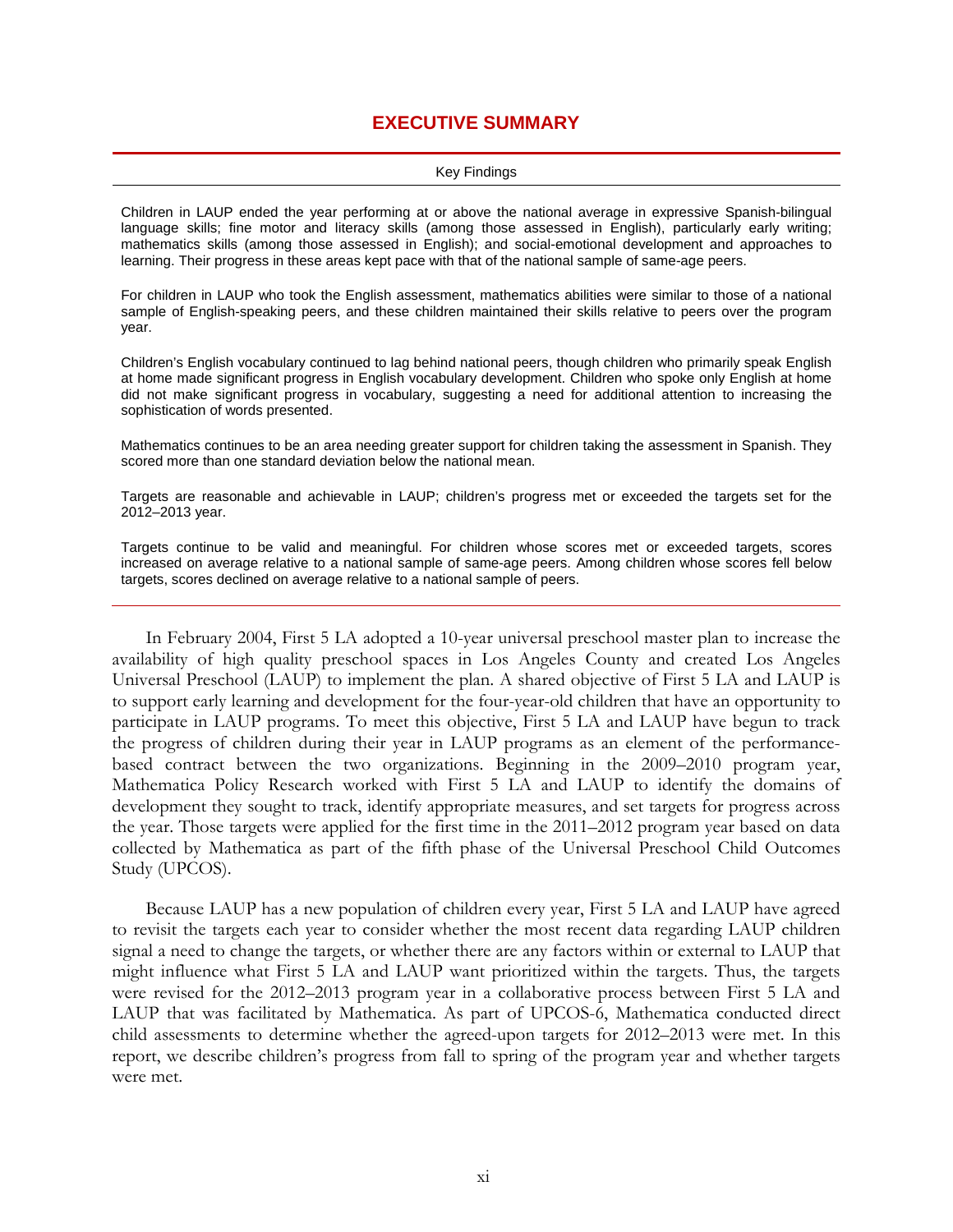### **A. Domains of Child Development and Selected Measures**

In designing the study of child progress, Mathematica worked with First 5 LA and LAUP to identify the domains of development to address and the associated outcome measures. The team agreed that, while a brief assessment cannot encompass all the elements of school readiness, the assessment tools should collectively tap the important developmental domains, including those identified by the National Education Goals Panel (Kagan et al. 1995), which are similar to those in the California Preschool Learning Foundations (California Department of Education 2008). These key domains are language and literacy, cognition (mathematics, thinking, and reasoning), socialemotional development, approaches to learning, and motor development. With these domains in mind, we sought assessments with strong measurement properties that were appropriate for use with this sample. Table ES.1 outlines the measures selected and domains addressed.

### **B. Sample and Methods**

UPCOS-6 includes a stratified random sample of center-based programs and family child care homes (FCCs). The total number of FCCs and centers in the sample is proportional to their overall numbers in LAUP. We randomly selected one classroom from each sampled program. We then selected all children from each classroom; thus, when weighted, the sample of children is representative of all LAUP children. There were 53 programs in the original sample, and the goal was to recruit 40 programs (proportionally allocated between center-based programs and FCCs-28 and 12, respectively). In the fall, the sample included 40 programs (27 centers and 13 FCCs), reflecting a response rate of 76 percent. In the fall, there were 641 eligible children in the 40 programs; 627 were assessed, reflecting a response rate of 98 percent. In the spring, 573 children were assessed in the 40 programs—96 percent of the children still eligible to participate.<sup>[1](#page-13-0)</sup>

|                   | Table ES.1. Child Outcomes Measures and Developmental Domains Addressed in the First 5 LA-LAUP Study |  |  |
|-------------------|------------------------------------------------------------------------------------------------------|--|--|
| of Child Progress |                                                                                                      |  |  |

| Measure                                                                                                                                                                 | Domains Addressed                                          |
|-------------------------------------------------------------------------------------------------------------------------------------------------------------------------|------------------------------------------------------------|
| Expressive One-Word Picture Vocabulary Test (EOWPVT), English Edition<br>and Spanish Bilingual Edition (EOWPVT-SBE) (Brownell 2000)                                     | Language development: vocabulary                           |
| Rapid Letter Naming (RLN) (Atkins-Burnett et al. 2007)                                                                                                                  | Literacy development                                       |
| Woodcock-Johnson III (WJ-III) Spelling and Woodcock-Muñoz III (WM-III)<br>Ortografía <sup>a</sup> (Woodcock et al. 2001/2007; Woodcock et al. 2004/2007)                | Fine motor skills and literacy<br>development              |
| Woodcock-Johnson III (WJ-III) Applied Problems and Woodcock-Muñoz<br>Batería III (WM-III) Problemas Aplicados (Woodcock et al. 2001/2007;<br>Woodcock et al. 2004/2007) | Mathematics development                                    |
| Leiter Examiner Rating Scale - Revised (Leiter-R), Attention, Activity Level,<br>and Sociability subscales (Roid and Miller 1997) <sup>b</sup>                          | Social-emotional development and<br>approaches to learning |

<sup>a</sup>The WM-III Ortografía is used to measure child progress but is not included in targets for the performance-based contract between First 5 LA and LAUP (as of 2012–2013).

**Estimates of social-emotional development and approaches to learning are based on ratings by the assessor at the** end of the 15-minute assessment rather than classroom behavior and functioning.

To minimize the burden on children, they were randomly assigned to complete one of two versions of the assessment, each of which included only half of the measures in the battery. For

<span id="page-13-0"></span> <sup>1</sup> By the spring, 46 additional children became ineligible by merit of having left the sampled program or classroom. The total eligible sample in the spring included 595 children.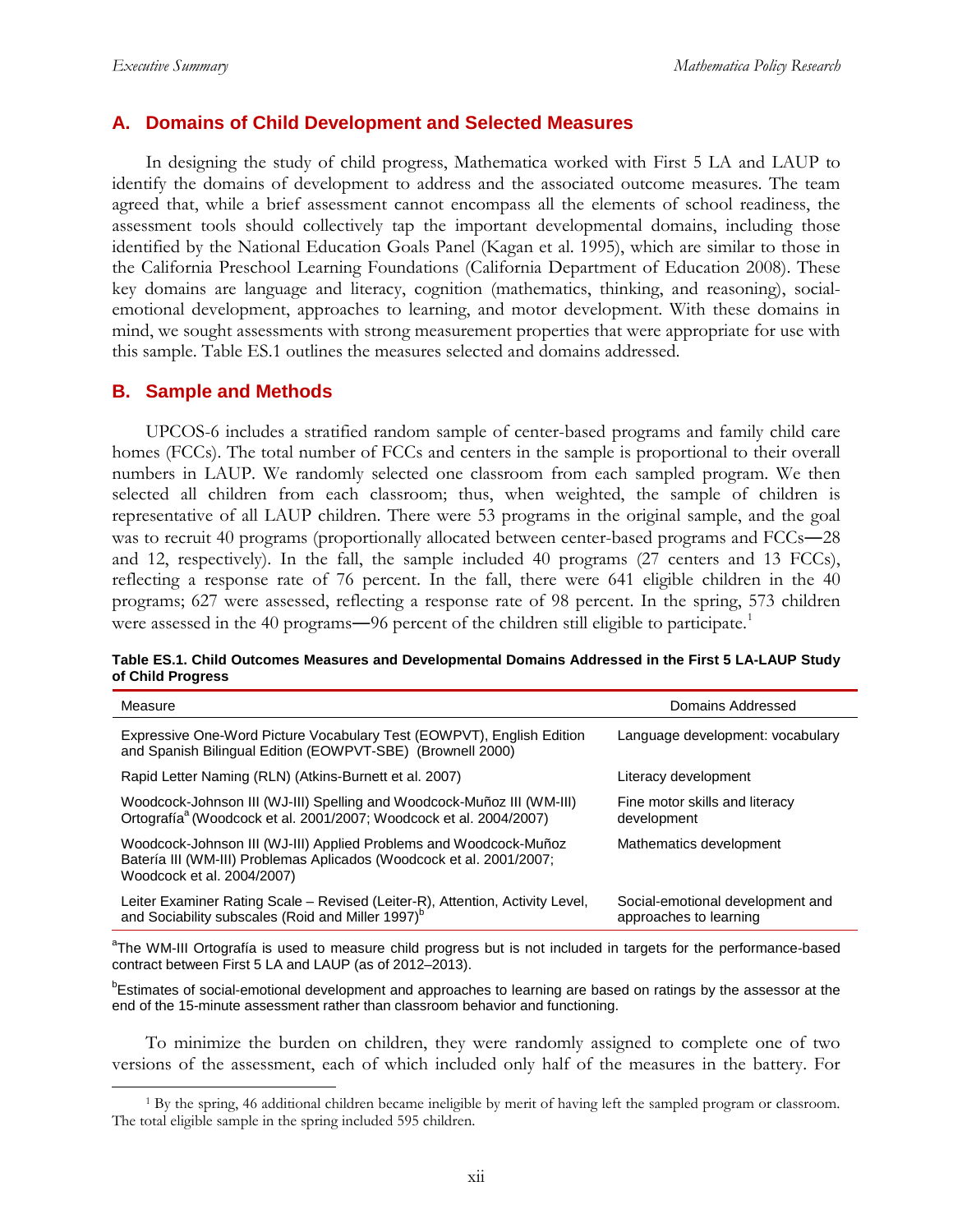language-specific measures, children were routed to the appropriate language of assessment (Spanish or English) based on a combination of parent reports of home language and performance on an English language screener at the start of the assessment. Note that for the EOWPVT, EOWPVT-SBE, RLN, and Leiter-R, the content of the measures is the same regardless of whether the child completed the assessment in Spanish or English; thus, scores for the total sample reflect performance of all children who were assessed with that measure. For the WJ-III and WM-III subtests, the English and Spanish versions of the measures have different items; thus, WJ-III scores reflect performance of children who followed the English path and WM-III scores reflect performance of children who followed the Spanish path.

## **C. Analysis**

All analyses are at the child level, account for clustering of children within programs,<sup>[2](#page-14-0)</sup> and are weighted to be representative of the programs and children in LAUP. For some of the measures the EOWPVT and EOWPVT-SBE, the WJ-III Spelling and WM-III Ortografía subtests, and the WJ-III Applied Problems and WM-III Problemas Aplicados subtests—we examined absolute progress as well as progress relative to a national sample of same-age peers (progress relative to peers is captured in "standard scores"). For the RLN task, we examined absolute progress (standard scores are not available). For the Leiter-R, we calculated the percentage of children scoring in the expected range, which is based on performance of a national sample of same-age peers; children scoring in this range are unlikely to be experiencing difficulties with social-emotional development and approaches to learning.

## **D. Average Progress in LAUP**

**Fall to Spring Progress.** On average, 5.7 months passed between the two assessments (range of 4.1 to 6.3 months). Between the fall and spring, children's absolute progress was statistically significant in all areas. In mathematics, children assessed in Spanish (WM-III Problemas Aplicados) also made significant progress as measured by standard scores (relative to a national sample of sameage peers). Standard scores also show that LAUP children kept pace with but did not make significant progress relative to a national sample of peers in English expressive vocabulary (EOWPVT), Spanish-bilingual expressive vocabulary (EOWPVT-SBE), fine-motor/literacy measured in both English and Spanish (WJ-III Spelling and WM-III Ortografía, respectively), or mathematics in English (WJ-III Applied Problems). Scores on the RLN task indicate that, on average, children made statistically significant progress in their letter-naming skills; the results were comparable to other preschool studies using similar measures (Early et al. 2005; Mashburn et al. 2008).

**Comparison to National Samples.** For Spanish-bilingual vocabulary (EOWPVT-SBE), finemotor/literacy in English (WJ-III Spelling), and social-emotional development and approaches to

<span id="page-14-0"></span> <sup>2</sup> Children within a classroom are generally more similar than children from different classrooms. The estimates of children's progress within a classroom are not independent of one another, violating assumptions for some statistical tests of significance. We used standard statistical methods to account for this clustering (or grouping) of children within classrooms. These procedures account for the design of the sample (multiple children from the same classroom in each program) in the data analysis to ensure that standard errors are correctly estimated and thus, that any statistical tests based on those standard errors are accurate.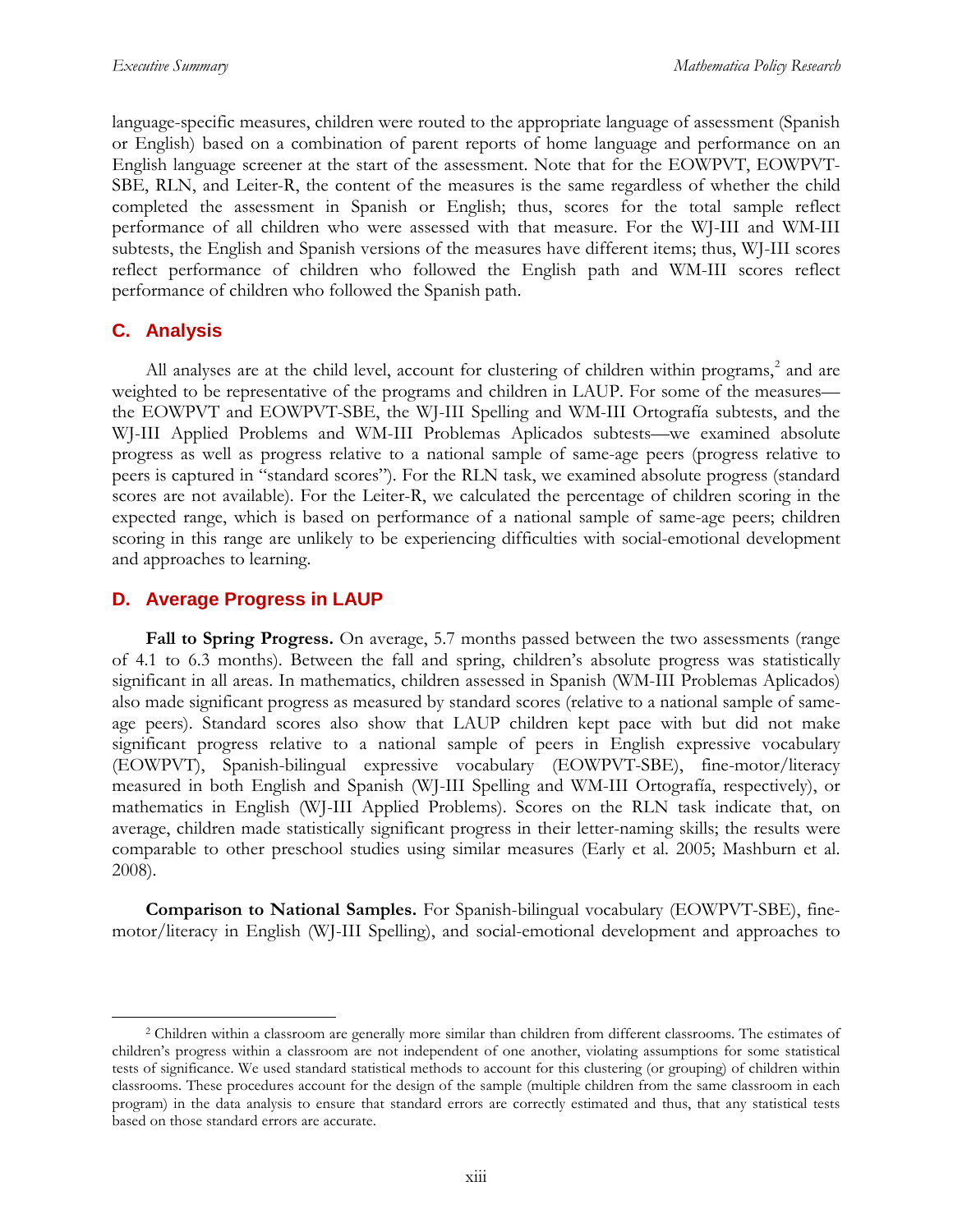learning (Leiter-R), LAUP children scored above the national average in both the fall and spring.<sup>[3](#page-15-0)</sup> By the spring, LAUP children's average English expressive vocabulary skills (EOWPVT) remained approximately half of a standard deviation below that of their English-speaking peers nationally, and fine motor/literacy skills in Spanish (WM-III Ortografía) were one-third of a standard deviation below the national mean. For mathematics, in both the fall and spring, LAUP children assessed in English (WJ-III Applied Problems) scored at the national average; LAUP children assessed in Spanish (WM-III Problemas Aplicados) scored a standard deviation or more below the average.

## **E. Progress Relative to Targets for the 2012–2013 Program Year**

The child progress targets for the 2012–2013 program year were set in a collaborative process between First 5 LA and LAUP, facilitated by Mathematica. To inform the discussion (particularly for selecting the appropriate magnitude for targets), the team examined the distribution of the scores for each of the measures in a prior round of UPCOS.

Targets specify the percentage of children meeting two different levels of progress or performance (referred to as Level 1 and Level 2). [4](#page-15-1) For targets based on all measures except the RLN, LAUP is expected to meet both levels of the targets. For the RLN, LAUP is expected to meet at least one of the two levels. Targets based on the EOWPVT, WJ-III, and WM-III measures are based entirely on children's absolute progress over the year. For the RLN, the target addresses both absolute progress and the level of knowledge (number of letters named) in the spring. For the Leiter-R, targets are based on the percentage of children scoring in the expected range in the spring.

Table ES.2 outlines the targets associated with each measure as well as actual performance during the 2012–2013 program year. Both Level 1 and Level 2 targets were attained in language, fine motor/literacy, mathematics, and social-emotional development and approaches to learning. For literacy as measured by the RLN task, LAUP met Level 1 of the target but not Level 2 (as a reminder, this target is considered met if either Level 1 or Level 2 is met).

<span id="page-15-0"></span> <sup>3</sup> For the Leiter-R, we calculated the percentage of children scoring in the expected range; children scoring in this range are unlikely to be experiencing difficulties with social-emotional development and approaches to learning. In the national sample, 84 percent of children score in this range.

<span id="page-15-1"></span><sup>4</sup> Children who enter programs with strong skills (above average) may not make as much progress as those entering with weaker skills. However, LAUP and First 5 LA are interested in seeing progress for all children. Thus, for each of the measures (with the exception of the RLN and the Leiter-R), targets were selected at two levels of difficulty. At the first level, the target indicates that 70 percent of children are to make a particular gain. At the second, more difficult level, the target indicates that 45 percent of children are to make a larger gain. The magnitude of the gains is specific to each measure (and the scale in that measure).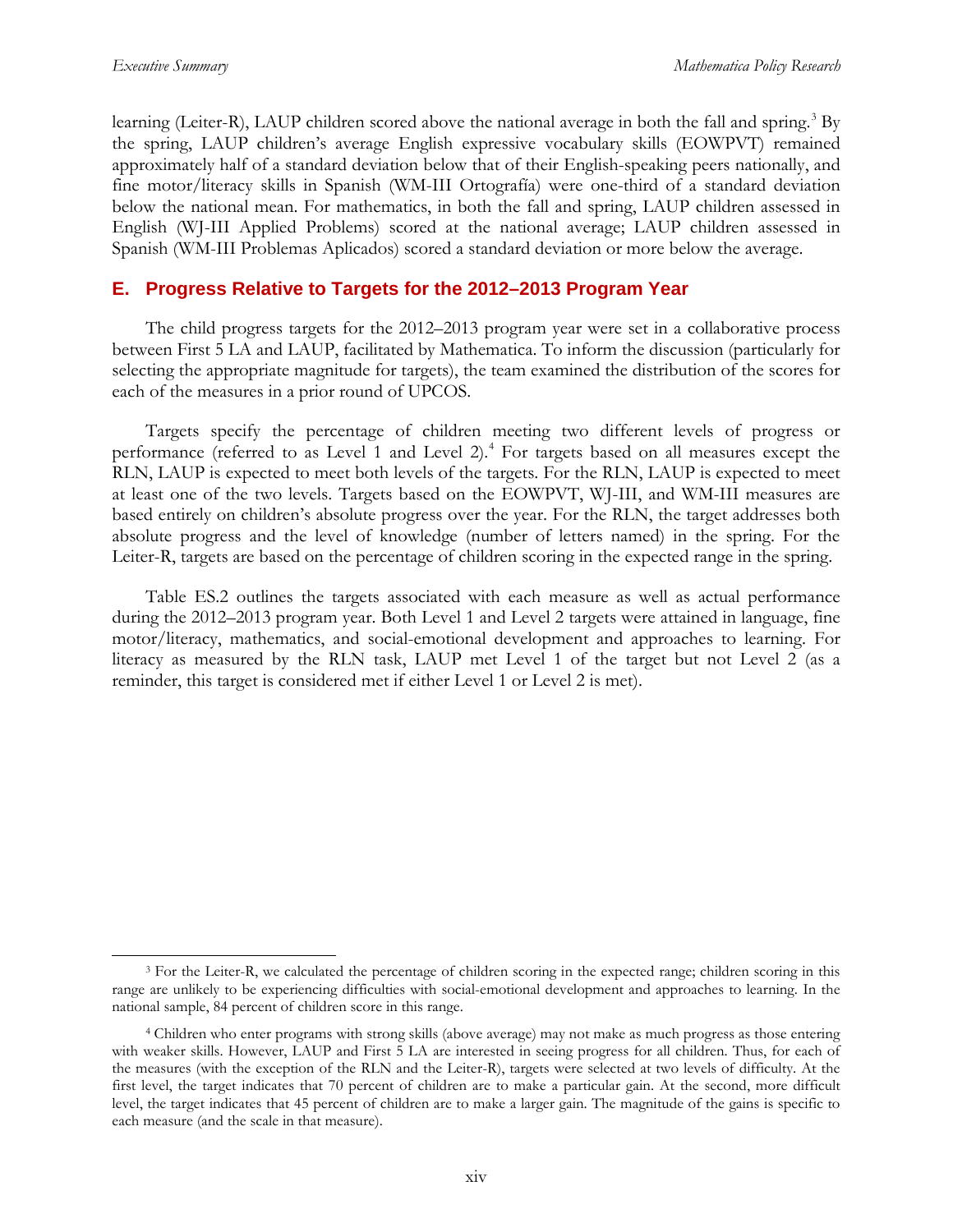| Level 1<br>Domain: Measure<br>Level 2 |                                                                 |                     |                                                                                                                                                                                                             |  |  |  |  |
|---------------------------------------|-----------------------------------------------------------------|---------------------|-------------------------------------------------------------------------------------------------------------------------------------------------------------------------------------------------------------|--|--|--|--|
| Language: EOWPVT (N = 262)            |                                                                 |                     |                                                                                                                                                                                                             |  |  |  |  |
| Target                                | 70% gain 2 points or more                                       | AND                 | 45% gain 5 points or more                                                                                                                                                                                   |  |  |  |  |
| Actual                                | 70% gained 2 points or more                                     |                     | 48% gained 5 points or more                                                                                                                                                                                 |  |  |  |  |
|                                       |                                                                 | Target reached? Yes |                                                                                                                                                                                                             |  |  |  |  |
| Literacy: $RLN (N = 262)$             |                                                                 |                     |                                                                                                                                                                                                             |  |  |  |  |
| Target                                | 45% gain 7 points or more                                       | OR                  | 70% name 14 letters or more in the spring                                                                                                                                                                   |  |  |  |  |
| Actual                                | 50% gained 7 points or more                                     |                     | 63% named 14 letters or more in the spring                                                                                                                                                                  |  |  |  |  |
|                                       |                                                                 | Target reached? Yes |                                                                                                                                                                                                             |  |  |  |  |
|                                       | Fine Motor/Literacy: WJ-III Spelling (N = 198)                  |                     |                                                                                                                                                                                                             |  |  |  |  |
| <b>Target</b>                         | 70% gain 7 points or more                                       | AND                 | 45% gain 17 points or more                                                                                                                                                                                  |  |  |  |  |
| Actual                                | 81% gained 7 points or more                                     |                     | 47% gained 17 points or more                                                                                                                                                                                |  |  |  |  |
|                                       |                                                                 | Target reached? Yes |                                                                                                                                                                                                             |  |  |  |  |
|                                       | Mathematics: WJ-III Applied Problems (N = 198)                  |                     |                                                                                                                                                                                                             |  |  |  |  |
| Target                                | 70% gain 4 points or more                                       | <b>AND</b>          | 45% gain 13 points or more                                                                                                                                                                                  |  |  |  |  |
| Actual                                | 73% gained 4 points or more                                     |                     | 47% gained 13 points or more                                                                                                                                                                                |  |  |  |  |
|                                       |                                                                 | Target reached? Yes |                                                                                                                                                                                                             |  |  |  |  |
|                                       | Mathematics: WM-III Problemas Aplicados (N = 53)                |                     |                                                                                                                                                                                                             |  |  |  |  |
| Target                                | 70% gain 4 points or more                                       | AND                 | 45% gain 13 points or more                                                                                                                                                                                  |  |  |  |  |
| Actual                                | 80% gained 4 points or more                                     |                     | 65% gained 13 points or more                                                                                                                                                                                |  |  |  |  |
|                                       |                                                                 | Target reached? Yes |                                                                                                                                                                                                             |  |  |  |  |
|                                       | Social-Emotional and Approaches to Learning: Leiter-R (N = 262) |                     |                                                                                                                                                                                                             |  |  |  |  |
| Target                                | 85% score in expected range in spring                           |                     |                                                                                                                                                                                                             |  |  |  |  |
| Attention<br>Actual                   | 98%                                                             |                     |                                                                                                                                                                                                             |  |  |  |  |
| <b>Activity Level</b><br>Actual       | 99%                                                             |                     |                                                                                                                                                                                                             |  |  |  |  |
| Sociability<br>Actual                 | 97%                                                             |                     |                                                                                                                                                                                                             |  |  |  |  |
|                                       | Target reached? Yes                                             |                     |                                                                                                                                                                                                             |  |  |  |  |
| Source:                               | UPCOS-6 Fall 2012 and Spring 2013 Direct Child Assessments.     |                     |                                                                                                                                                                                                             |  |  |  |  |
| Notes:                                |                                                                 |                     | Targets for all measures except the Leiter-R and RLN were based on W or item response theory (IRT)<br>scores. Leiter-R targets refer to the proportion of children scoring in the expected range, which was |  |  |  |  |

#### **Table ES.2. Summary of Child Progress in 2012–2013 in a Representative Sample of LAUP Programs and Children Relative to Performance-Based Contract Targets**

based on standardized scaled scores. The Level 2 target for the RLN was based on raw scores. All analyses are weighted to represent children attending LAUP in the 2012–2013 program year.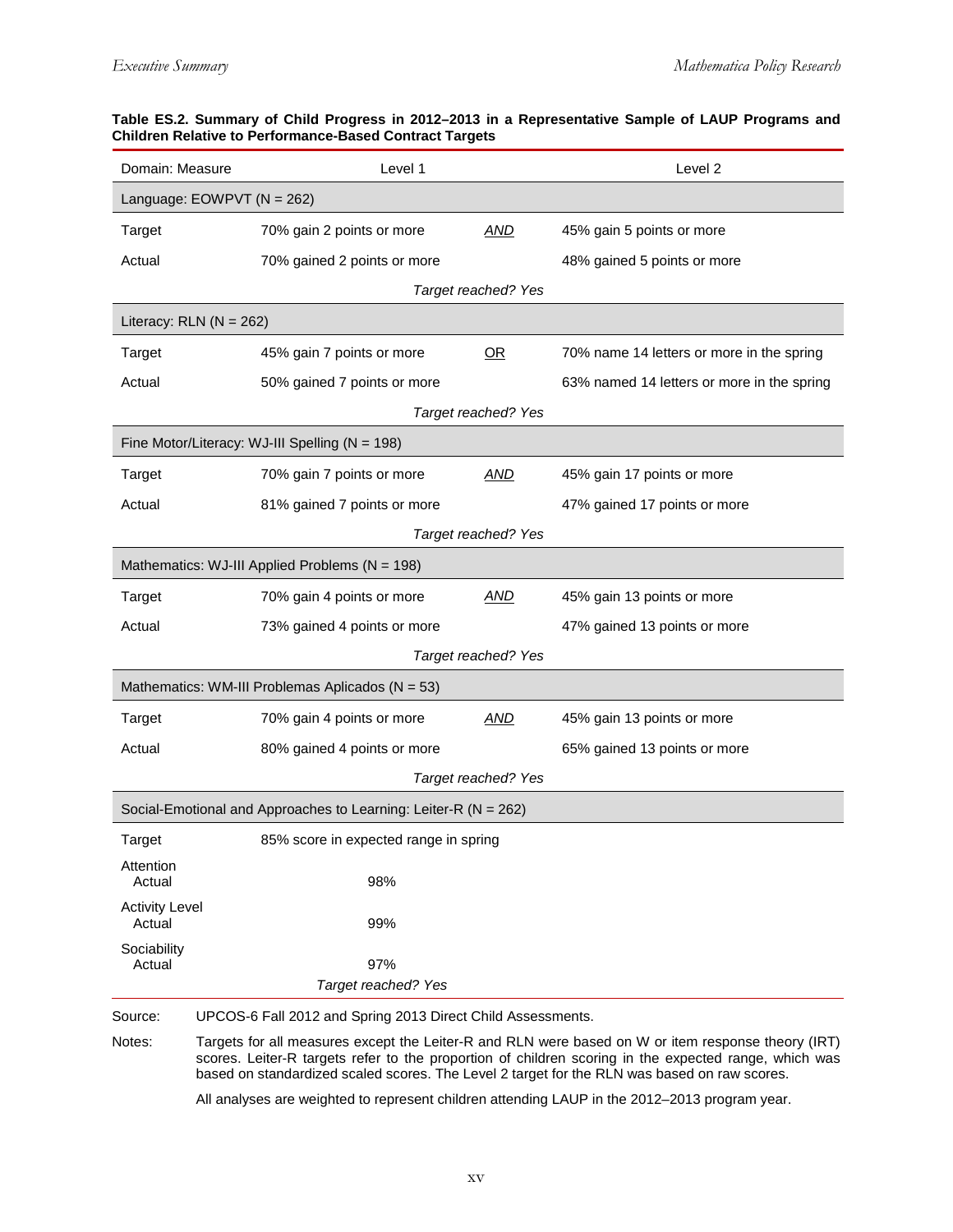To assess the validity of the targets—whether they successfully identify children who make significant gains during the year—we examined average change in standard scores among the group of children whose scores exceeded Level 1 of the targets and the group whose scores did not exceed Level 1 of the targets; we would expect greater progress where scores exceeded targets.<sup>[5](#page-17-0)</sup> Standard scores were available for four of the measures: EOWPVT, WJ-III Spelling, WJ-III Applied Problems, and WM-III Applied Problems. For children whose scores met or exceeded targets based on these measures, on average, standard scores increased. Among children whose scores fell below targets, on average, standard scores declined. For the RLN task, raw scores indicate that children whose scores met targets learned an average of 12 letters, while children whose scores did not meet targets learned an average of one letter. Thus, the targets appear to be successfully differentiating the children who make significant gains during the year and the group of children who would have benefited from additional support.

## **F. Implications**

Both average progress over the course of the 2012–2013 program year and performance relative to the selected targets provide insights about strengths and areas for growth. Strengths include the following:

- Children ended the year performing at or above the national average in Spanish-bilingual expressive language skills;<sup>[6](#page-17-1)</sup> fine motor and literacy skills (assessed in English), particularly early writing; and social-emotional development and approaches to learning. On average, children kept pace with their national peers.
- For children in LAUP who took the English assessment, mathematics abilities were similar to those of a national sample of English-speaking peers.
- LAUP met the child progress targets. For the RLN target, the target was met based on performance relative to the progress standard included in the target (the second standard based on proficiency was not met). Overall, this indicates that these targets are reasonable and achievable in LAUP.

Despite meeting the targets, additional attention is warranted in two areas:

• LAUP children's English vocabulary skills (based on the EOWPVT) lag behind those of a national sample of English-speaking peers. The growth across the year is consistent with what would be expected based on their earlier scores; that is, the fall and spring EOWPVT standard scores were not significantly different. This lack of change in EOWPVT standard scores was true for both the overall sample and the subgroup of children whose parents reported they speak only English. Children who entered with stronger skills lost ground relative to peers, suggesting that the level of vocabulary introduced in many classrooms is not challenging. The vocabulary assessed on the

<span id="page-17-0"></span> <sup>5</sup> We excluded the Leiter-R from this analysis. Because scores are truncated, we cannot assess the full range of progress among children whose scores met targets. In addition, virtually all children scored in the expected range in the spring. Scores on social-emotional measures for preschool children often are skewed, with most children rated positively by teachers and parents.

<span id="page-17-1"></span><sup>6</sup> Because the EOWPVT-SBE norms were based on a sample that, on average, has more limited maternal educational attainment, scores calculated relative to bilingual norms were likely to be higher than scores calculated relative to English norms.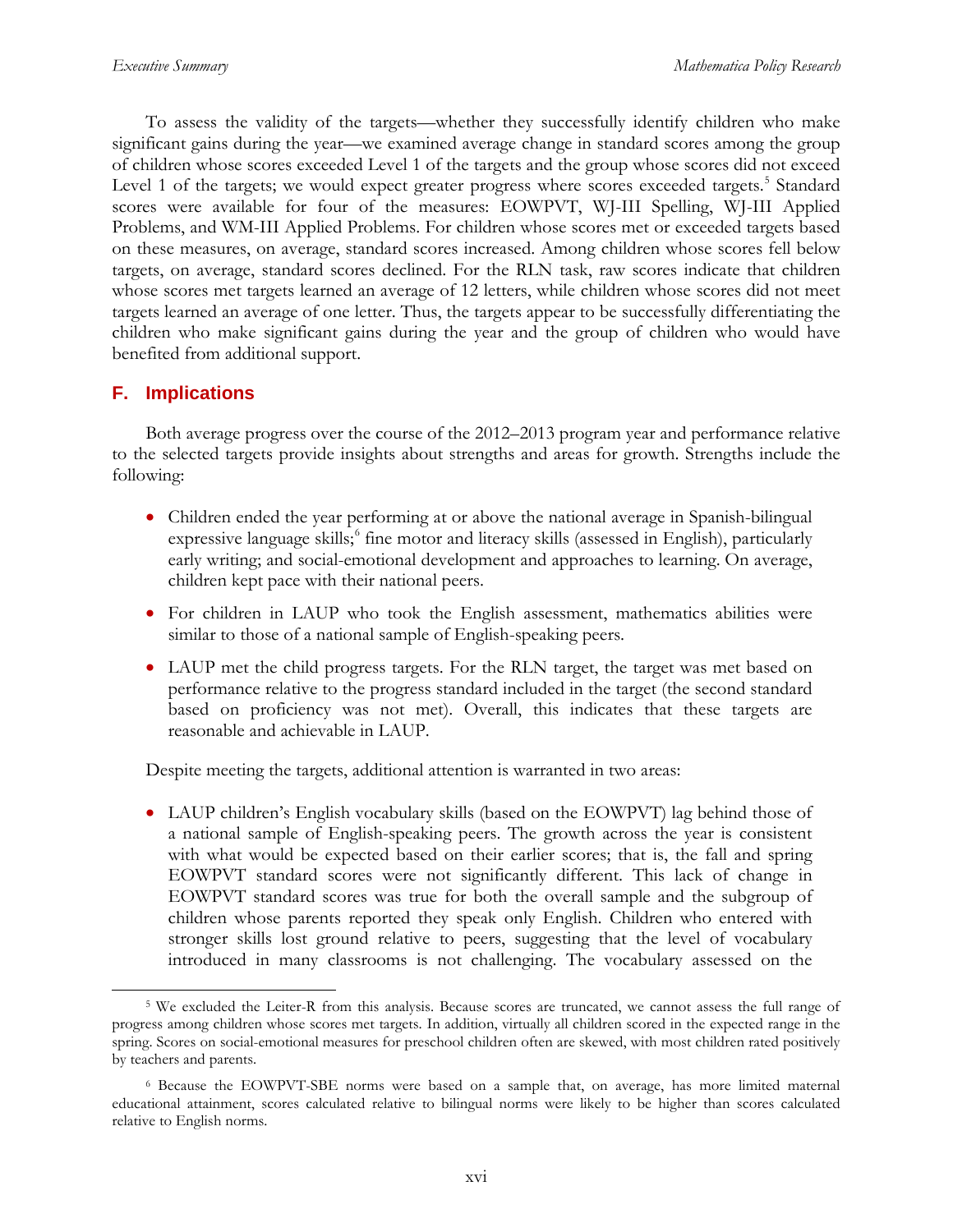EOWPVT includes concepts important for children's success in school (for example, categories and part-whole relationships). In general, vocabulary is an indicator of the extent of background knowledge that children can draw upon in understanding what they hear and read, and is critical for reading comprehension. Increased exposure to literature, particularly non-fiction, and teachers' intentional introduction and reinforcement of more sophisticated vocabulary words will support the development of vocabulary.

• Spanish-speaking children with limited English proficiency need more targeted and intensive support in mathematics and reasoning. Children who took the Spanish mathematics assessment (WM-III Problemas Aplicados) at both time points scored more than a standard deviation below their peers nationally. This assessment draws on children's number sense and their ability to use language for reasoning. They would benefit from the opportunity to build both in their LAUP program.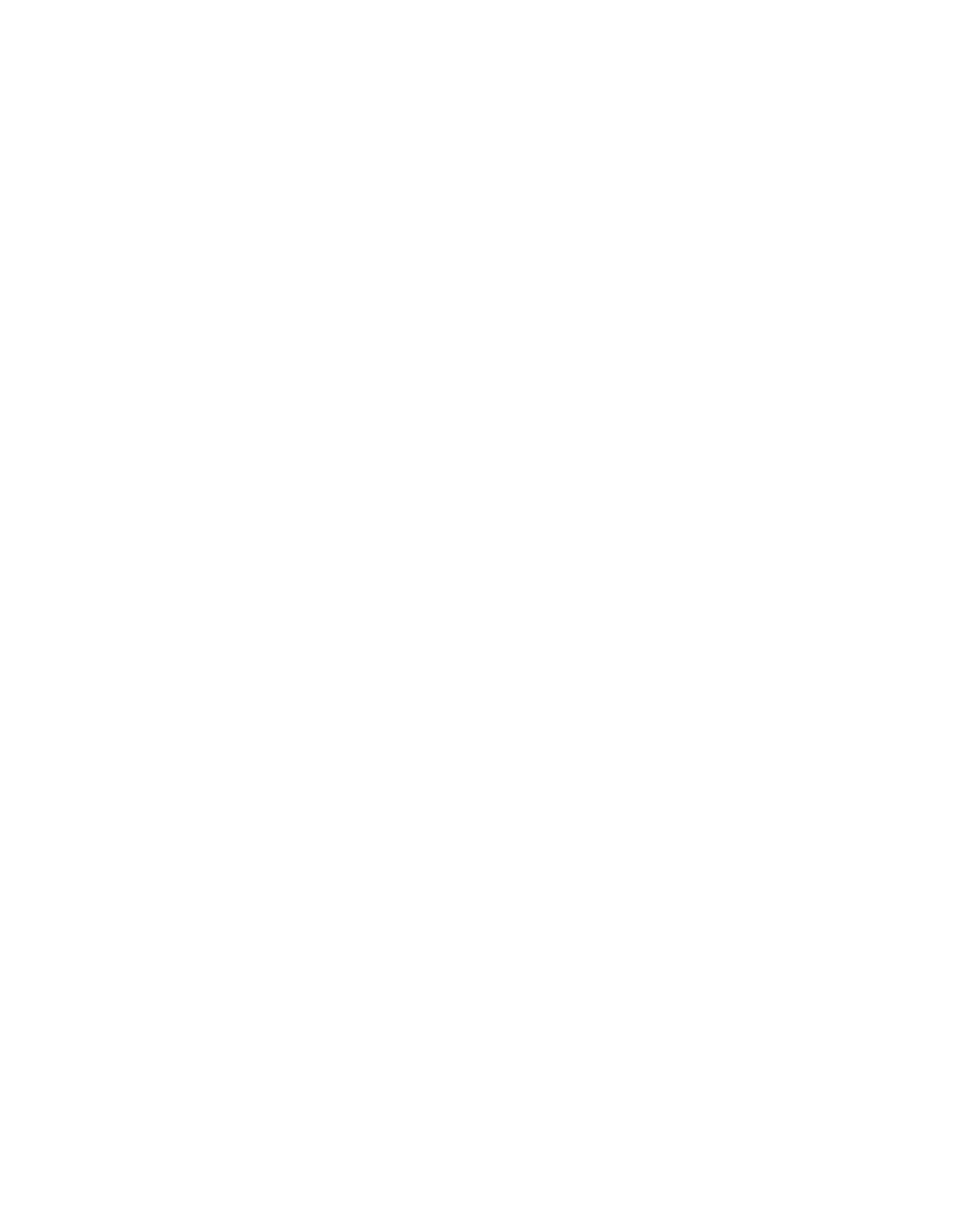## **I. INTRODUCTION AND STUDY OVERVIEW**

In February 2004, First 5 LA adopted a 10-year universal preschool master plan to increase the availability of high quality preschool spaces in Los Angeles County and created Los Angeles Universal Preschool (LAUP) to implement the plan. A shared objective of First 5 LA and LAUP is to support early learning and development for the four-year-old children that have an opportunity to participate in LAUP programs. To meet this objective, First 5 LA and LAUP track the progress of children during their year in LAUP programs as an element of the performance-based contract between the two organizations. Beginning in the 2009–2010 program year, Mathematica Policy Research worked with First 5 LA and LAUP to identify the domains of development First 5 LA and LAUP sought to track, identify appropriate measures, and set targets for progress across the year.

Because LAUP has a new population of children every year, First 5 LA and LAUP have agreed to revisit the targets each year to consider whether the most recent data regarding LAUP children signal a need to change the targets, or whether there are any factors within or external to LAUP that might influence what First 5 LA and LAUP want prioritized within the targets. Thus, the targets were revised for the 2012–2013 program year in a collaborative process between First 5 LA and LAUP that was facilitated by Mathematica. As part of UPCOS-6, Mathematica conducted direct child assessments to determine whether the agreed-upon targets for 2012–2013 were met.

In this report, we describe children's progress from fall to spring of the program year and whether targets were met. Findings are presented in two volumes. In Volume I, we address the central goals of the study: to document child progress, to assess whether targets were met, and to provide an introduction to the families that participated in LAUP in 2012–2013 to help us better understand patterns of progress. In Volume 2, we present additional detail on study measures and procedures, and subgroup analyses related both to the analysis of child progress and performance relevant to targets. To support interpretation of results, some information about study methods is included in both volumes.

### **A. Domains of Child Development and Selected Measures**

In designing the study of child progress, Mathematica worked with First 5 LA and LAUP to identify the domains of development to address and the associated outcome measures. The team agreed that, while a brief assessment cannot encompass all the elements of school readiness, the assessment tools should collectively tap the important developmental domains, including those identified by the National Education Goals Panel (Kagan et al. 1995), which are similar to those in the California Preschool Learning Foundations (California Department of Education 2008). These key domains are language and literacy, cognition (mathematics, thinking, and reasoning), socialemotional development, approaches to learning, and motor development. With these domains in mind, we sought assessments with strong measurement properties that were appropriate for use with this sample.

Table I.1 summarizes the child outcome measures agreed upon by First 5 LA and LAUP for the purpose of assessing child progress and informing the performance-based contract. Extensive detail on each of these measures and scoring procedures is included in Chapter III of the second volume of this report.

In addition to the measures identified in Table I.1, we integrated a measure of children's height and weight into the UPCOS-6 assessment battery. With data on height and weight, we were able to calculate children's Body Mass Index (BMI). BMI serves as an indicator of children's general health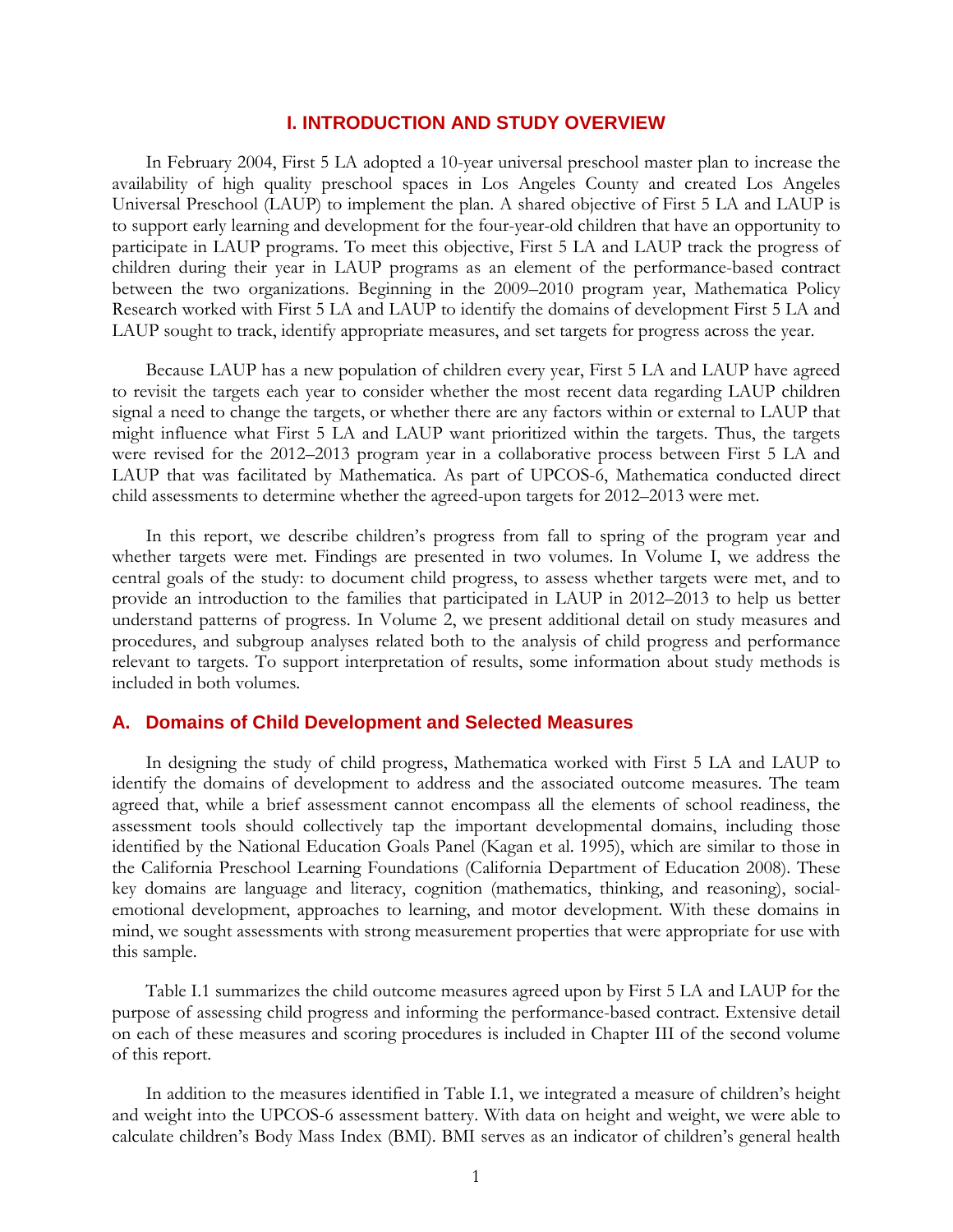status and physical well-being, and provides information relevant to a central goal in First 5 LA's strategic plan: children will maintain a healthy weight to support better health outcomes over their lives (First 5 LA 2009).

| Table I.1. Child Outcomes Measures and Developmental Domains Addressed in the First 5 LA-LAUP Study of |
|--------------------------------------------------------------------------------------------------------|
| <b>Child Progress and Performance-Based Contract</b>                                                   |

| Measure                                                                                                                                                                    | Purpose                                                       | <b>Brief Description</b>                                                                                                                             |
|----------------------------------------------------------------------------------------------------------------------------------------------------------------------------|---------------------------------------------------------------|------------------------------------------------------------------------------------------------------------------------------------------------------|
| Expressive One-Word Picture Vocabulary<br>Test (EOWPVT) and Expressive One-Word<br>Picture Vocabulary Test-Spanish Bilingual<br>Edition (EOWPVT-SBE) (Brownell 2000)       | Language development:<br>vocabulary                           | Standardized measure; children<br>required to name pictures; Spanish<br>version conceptually scored <sup>o</sup>                                     |
| Rapid Letter Naming (RLN) (Atkins-Burnett<br>et al. 2007)                                                                                                                  | Literacy development                                          | Children must name upper- and<br>lowercase letters; conceptually scored <sup>b</sup>                                                                 |
| Woodcock-Johnson III (WJ-III) Spelling and<br>Woodcock-Muñoz III (WM-III) Ortografía<br>(Woodcock et al. 2001/2007; Woodcock et<br>al. 2004/2007)                          | Fine motor skills and<br>literacy development                 | Standardized measure; children<br>required to copy shapes and letters, and<br>write orally presented letters                                         |
| Woodcock-Johnson III (WJ-III) Applied<br>Problems and Woodcock-Muñoz Batería III<br>(WM-III) Problemas Aplicados (Woodcock et<br>al. 2001/2007; Woodcock et al. 2004/2007) | Mathematics development                                       | Standardized measure; children must<br>perform simple counting, solve brief<br>story problems involving numbers;<br>conceptually scored <sup>o</sup> |
| Leiter Examiner Rating Scale, Revised<br>(Leiter-R)-Attention, Activity Level, and<br>Sociability subscales (Roid and Miller 1997)                                         | Social-emotional<br>development and<br>approaches to learning | Standardized measure; assessor<br>completes ratings based on<br>observations made during assessment<br>administration                                |

<sup>a</sup>The WM-III Ortografía is used to measure child progress but is not included in targets for the performance-based contract between First 5 LA and LAUP (as of 2012–2013).

<sup>b</sup>In a measure that is conceptually scored, respondents receive credit for a correct response regardless of the language in which the response is given.

## **B. Documenting Family Backgrounds**

To provide context for what we learned about child progress, in the fall we implemented a brief, self-administered questionnaire for parents. The 20-item questionnaire included questions on household routines (reading/looking at books with the child) and parents' demographic and background characteristics (for example, race-ethnicity, education, household income, and family structure).

## **C. Sample**

UPCOS-6 includes a stratified random sample of center-based programs and family child care homes (FCCs). The total number of FCCs and centers in the sample is proportional to their overall numbers in LAUP. We randomly selected one classroom from each sampled program. We then selected all children from each classroom; thus, when weighted, the sample of children is representative of all LAUP children. There were 53 programs in the original sample; the goal was to recruit 40 programs (proportionally allocated between center-based programs and FCCs―28 and 12, respectively). In the fall, the sample included 40 programs (27 centers and 13 FCCs), reflecting a response rate of 76 percent. In the fall, there were 641 eligible children in the 40 programs; 627 were assessed, reflecting a response rate of 98 percent. In the spring, 573 children were assessed in the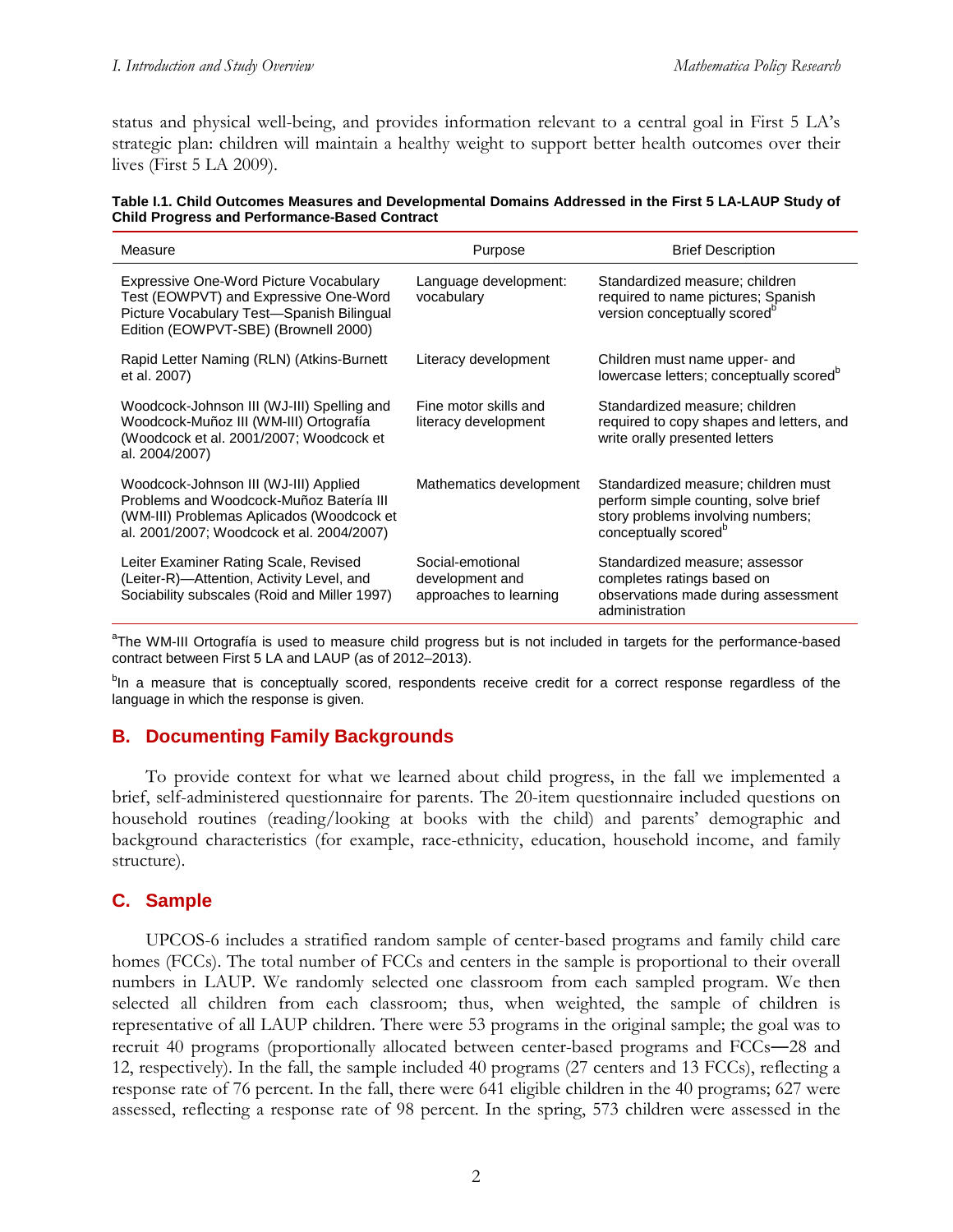40 programs—96 percent of the children still eligible to participate.<sup>[7](#page-22-0)</sup> In the fall, 564 parents completed the brief parent questionnaire, a response rate of 88 percent. Among those who completed the questionnaire, 501 had children who were assessed in both the fall and spring. The distribution of children across parent-reported language groups is shown in Table I.2.

| Language Group <sup>a</sup>      | Percentage |
|----------------------------------|------------|
| English only                     | 36.93      |
| English primarily                | 32.69      |
| Spanish only                     | 7.77       |
| Spanish primarily                | 16.56      |
| Other language only or primarily | 6.05       |

**Table I.2. Children Assessed in Fall 2012 and Spring 2013, by Language Group (N = 573)**

Note: Analyses are weighted to represent children attending LAUP in the 2012–2013 program year.

## **D. Procedures**

**Child Assessments.** For all children, the assessment began with two subtests of the Preschool Language Assessment Survey 2000 (*pre*LAS 2000; Duncan and DeAvila 2002)―Simon Says and Art Show―as both a warm-up and for routing to the appropriate language of assessment. Simon Says assesses a child's listening comprehension of basic instructions. Art Show is a picture vocabulary test that measures a child's expressive vocabulary. Children who spoke or were spoken to in Spanish at home (based on the parent report on the consent form) also received the *pre*LAS Spanish Exposición de Arte, both as a warm-up and to communicate to children that we valued both languages. All children in the English-only group based on parent report on the consent form were assessed in English regardless of performance on the screener. Children in all other language groups who responded correctly to at least 15 of the 20 items in the English *pre*LAS subtests completed the assessment in English. Children from Spanish-speaking homes who made six or more errors (a score of 14 or less) on the English *pre*LAS subtests were routed to the Spanish assessment path. Any children from homes in which a language other than English or Spanish was spoken were routed out of the assessment entirely if they did not pass the English screener.<sup>[8](#page-22-1)</sup>

To minimize the burden on children, we designed two versions of the child assessment battery to measure child progress. As a result, no children were assessed in all domains of development. Each child within a program (classroom) was randomly assigned to either Version 1 or Version 2. Thus, we have estimates of progress for each domain for every classroom. The portions of each version devoted to cognitive outcomes were each approximately 15 minutes in length. The inclusion of height and weight measures added another 10 minutes to both versions (3 to 4 minutes for the actual measurements and 5 to 6 minutes for helping children take their shoes off, move to the scale, and put their shoes back on).

<span id="page-22-0"></span> <sup>7</sup> By the spring, 46 additional children became ineligible by merit of having left the sampled program or classroom. The total eligible sample in the spring included 595 children.

<span id="page-22-1"></span><sup>8</sup> Those who were routed out of the assessment received only the RLN task and the height and weight measurement. The RLN is a two-minute task based on the English alphabet and has only a single prompt that was stated in English for this group. These children were not included in the calculation of whether targets were met.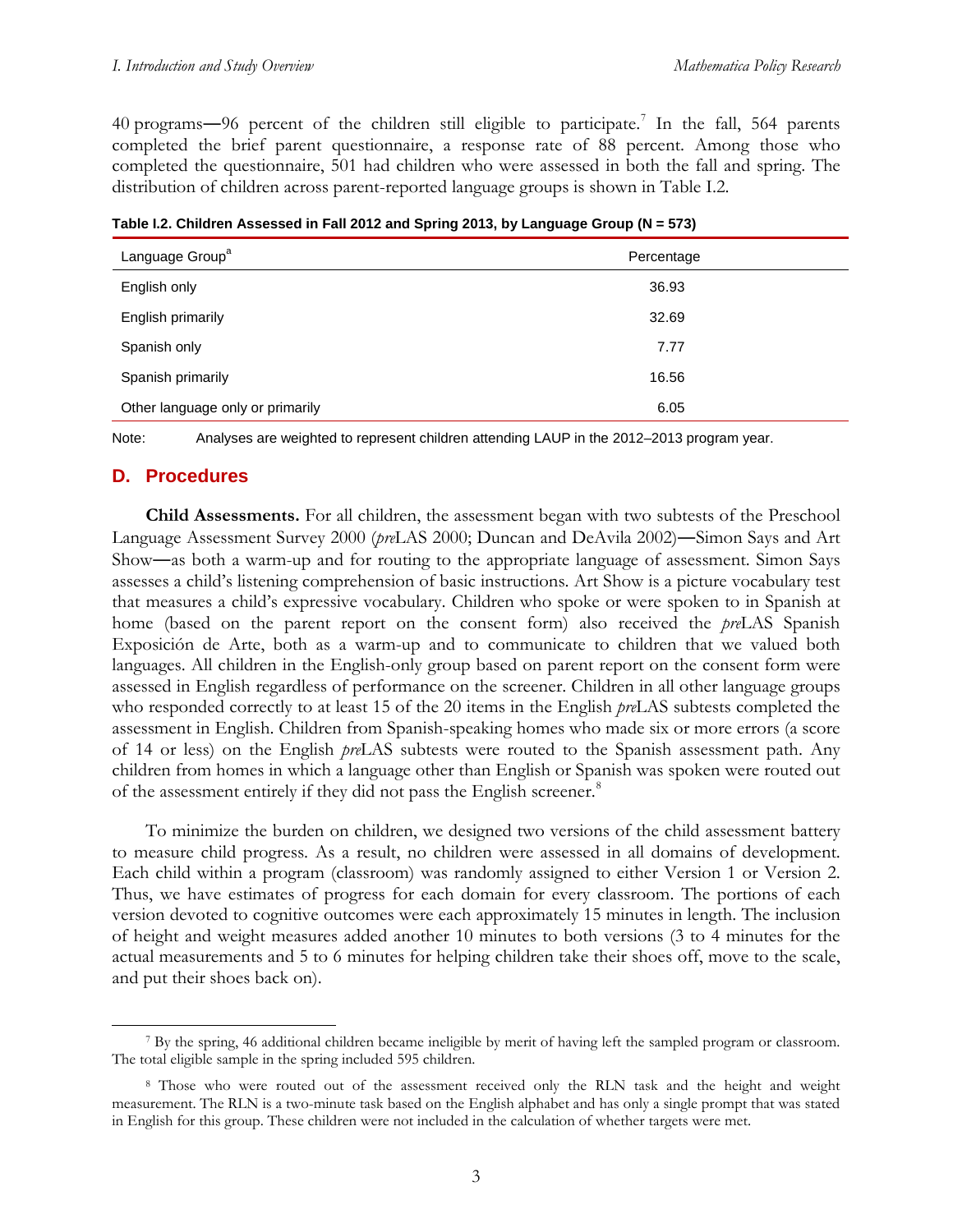## **Version 1:**

- 1. WJ-III Applied Problems/WM-III Problemas Aplicados
- 2. WJ-III Spelling/WM-III Ortografía
- 3. Height and weight

## **Version 2:**

- 1. EOWPVT/EOWPVT-SBE
- 2. RLN
- 3. Height and weight
- 4. Leiter-R

Note that for the EOWPVT/EOWPVT-SBE,<sup>[9](#page-23-0)</sup> RLN, and Leiter-R, the content of the measures is the same regardless of whether the child completed the assessment in Spanish or English; thus, scores for the total sample reflect performance of all children regardless of the language of assessment. Note that standard scores for the English version of the EOWPVT are only calculated for children who followed the English path through the assessment. For the WJ-III and WM-III subtests, the English and Spanish versions of the measures have different items; thus, WJ-III scores reflect the performance of children who followed the English path and WM-III scores reflect the performance of children who followed the Spanish path.

**Brief Parent Questionnaire.** The questionnaire was distributed to parents with the consent form during the consent process. We distributed English and Spanish versions of the questionnaire. If requested by parents, a study representative who was on site at the program assisted parents in completing the questionnaire. Parents could choose to return the questionnaire at the time they returned the consent form or complete and mail it in at a later time (postage-paid envelope provided).

# **E. Maintaining Confidentiality of Study Data**

To protect the confidential information of children, parents, teachers, and programs participating in this study, we followed standard Mathematica policies, procedures, and technical safeguards designed to guard data from unauthorized disclosure, use, or alteration. Our approach is consistent with federal standards. All staff members are required to comply with the Mathematica Confidentiality Pledge and complete security awareness training, as well as training on the use of specific security measures. We use standard safeguards, including data encryption methods consistent with federal standards, removing identifiers from data as soon as practicable, and controlling access to information on a need-to-know basis.

<span id="page-23-0"></span> <sup>9</sup> The EOWPVT and EOWPVT-SBE are based on responses to the same set of items, with only a few exceptions; that is, a few items are skipped on the SBE version. What differs is the norming sample used when calculating standard scores for each measure (for the EOWPVT, the norming sample includes a national sample of English-speaking peers; for the SBE version, the norming sample includes a national sample of Spanish-bilingual peers).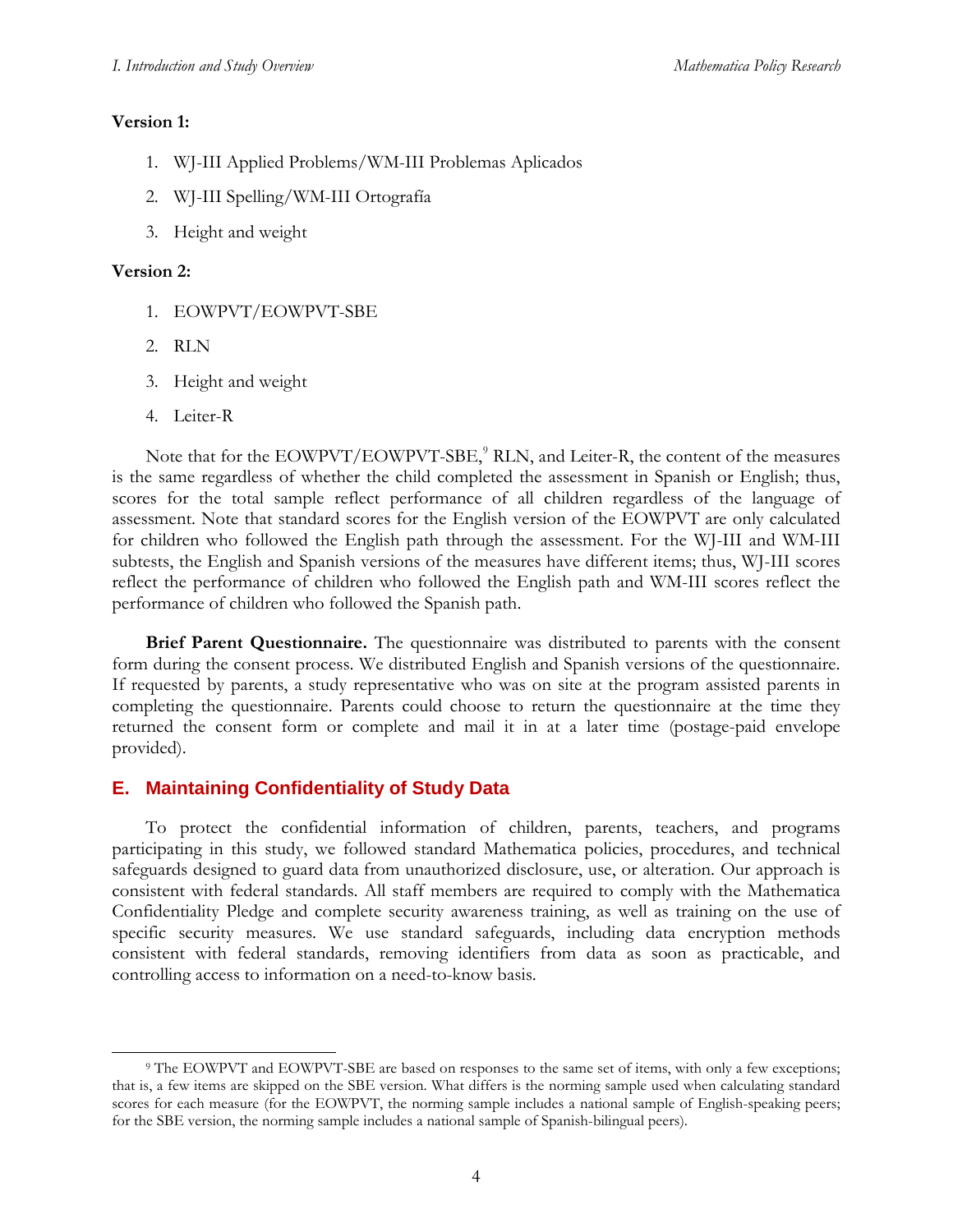## **F. Report Roadmap**

In the rest of this report, we present results based on the child assessments and brief parent questionnaire. In Chapter II, we include child progress during the 2012–2013 program year. In Chapter III, we describe performance relative to the targets. In Chapter IV, we present information on family backgrounds in this LAUP sample and examine child progress according to the level of family risk. In the second volume of this report, we include additional detail on study measures, procedures, and subgroup analyses related both to the analysis of child progress and performance relevant to targets.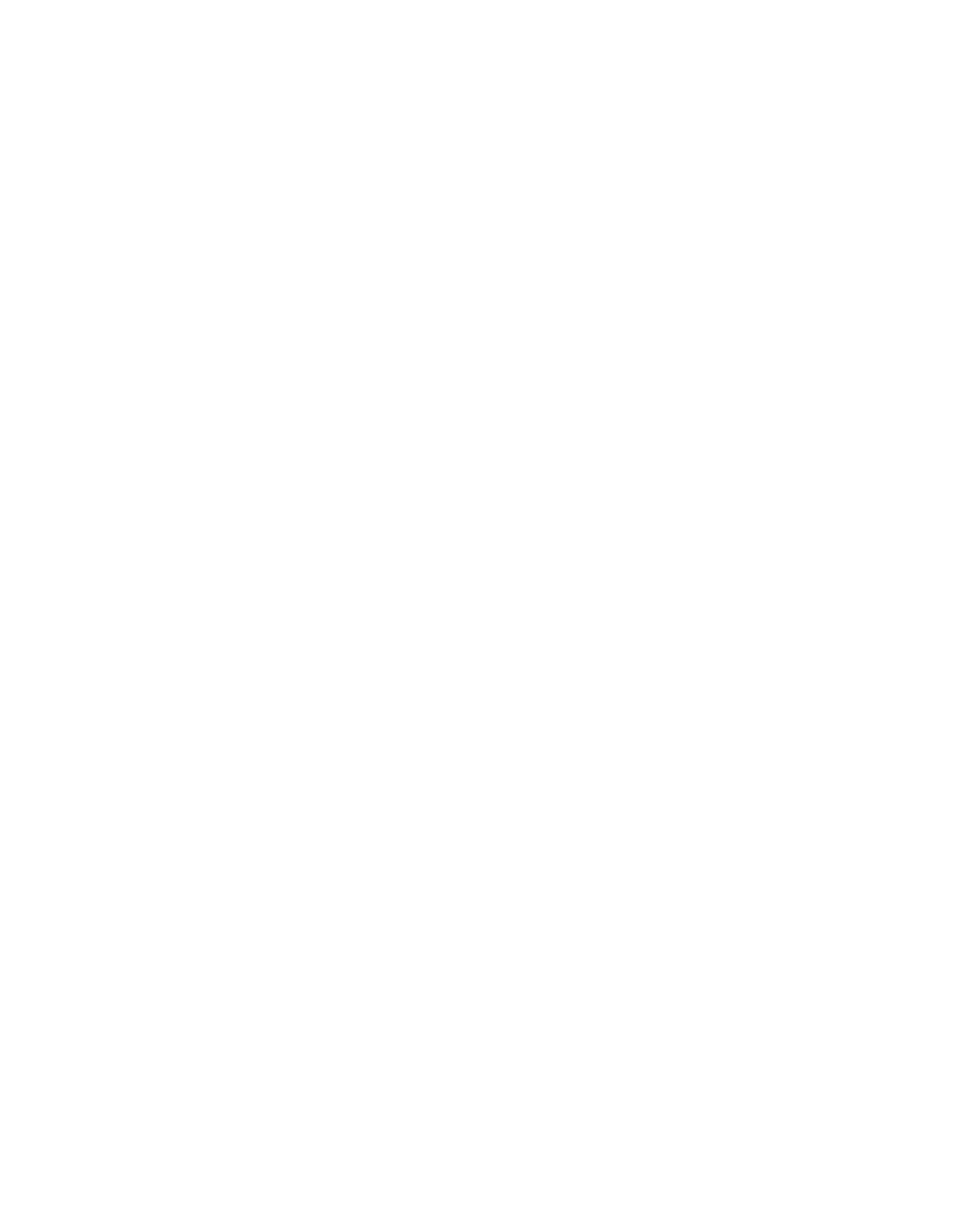## **II. CHILD PROGRESS IN THE 2012–2013 PROGRAM YEAR**

#### Key Findings

Children in LAUP ended the year performing at or above the national average in expressive Spanish-bilingual language skills; fine motor and literacy skills (among those assessed in English), particularly early writing; mathematics skills (among those assessed in English); and social-emotional development and approaches to learning. Their progress in these areas kept pace with that of the national sample of same-age peers.

On average, children named the equivalent of 16 uppercase and 14 lowercase letters. Combined with average performance on the English assessment of spelling, this suggests that the average child in LAUP is well positioned for success in learning to read.

According to the English language screener *pre*LAS scores, children's skills in both receptive (listening comprehension) and expressive (oral vocabulary) skills increased significantly from fall to spring. Spanish expressive vocabulary skills did not change significantly.

Children's English vocabulary continued to lag approximately one-half of a standard deviation behind national peers, though children who speak English primarily but sometimes use another language at home made significant progress in English vocabulary development. Children who spoke English only at home (more than one-third of the LAUP sample) did not make significant progress in vocabulary, suggesting a need for additional attention to increasing the sophistication of words presented.

For children in LAUP who took the English assessment, mathematics abilities were similar to those of a national sample of English-speaking peers, and these children maintained their skills relative to peers over the program year.

Mathematics skills among Spanish-speaking children continue to be an area needing more support. LAUP children continue to score approximately one standard deviation below the national mean in the spring of the year.

A shared objective of First 5 LA and LAUP is to support early learning and development for the four-year-old children that have an opportunity to participate in LAUP programs. In this chapter, we present analyses of child progress from fall to spring in 2012–2103 for the overall sample of children. In Chapter IV of the second volume of this report, we present an analysis of progress among subgroups of children based on parent-reported home language. When important for explaining the overall pattern of results, we also discuss in this chapter the subgroup results presented in Volume 2. On average, 5.7 months passed between the two assessments (range of 4.1 to 6.3 months).<sup>[10](#page-26-0)</sup>

### **A. Approach to Analysis**

We examined the mean of spring scores in our sample relative to the fall baseline and tested the statistical significance of the difference between fall and spring scores. We tested whether progress between the fall and spring was significant, using *t*-tests. In addition, we conducted analysis of variance (ANOVA, *F-*tests) to determine whether progress differed across subgroups. We report *p*  levels at the .05, .01, and .001 levels, and consider  $p < .05$  to indicate statistical significance.<sup>[11](#page-26-1)</sup> For any test resulting in  $p > 0.05$ , we consider this as evidence of no change.

<span id="page-26-0"></span><sup>&</sup>lt;sup>10</sup> The majority (98 percent) of the children had 5.0 to 6.0 months between assessments. Only 12 children had fewer than 5.0 months between assessments.

<span id="page-26-1"></span><sup>&</sup>lt;sup>11</sup> *p* is the probability of making an error in the inference about the change. If  $p < .05$ , the likelihood of finding a difference by chance is less than 5 percent.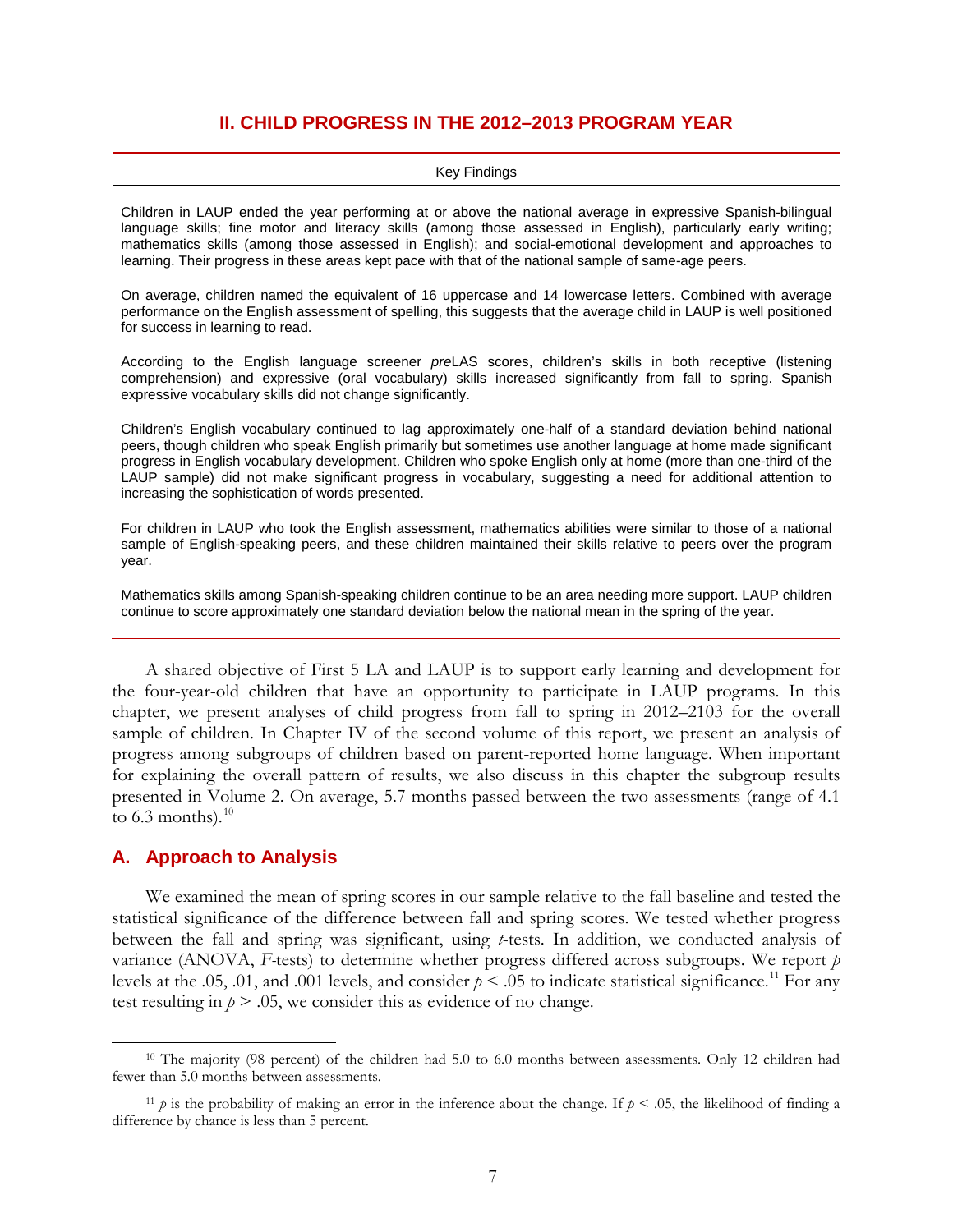Note that the present sample was designed for the purpose of understanding patterns of progress in LAUP as a whole, not for particular subgroups. Thus, patterns of progress in subgroups were estimated with less precision than for the sample as a whole; estimates of fall and spring performance and change across the program year in the subgroups were likely to have large standard errors relative to those for the whole sample and, as a consequence, larger confidence intervals with lower likelihood of detecting significant change.

We examined fall-spring differences for each type of score available (raw, standard, and/or IRT or W score). Because raw and IRT/W scores address children's absolute progress along a continuum of skill, whereas standard scores are adjusted for the developmental progress children are expected to make compared to their same-age peers, it is possible to identify significant change for raw and IRT/W scores, but not for standard scores for the same measure.

As a reminder, for the WJ-III and WM-III subtests, the English and Spanish versions of the measures have different items; thus, WJ-III scores reflect performance of children who followed the English path, and WM-III scores reflect performance of children who followed the Spanish path. For the WJ-III and WM-III measures, scores of children who switched from the Spanish assessment in the fall to the English assessment in the spring (43 percent of children who completed the Spanish assessment in the fall) are not reflected in the means presented in this chapter (or in the targets presented in Chapter III).<sup>[12](#page-27-0)</sup>

All analyses discussed in this chapter were at the child level and weighted to represent LAUP children as a whole. Analyses were conducted using statistical survey procedures that address the clustering of children within programs and classrooms. Specifically, the survey procedures account for the design of the sample (multiple children from the same classroom in each program) in the data analysis to ensure that standard errors were correctly estimated and thus, that any statistical tests based on those standard errors are accurate.

### **B. Child Progress in LAUP**

### **1. Language Screener and Warm-Up: English and Spanish** pre**LAS**

The first section of Table II.1 shows average *pre*LAS scores in fall 2012 and spring 2013, as well as change scores, for the full sample of children. Children's skills on the portions of the English *pre*LAS measuring both receptive (listening comprehension) and expressive (oral language) skills increased significantly from fall to spring, from 6.3 to 7.8 for Simon Says and from 7.5 to 8.5 for Art Show. The total score across the two subscales also increased significantly. However, children did not make significant progress in Spanish expressive skills; the fall and spring mean scores were not statistically different.

### **2. Language: EOWPVT**

The second section of Table II.1 presents IRT scores as well as standard scores for the English and SBE versions of the conceptually scored EOWPVT. IRT scores capture absolute progress. Standard scores capture progress relative to a sample of same-age peers. For the English version,

<span id="page-27-0"></span> <sup>12</sup> For an analysis of *pre*LAS, WJ-III, and WM-III scores among children who completed the assessment in Spanish in the fall but passed the English-language screener in the spring, see Chapter V in Volume 2 of this report.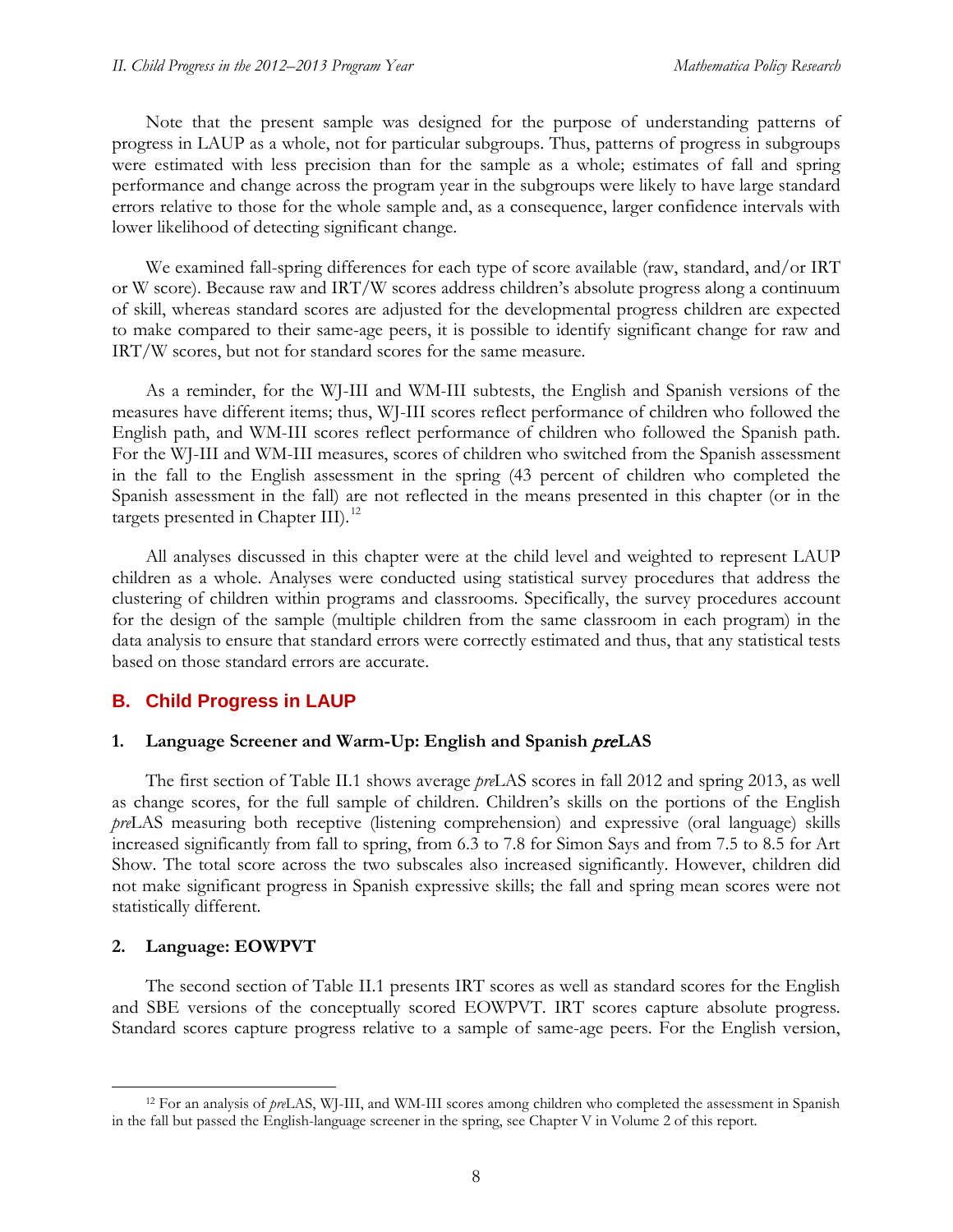|                                                                       | <b>Fall 2012</b><br>Spring 2013 |           |                   | Fall-Spring Change |                   |       |                   |
|-----------------------------------------------------------------------|---------------------------------|-----------|-------------------|--------------------|-------------------|-------|-------------------|
| Outcome                                                               | $\mathsf{N}$                    | Mean      | Standard<br>Error | Mean               | Standard<br>Error | Mean  | Standard<br>Error |
| preLAS                                                                |                                 |           |                   |                    |                   |       |                   |
| preLAS English Total<br>Language Screener                             |                                 |           |                   |                    |                   |       |                   |
| Score                                                                 | 573                             | 13.75***  | 0.54              | 16.33              | 0.34              | 2.58  | 0.29              |
| Simon Says                                                            | 573                             | $6.30***$ | 0.29              | 7.83               | 0.2               | 1.52  | 0.17              |
| Art Show                                                              | 573                             | $7.45***$ | 0.27              | 8.5                | 0.17              | 1.06  | 0.14              |
| preLAS Spanish                                                        |                                 |           |                   |                    |                   |       |                   |
| Exposición de Arte                                                    | 148                             | 5.05      | 0.31              | 5.15               | 0.3               | 0.1   | 0.27              |
| Language: EOWPVT                                                      |                                 |           |                   |                    |                   |       |                   |
| <b>IRT Score</b>                                                      | 262                             | 46.13***  | 1.04              | 50.77              | 1.19              | 4.63  | 0.6               |
| <b>English Edition</b><br>Standard Score <sup>a, b</sup>              | 176                             | 90.14     | 1.43              | 92.45              | 1.66              | 2.31  | 1.14              |
| Spanish Bilingual<br><b>Edition Standard</b><br>Score <sup>a, b</sup> | 262                             | 108.50    | 2.29              | 109.96             | 2.26              | 1.46  | 1.14              |
| <b>Literacy: RLN</b>                                                  |                                 |           |                   |                    |                   |       |                   |
| Raw Score                                                             | 262                             | $9.96***$ | 0.84              | 16.45              | 0.81              | 6.48  | 0.63              |
| <b>IRT Score</b>                                                      | 262                             | 19.73***  | 1.05              | 27.4               | 0.93              | 7.67  | 0.72              |
| Fine Motor and Literacy: WJ-III Spelling                              |                                 |           |                   |                    |                   |       |                   |
| W Score                                                               | 198                             | 382.22*** | 2.16              | 400.03             | 2.29              | 17.81 | 1.74              |
| Standard Score <sup>a</sup>                                           | 198                             | 105.07    | 1.06              | 106.84             | 1.16              | 1.77  | 0.93              |
| Fine Motor and Literacy: WM-III Ortografía                            |                                 |           |                   |                    |                   |       |                   |
| W Score                                                               | 53                              | 357.27*** | 3.51              | 378.69             | 3.86              | 21.42 | 2.78              |
| Standard Score <sup>a</sup>                                           | 53                              | 92.24     | 1.87              | 95.37              | 2.05              | 3.14  | 1.59              |
| <b>Mathematics: WJ-III Applied Problems</b>                           |                                 |           |                   |                    |                   |       |                   |
| W Score                                                               | 198                             | 396.54*** | 2.2               | 408.95             | 1.99              | 12.41 | 1.1               |
| Standard Score <sup>a</sup>                                           | 198                             | 100.32    | 1.21              | 101.5              | 1.09              | 1.18  | 0.6               |
| <b>Mathematics: WM-III Problemas Aplicados</b>                        |                                 |           |                   |                    |                   |       |                   |
| W Score                                                               | 53                              | 350.47*** | 4.67              | 373.3              | 2.98              | 22.83 | 3.83              |
| Standard Score <sup>a</sup>                                           | 53                              | 78.80*    | 1.95              | 83.67              | 1.3               | 4.87  | 1.74              |

#### **Table II.1. Means and Standard Errors for UPCOS-6 Language, Literacy, and Math Measures: Fall 2012 and Spring 2013**

Sources: UPCOS-6 Fall 2012 and Spring 2013 Direct Child Assessments.

Note: Analyses are weighted to represent children attending LAUP in the 2012–2013 program year.

<sup>a</sup>National mean for standard scores is 100, with a standard deviation of 15.

b This measure was conceptually scored. For the English edition, the standard score was generated only for children assessed in English. For the Spanish bilingual edition, the standard score was generated for all children in the sample.

\* Significantly different from zero at the .05 level, two-tailed test.

\*\*Significantly different from zero at the .01 level, two-tailed test.

\*\*\*Significantly different from zero at the .001 level, two-tailed test.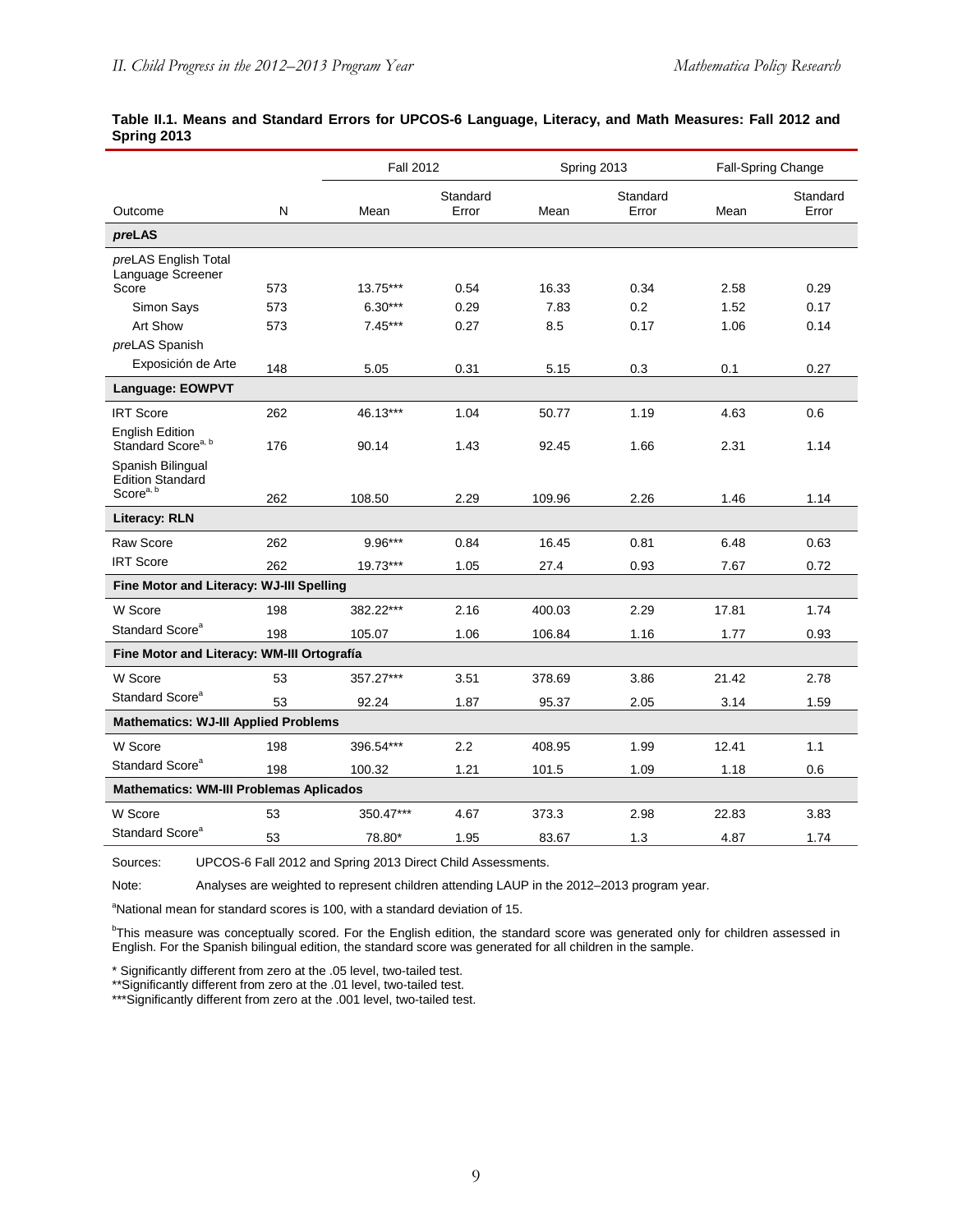scores are calculated relative to a sample of English-speaking peers. For the SBE version, scores are calculated relative to a sample of Spanish-bilingual peers.

Beginning with the IRT scores, absolute progress in expressive skills is statistically significant. Mean scores increased from 46.1 in the fall to 50.8 in the spring, an increase of 4.6 points.

The mean English standard scores (Figure II.1) indicated that, on average, LAUP children who followed the English path in the assessment lagged behind the national norms in both the fall (mean English standard score  $[SS] = 90.1$ ) and spring (mean English  $SS = 92.5$ ) in expressive vocabulary concepts. The mean scores on expressive language skills based on the English norms were not significantly different in the fall and spring, suggesting that the children in LAUP made progress similar to their national peers. However, further analysis indicated that significant progress was made by children in the English-primarily group but not in the English-only group (see Chapter IV of Volume 2 of this report for additional detail on results by parent-reported language group). Although the English-only group entered with stronger English vocabulary skills compared with the other children in LAUP, their skills continue to lag more than one-half of a standard deviation behind English-speaking children nationally.

The mean SBE standard scores (Figure II.1) indicate that, on average, children in LAUP performed better than their same-age Spanish-bilingual peers nationally in expressive vocabulary at preschool entry (mean SBE  $SS = 108.5$ ) and were even stronger relative to peers in the spring (mean  $SBE SS = 110.0$ ). However, their progress between the fall and spring was not statistically significant relative to a national sample of bilingual peers. We estimated the SBE norms for all language groups and note that only the Spanish-primarily group made significant progress between fall and spring compared with same age peers (see Chapter IV Volume 2).



**Figure II.1. Mean Standard Scores for Language, Literacy, and Mathematics Assessments: Fall 2012 and Change to Spring 2013**

Sources: UPCOS-6 Fall 2012 and Spring 2013 Direct Child Assessments.

Notes: All analyses are weighted to represent children attending LAUP in the 2012–2013 program year. Asterisks indicate that the change from fall to spring is statistically significant ( $p < .05$ ).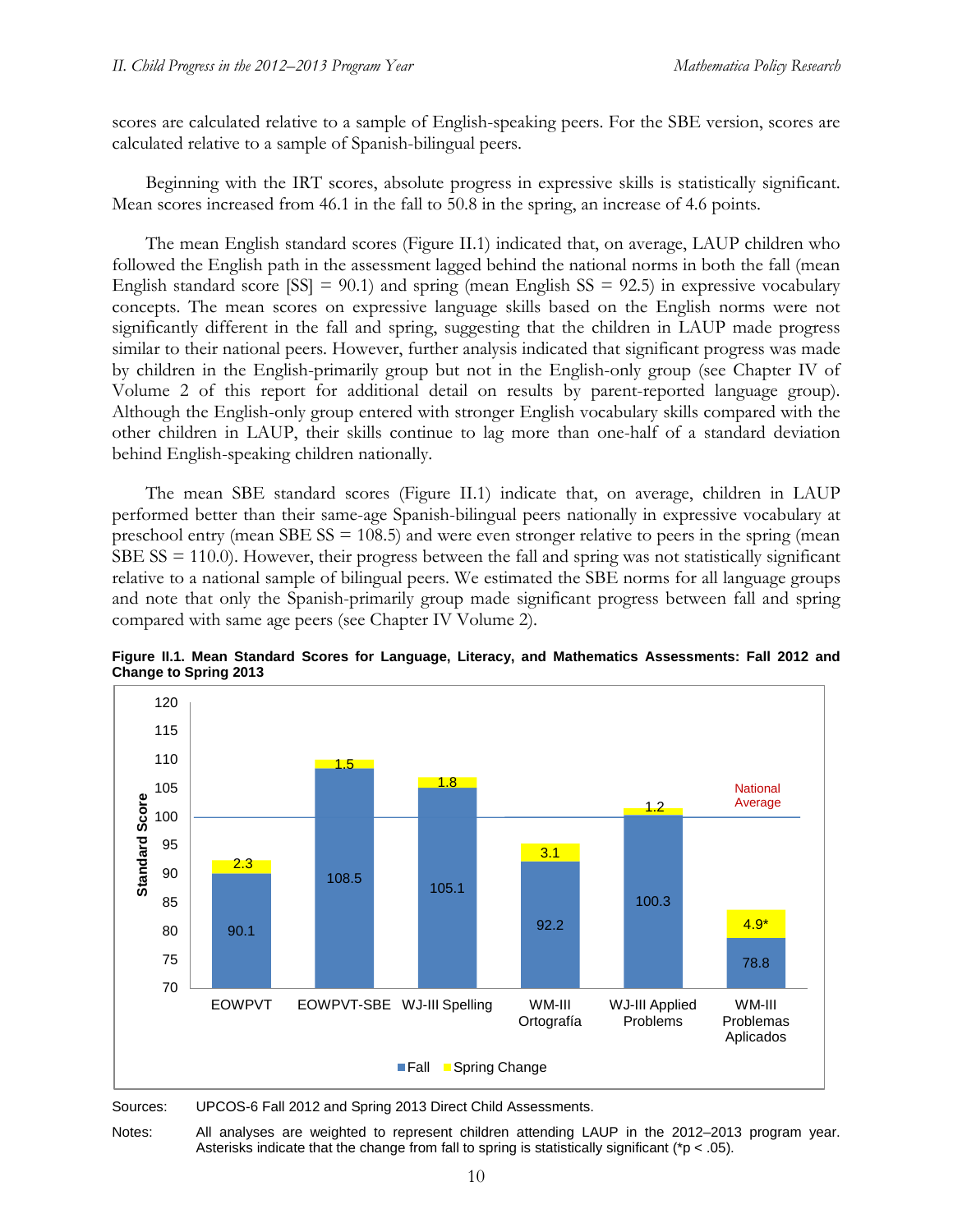### **3. Literacy: RLN**

Children in LAUP made statistically detectable progress in literacy on the RLN, based on raw and IRT scores (Table II.1, section 3; Figure II.2). Between the fall and spring, children progressed from being able to name 10.0 letters to being able to name 16.5, a statistically significant change (mean change = 6.5 letters). Similarly, IRT scores increased from 19.7 in the fall to 27.4 in the spring, also a statistically significant change of 7.7 points.

We also calculated the number of uppercase and lowercase letters that children named. Because some letters differ only in size between uppercase and lowercase versions, we gave credit for both versions, even if the letter appeared only one in the assessment (for example, "O," "X," "S"). On average, in the spring, LAUP children were able to name the equivalent of 16 uppercase and 14 lowercase letters.<sup>[13](#page-30-0)</sup> This is slightly less than the 18 uppercase and 14 lowercase letters that recent research found predictive of success in first grade reading in an English-speaking sample (Piasta et al. 2012).

#### **4. Fine Motor and Literacy: WJ-III Spelling**

Based on the WJ-III Spelling subtest, fine motor skills and written literacy are strengths for children in LAUP when they enter the program, and they continue to maintain that advantage (Table II.1, section 4). Beginning with absolute progress (Figure II.3), W scores showed a statistically significant increase, from 382.2 points in the fall to 400.0 in the spring. Standard scores (Figure II.1) show that children scored about one-third of a standard deviation above a national sample of peers in the fall (SS = 105.1) as well as in the spring (SS = 106.8).<sup>[14](#page-30-1)</sup> Although children made significant progress in this area in absolute terms, their progress as measured by the standard scores is similar to their same-age peers nationally.

#### **5. Fine Motor and Literacy: WM-III Ortografía**

Spanish-speaking children who did not pass the English-language screener completed the Spanish version of the spelling assessment—the WM-III Ortografía. As shown in the fifth section of Table II.1, children completing the WM-III Ortografía made statistically significant progress between the fall and spring in absolute terms; however, the progress relative to a national sample of Spanish-speaking peers was not statistically significant.<sup>[15](#page-30-2)</sup> W scores (Figure II.3) increased from 357.3 in the fall to 378.7 in the spring, a gain of 21.4 points. Focusing on the standard scores (Figure II.1), children assessed in Spanish scored more than about one-half of a standard deviation below the national mean in the fall  $(SS = 92.2)$  but had closed the gap slightly by the spring, to less than onethird of a standard deviation  $(SS = 95.4)$ .

<span id="page-30-0"></span><sup>&</sup>lt;sup>13</sup> By comparison, in UPCOS-5, children were able to name the equivalent of 18 uppercase and 14 lowercase letters.

<sup>&</sup>lt;sup>14</sup> Any slight differences in values shown in the figures and table are due to rounding.

<span id="page-30-2"></span><span id="page-30-1"></span><sup>&</sup>lt;sup>15</sup> It is important to note that we veered slightly from standard administration of the WM-III Ortografía in both fall and spring in UPCOS-6. In the standard administration, the names of the letters are presented only in Spanish. Because many of the children in LAUP learned the names of the letters only in English, we determined that naming the letters only in Spanish was not a fair representation of their ability to write a letter from memory. Therefore, when children reached the items asking them to write a letter, we presented the names of letters in both Spanish and English.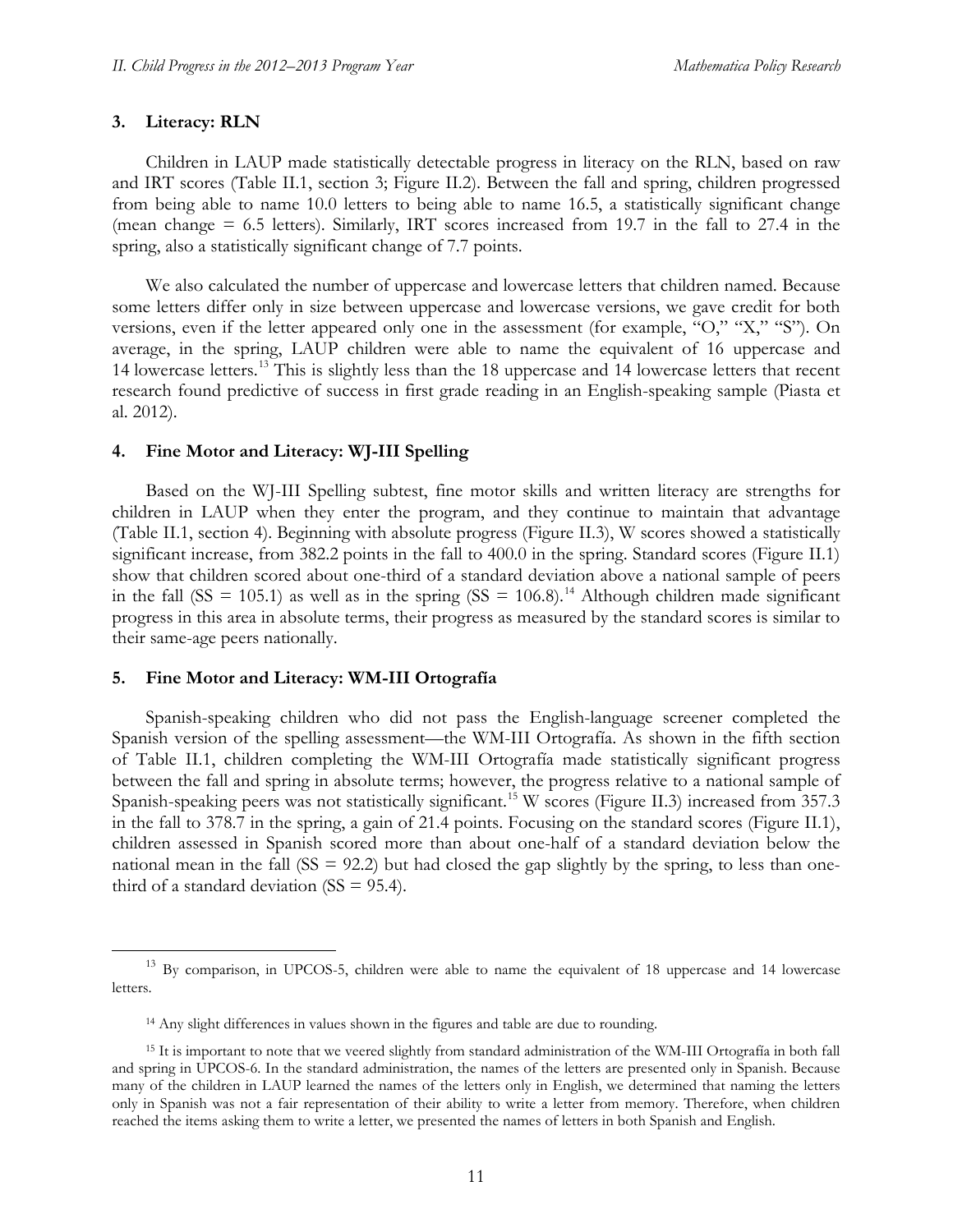

### **Figure II.2. Mean Raw and IRT Scores for Literacy Assessment (Rapid Letter Naming): Fall 2012 and Change to Spring 2013**

Sources: UPCOS-6 Fall 2012 and Spring 2013 Direct Child Assessments.

Notes: All analyses are weighted to represent children attending LAUP in the 2012–2013 program year. Asterisks indicate that the change from fall to spring is statistically significant (\*\*\*p < .001).





Notes: All analyses are weighted to represent children attending LAUP in the 2012–2013 program year. Asterisks indicate that the change from fall to spring is statistically significant (\*\*\*p < .001).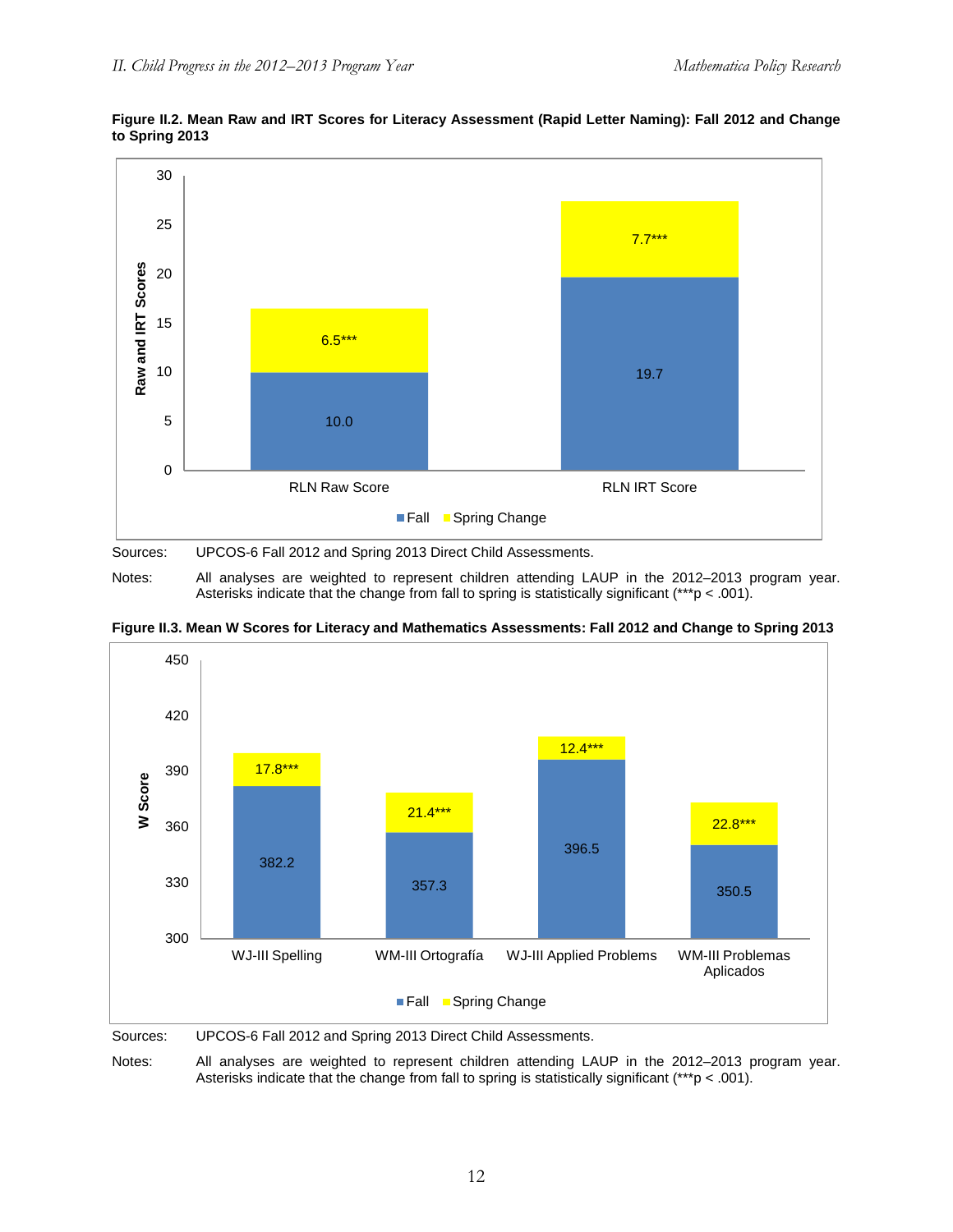### **6. Mathematics: WJ-III Applied Problems**

For children who took the mathematics assessment in English, average skill level and progress across the year were similar to that of same-age peers. As measured by the WJ-III Applied Problems subtest, children's W scores (second to last section of Table II.1; Figure II.3) increased significantly, from 396.5 in the fall to 409.0 in the spring, an increase of 12.4 points. However, the mean standard scores (adjusted for age) were similar between the fall (100.3) and spring (101.5) and about the same as the mean in the normative sample, indicating that children's progress kept pace with that of sameage peers nationally (Figure II.1).

#### **7. Mathematics: WM-III Problemas Aplicados**

Children who were routed into the Spanish assessments in both fall and spring made significant progress in mathematics, both in absolute terms and relative to a national sample of Spanishspeaking peers, but the mean standard score continued to lag well behind the national mean (Table II.1). W scores (last section of Table II.1, Figure II.3) showed a statistically significant increase between the fall and spring, from 350.5 to 373.3. Standard scores increased (Figure II.1) significantly from 78.8 in the fall to 83.7 in the spring; however, the means remained more than one standard deviation below the normative mean at both time points.

### **8. Social-Emotional and Approaches to Learning: Leiter-R**

The Leiter-R is a screening measure designed to identify children who may be at risk for social-emotional problems and need additional evaluation.<sup>[16](#page-32-0)</sup> In Table II.2, we report the percentage of children scoring in the expected range; children who score in this range are not likely to be at risk for problems in this area. In the national sample, 84 percent of children score in the expected range. In LAUP, the percentage of children scoring in the expected range for Attention, Activity Level, and Sociability was already high in the fall and exceeded the national average for all three subtests. By the spring, 97 to 99 percent of LAUP children scored in the expected range for each subtest (Figure II.4). The fall-spring increase was statistically significant for Activity Level only.

#### **9. BMI**

According to CDC criteria for obese and overweight (CDC 2011), 17 percent of LAUP children were obese and 16 percent were overweight in fall 2012 (33 percent total with a weight problem; Table II.2; Figure II.5). The percentage of children who were obese or overweight did not change significantly in spring 2013 in any category (34 percent overall: 17 percent obese and another 17 percent overweight). By comparison, in UPCOS-2, slightly more children had weight problems in the fall of the year (37 percent with a problem: 22 percent of children were obese and 15 percent overweight), with a similar proportion (34 percent) with weight problems in the spring, though the level of obesity appeared greater in UPCOS-2.

<span id="page-32-0"></span><sup>&</sup>lt;sup>16</sup> The Leiter-R ratings typically are completed following observations of children in a more extensive assessment. The UPCOS assessment is only 25 minutes long and does not involve children handling materials. Thus, children's ratings on the Leiter-R in UPCOS are likely greater than they would be in a different context. However, the Leiter-R ratings are used in other large-scale preschool studies.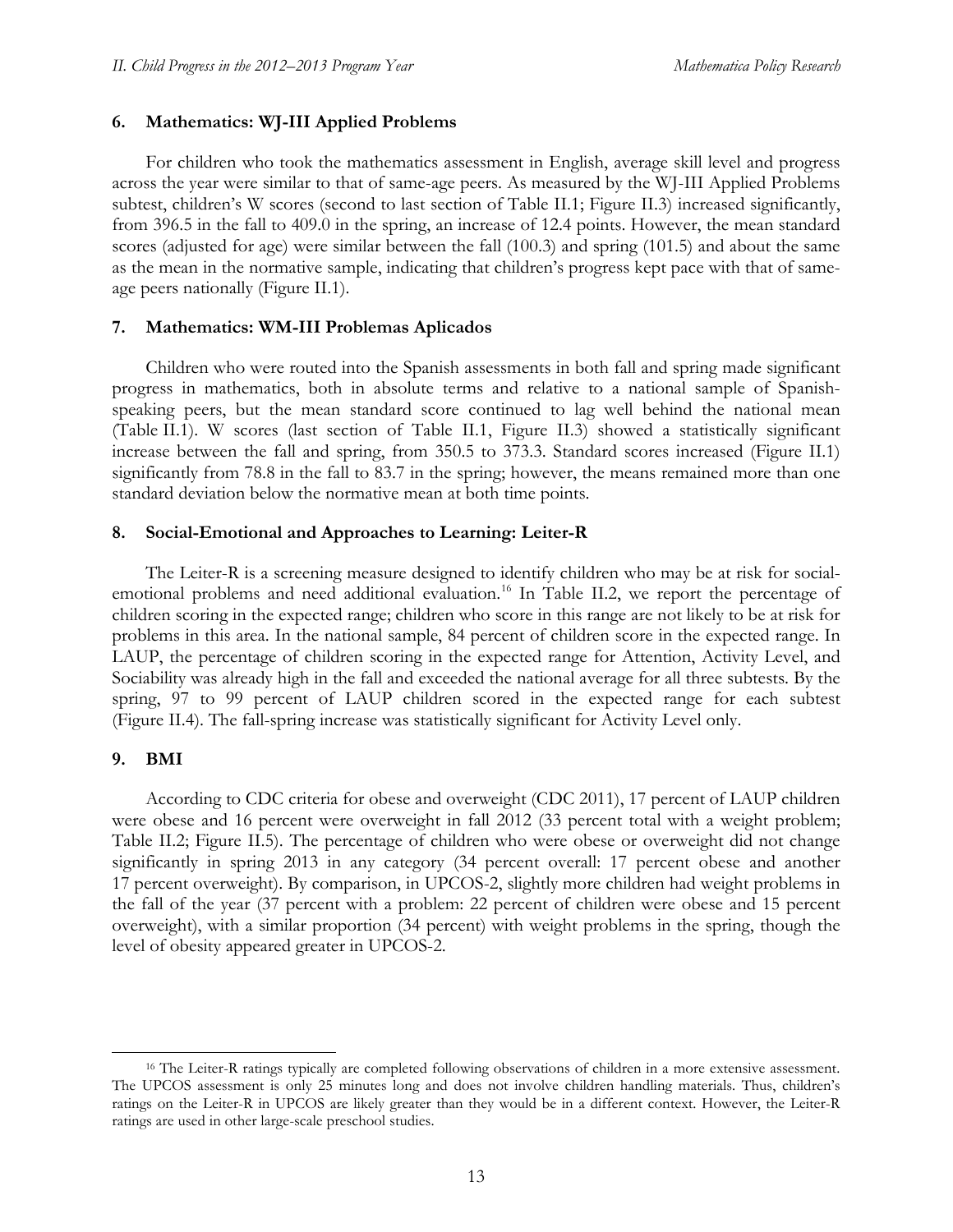|                                                                                                                                  |                   | <b>Fall 2012</b>           |                      | Spring 2013             |                      | <b>Fall-Spring Change</b> |                      |
|----------------------------------------------------------------------------------------------------------------------------------|-------------------|----------------------------|----------------------|-------------------------|----------------------|---------------------------|----------------------|
| Outcome                                                                                                                          | N                 | Percentage                 | Standard<br>Error    | Percentage              | Standard<br>Error    | Percentage                | Standard<br>Error    |
| Social-Emotional and Approaches to Learning: Leiter-R Examiner Ratings Scaled Score in the Expected<br><b>Range</b> <sup>a</sup> |                   |                            |                      |                         |                      |                           |                      |
| Attention<br><b>Activity Level</b><br>Sociability                                                                                | 262<br>262<br>262 | 97.66<br>$96.60*$<br>94.25 | 1.56<br>1.16<br>1.67 | 98.47<br>99.14<br>97.18 | 0.90<br>0.61<br>1.40 | 0.81<br>2.54<br>2.93      | 1.79<br>1.05<br>1.90 |
| <b>BMI</b>                                                                                                                       |                   |                            |                      |                         |                      |                           |                      |
| Child is overweight <sup>b</sup><br>Child is obese <sup>c</sup>                                                                  | 567<br>567        | 15.96<br>16.77             | 1.38<br>1.85         | 16.57<br>16.93          | 1.44<br>2.59         | 0.62<br>0.16              | 1.20<br>1.91         |

#### **Table II.2. Percentage of Children Scoring in the Expected Range for Social-Emotional and Approaches to Learning and in Overweight or Obese Groups for Physical Health: Fall 2012 and Spring 2013**

Sources: UPCOS-6 Fall 2012 and Spring 2013 Examiner Rating.

Note: All analyses are weighted to represent children attending LAUP in the 2012–2013 program year.

<sup>a</sup>Scores of 7 or greater out of 10.

<sup>b</sup>When child's gender-specific BMI-for-age is between the 85th and 94th percentiles.

When child's gender-specific BMI-for-age is at or above the 95th percentile.

\*Significantly different from zero at the .05 level, two-tailed test.





Sources: UPCOS-6 Fall 2012 and Spring 2013 Direct Child Assessments.

Notes: All analyses are weighted to represent children attending LAUP in the 2012–2013 program year. Asterisks indicate that the change from fall to spring is statistically significant (\**p* < .05).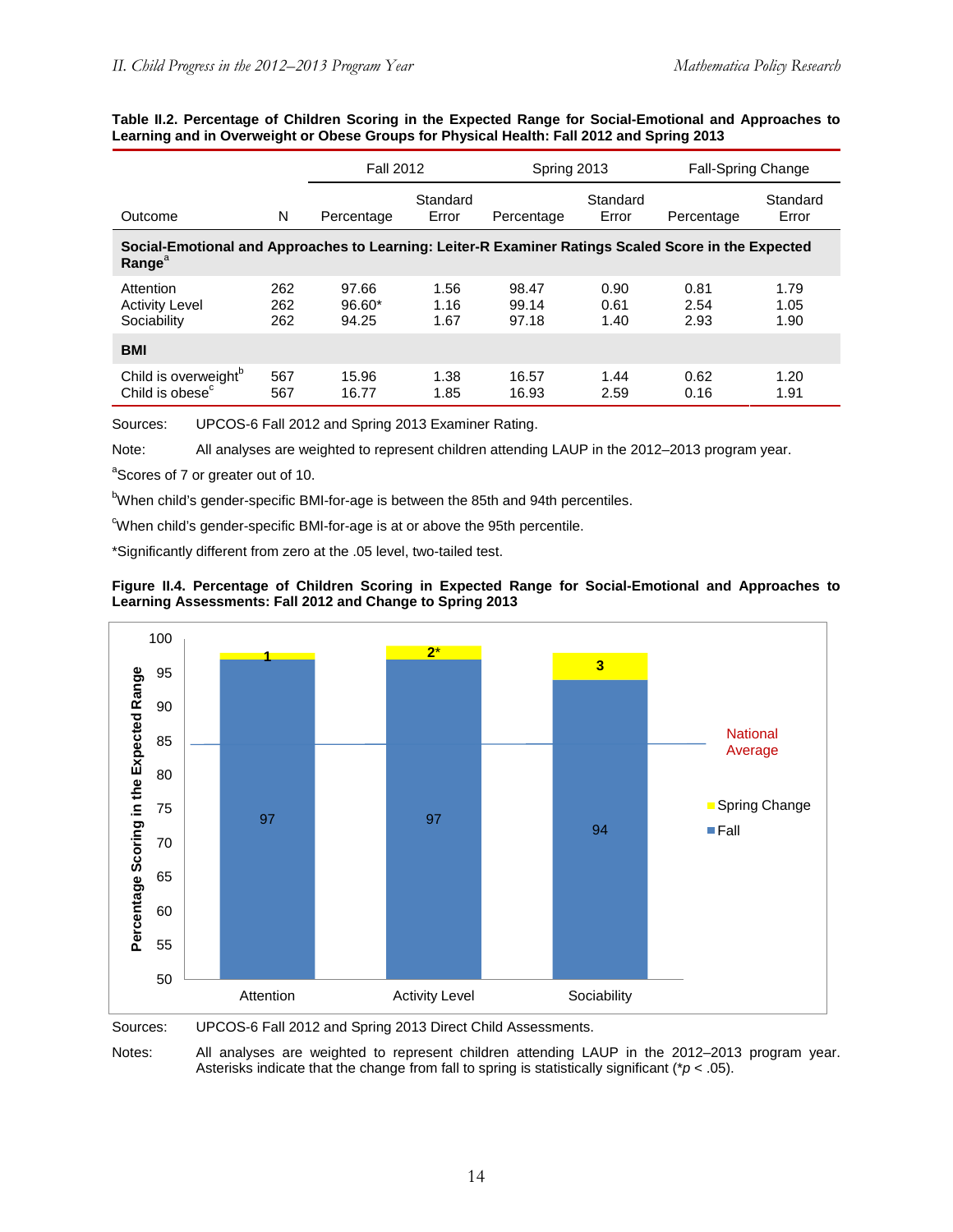

**Figure II.5. Children's BMI Status in LAUP in Fall 2012 and Spring 2013, and Other Samples**

Sources: UPCOS-2 (2007–2008) and UPCOS-6 (2012–2013) Fall and Spring Direct Child Assessments; UPCOS-2 data can be found in Love et al. 2009; LA County WIC data can be found in CDC 2013; FACES 2009 data can be found in Aikens et al. 2012.

#### Note: Analyses are weighted to represent children attending LAUP in the 2012–2013 program year.

The Institute of Medicine of the National Academies considers children to be overweight when their gender-specific BMI-for-age is between the 85th and 94th percentiles, and obese when their BMI is at or above the 95th percentile for their age and gender (CDC 2011).

The most recent estimate of obesity among four-year-olds enrolled in the Special Supplemental Nutrition Program for Women, Infants, and Children (WIC) in Los Angeles County—20 percent for 2011 (CDC 2013)—indicates a greater prevalence than we found in UPCOS-6. These rates can be compared to those for four-year-olds entering Head Start for the first time in fall 2009. Data from the Head Start Family and Child Experiences Survey (FACES, a nationally representative study of Head Start) indicate that 21 percent were obese and 16 percent were overweight in the fall, and 20 percent were obese and 19 percent were overweight in the spring (Aikens et al. 2012).

### **C. Summary and Implications**

**Fall to Spring Progress.** On average, 5.7 months passed between the two assessments (range of 4.1 to 6.3 months). Between the fall and spring, children's absolute progress was statistically significant in all areas. In mathematics, children assessed in Spanish (WM-III Problemas Aplicados) also made significant progress as measured by standard scores (relative to a national sample of sameage peers). Standard scores also show that LAUP children kept pace with but did not make significant progress relative to a national sample of peers in English expressive vocabulary (EOWPVT), Spanish-bilingual expressive vocabulary (EOWPVT-SBE), fine-motor/literacy measured in both English and Spanish (WJ-III Spelling and WM-III Ortografía, respectively), or mathematics in English (WJ-III Applied Problems). Regarding English mathematics scores, this is consistent with the findings from the 2011–2012 program year and represents an improvement compared to 2010–2011, when children lost ground relative to a national sample of peers. Scores on the RLN task indicate that, on average, children made statistically significant progress in their letter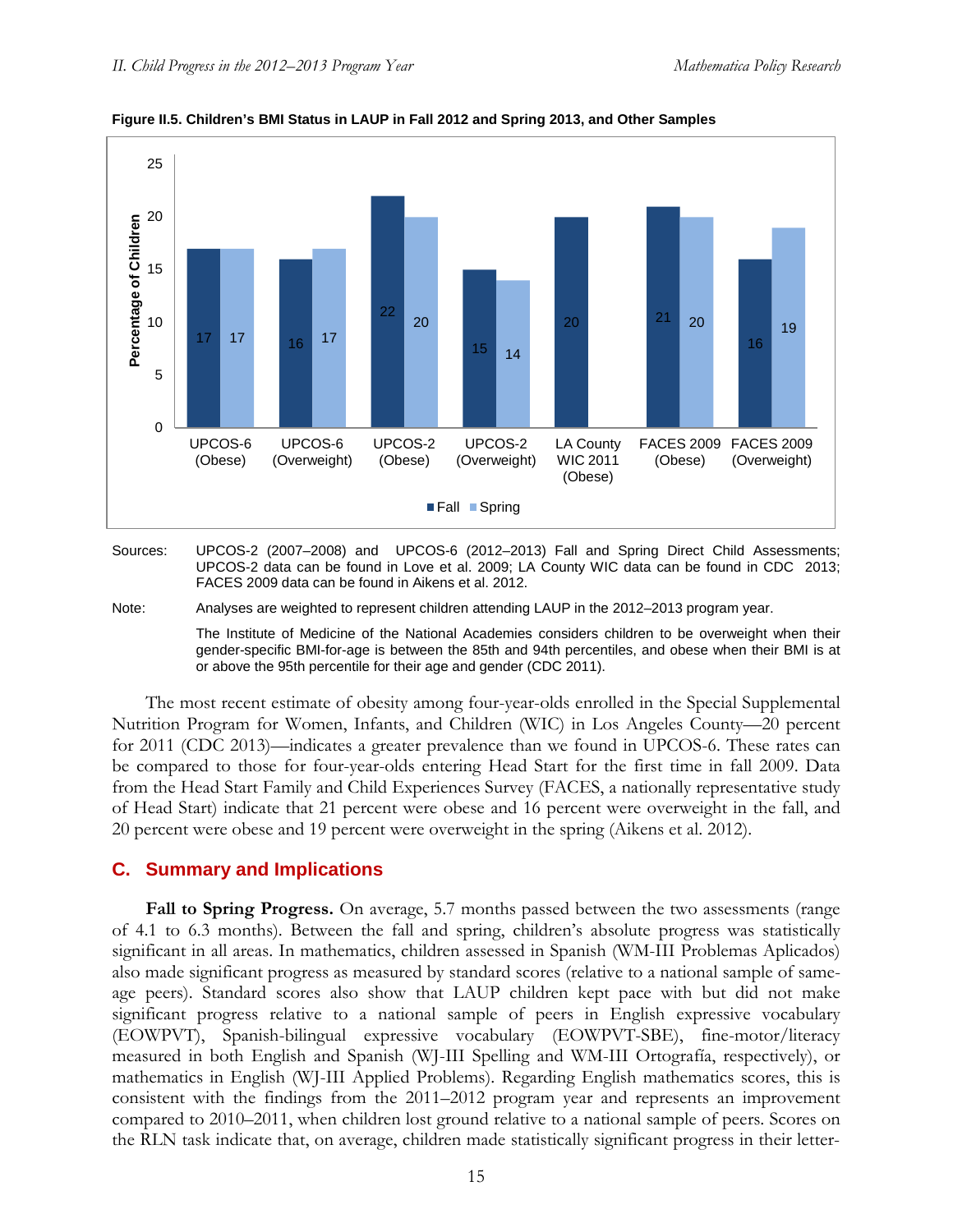naming skills; the results were comparable to other preschool studies using similar measures (Early et al. 2005; Mashburn et al. 2008).

**Comparison to National Samples.** For Spanish-bilingual vocabulary (EOWPVT-SBE), fine motor/literacy in English (WJ-III Spelling), and social-emotional development and approaches to learning (Leiter-R), LAUP children scored above the national average in both the fall and spring.<sup>[17](#page-35-0)</sup> By the spring, LAUP children's average English expressive vocabulary skills (EOWPVT) remained approximately half of a standard deviation below that of their English-speaking peers nationally, and fine motor/literacy skills in Spanish (WM-III Ortografía) were one-third of a standard deviation below the national mean. For mathematics, in both the fall and spring, LAUP children assessed in English (WJ-III Applied Problems) scored at the national average; LAUP children assessed in Spanish (WM-III Problemas Aplicados) scored a standard deviation or more below the national average.

**Implications.** Although children made progress in most areas, there is still room to grow. First, LAUP children's progress in expressive vocabulary relative to a national sample of English-speaking peers kept pace with that of peers during the program year, but their mean score in the spring remained about half of a standard deviation below that of their English-speaking peers nationally.

Knowledge of vocabulary and concepts reflects the background knowledge that children are able to use and apply to future learning. Children draw on their background knowledge as they read and comprehend text and other educational opportunities in school. Children with more limited knowledge of the world and the words used to describe it are at a disadvantage when trying to comprehend. They are limited in their ability to draw on background knowledge and make connections among ideas. For example, analyses of multiple longitudinal studies (Grissmer et al. 2010) indicate that general knowledge when entering kindergarten is the strongest predictor of later "science and reading" and also contributes significantly to predicting later mathematics. (p. 1,008). The researchers concluded, "Together, attention, fine motor skills, and general knowledge are much stronger overall predictors of later math, reading, and science scores than early math and reading scores alone" (p. 1,008).

More frequent reading to children and talking about books is one of the most widely used means of increasing vocabulary and exposure to world knowledge (De Temple and Snow 2003; Hargrave and Sénéchal 2000; Justice et al. 2009). Exposure in preschool to challenging words (Dickinson et al. 2011) and more frequent exposure to print (Mol and Bus 2011) predicts success in oral language skills at least as far as fourth grade. Print exposure (that is, more frequent book sharing and book reading) also is related to reading comprehension and other academic outcomes (Mol and Bus 2011).

Second, mathematics abilities of children as measured by the WM-III Problemas Aplicados (Spanish version) were below those of their Spanish-speaking peers. Despite the fact that children assessed in Spanish made enough progress so as to not lose additional ground relative to a national sample of similarly achieving peers, their scores were more than one standard deviation below the national mean in both the fall and spring. In addition to assessing number concepts and reasoning,

<span id="page-35-0"></span><sup>&</sup>lt;sup>17</sup> For the Leiter-R, we calculated the percentage of children scoring in the expected range; children scoring in this range are unlikely to be experiencing difficulties with social-emotional development and approaches to learning. In the national sample, 84 percent of children score in this range.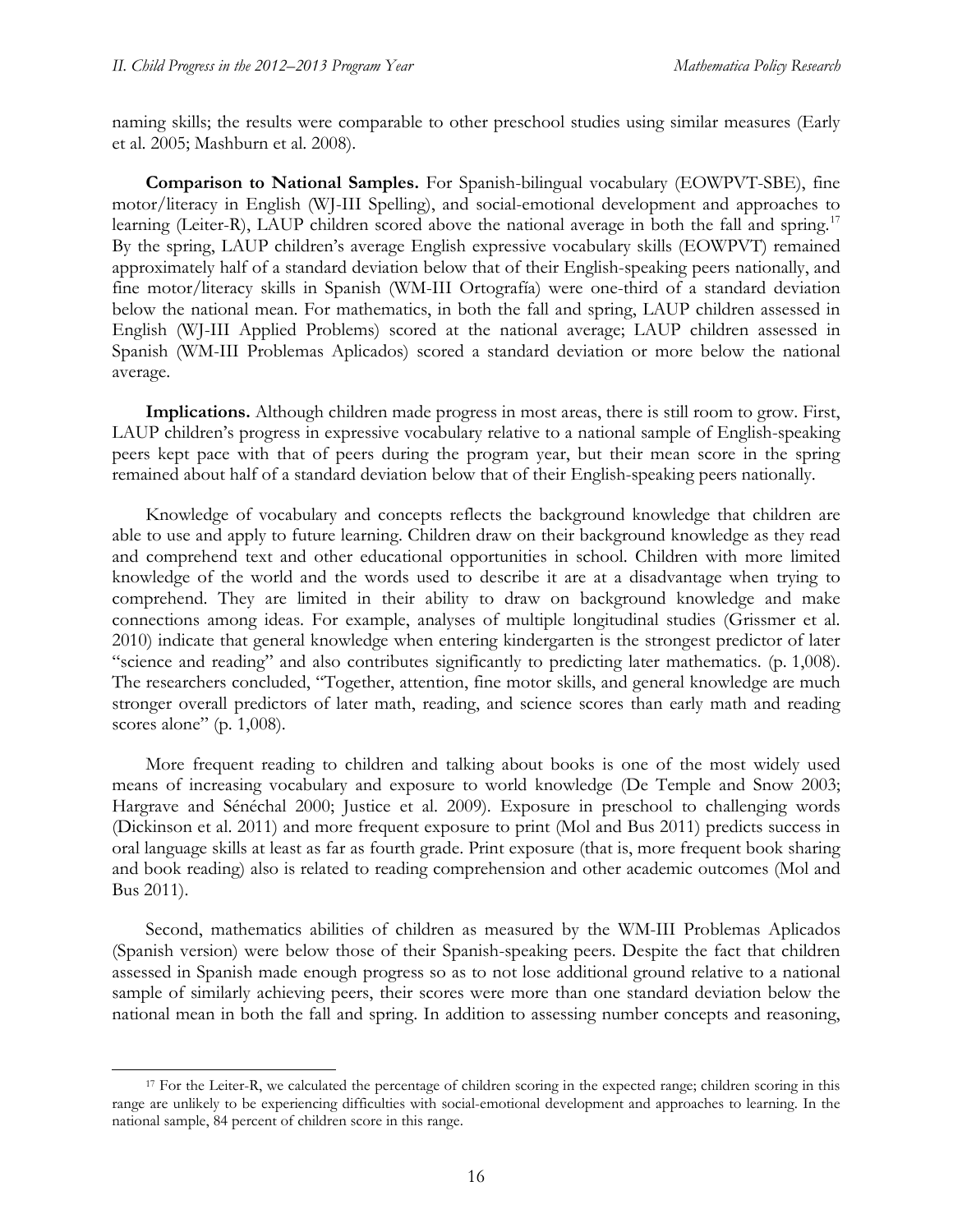this subtest also serves as an indicator of children's language comprehension because it uses more complex language (for example, if-then statements).

Mathematics is an important area of cognition and a strong predictor of success in school in both reading and mathematics (Claessens et al. 2009; Duncan et al. 2007). These children needed greater support in building language comprehension, number sense, and reasoning to be ready to enter kindergarten with skills similar to their peers. Recent analyses suggest benefits of instruction in Spanish. Preschool Spanish-speaking children had greater gains in reading and mathematics when they received instruction in Spanish (Burchinal et al. 2013; Burchinal et al. 2011).

At the same time, LAUP teachers should continue to support literacy and fine motor development. Fluent letter naming is the strongest predictor of kindergarten reading (beyond IQ, vocabulary, and home socioeconomic status) (Foulin 2005; Puranik et al. 2011). The ability to write letters easily is predictive of later skill in spelling and writing (Puranik et al. 2011).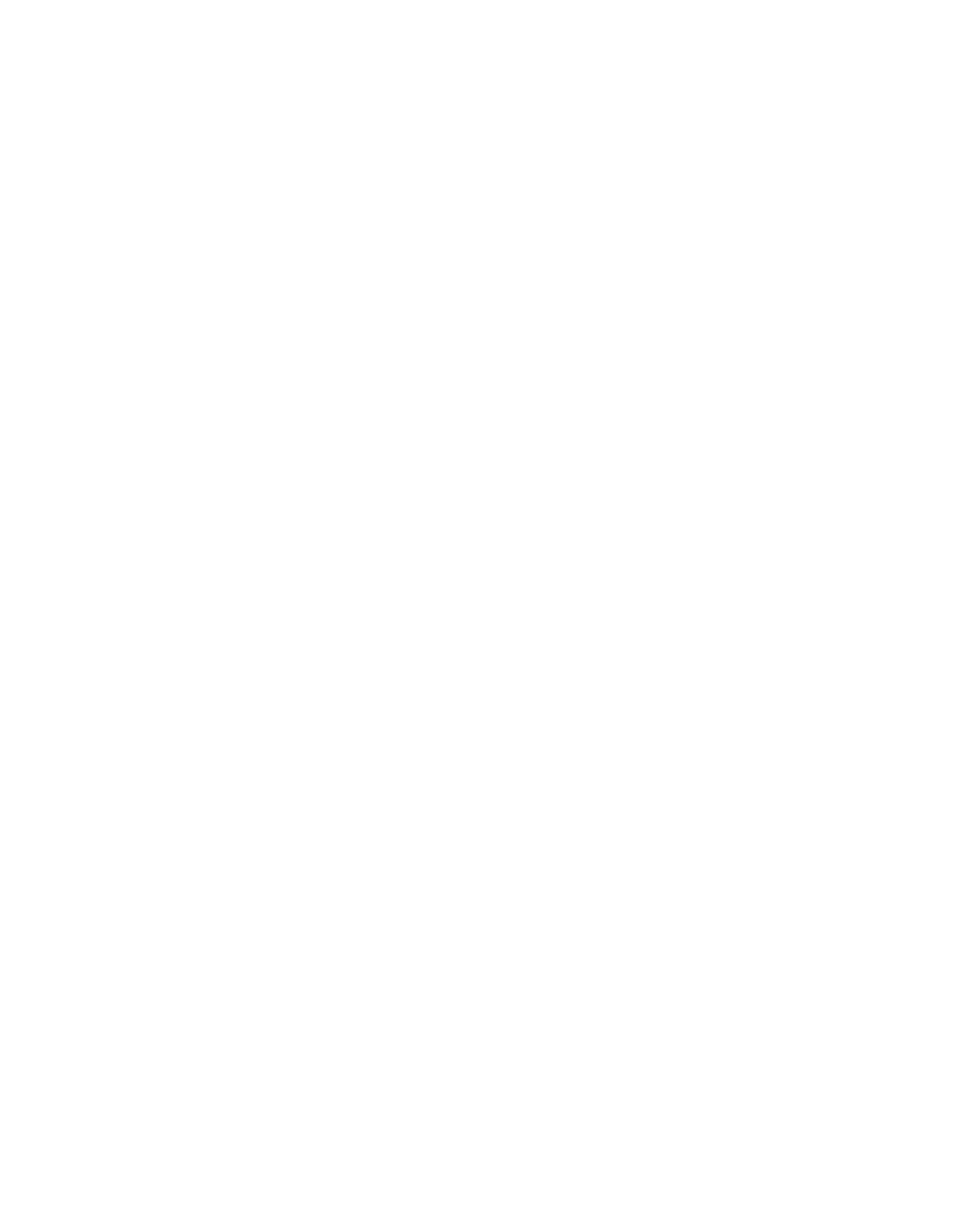## **III. PERFORMANCE RELATIVE TO 2012–2013 CHILD PROGRESS TARGETS**

#### Key Findings

LAUP is expected to meet targets in multiple domains: language, literacy, mathematics, fine motor development, and social-emotional development and approaches to learning. LAUP is expected to meet targets at two levels of progress based on measures of language, mathematics, and fine motor and literacy development. For the literacy target based on RLN measure, the target is considered met if one of the two levels is achieved. A single target addresses social-emotional development and approaches to learning.

Targets are reasonable and achievable in LAUP. Children's progress met or exceeded the targets set for the 2012–2013 year. The literacy target based on the RLN measure was met based on achieving one of the two levels in the target.

Targets continue to be valid and meaningful. For children whose scores met or exceeded targets, scores increased relative to a national sample of same-age peers. Among children whose scores fell below targets, scores declined relative to a national sample of peers.

In this chapter, we present child progress in LAUP during the 2012–2013 program year relative to the targets set in a collaborative process between First 5 LA and LAUP. Table III.1 presents the 2012–2013 targets and the key decisions underlying the targets; additional detail on the target-setting process can be found in Chapter II of the second volume of this report. In this chapter, we begin with a discussion of the analysis and then provide an overview of performance relative to targets in all domains, including an analysis of children's average performance by whether targets were met. We then present additional detail about children's performance in each domain to better understand the pattern of results and assess the validity of the targets. Sensitivity analyses relevant to the validity of the targets can be found in Chapter VI of the second volume.

### **A. Approach to Analysis**

We first calculated the percentage of children whose scores exceeded or fell below Level 1 and Level 2 targets for the overall sample (Table III.2) and by fall quartile (Table III.3).<sup>[18](#page-38-0)</sup> For each measure, we also examined the mean and range of change scores (Table III.4) for the group of children whose scores exceeded the Level 1 target and the group whose scores did not for five of the six measures: EOWPVT, RLN, WJ-III Spelling, WJ-III Applied Problems, and WM-III Applied Problems.<sup>[19](#page-38-1)</sup> We conducted this analysis regardless of whether the overall target was met. We excluded the Leiter-R from this analysis because virtually all children scored at a level required by the targets. The analysis was specific to each measure (a child could be in the group whose scores exceeded targets for one measure but in the group whose scores fell below targets for another measure).

<span id="page-38-0"></span><sup>&</sup>lt;sup>18</sup> For the quartile analysis, groups were based on fall scores in the full sample of children; thus, whether children fall in the bottom quartile, the middle 50 percent, or the top quartile was based on performance relative to all children in the sample, not just those with scores that did or did not exceed targets.

<span id="page-38-1"></span> $19$  For these five measures, we also conducted a sensitivity analysis, calculating fall and spring scores by language group and quartile for the group of children whose scores exceeded the Level 1 target and the group whose scores did not; those scores are presented in Chapter VI of the second volume of this report.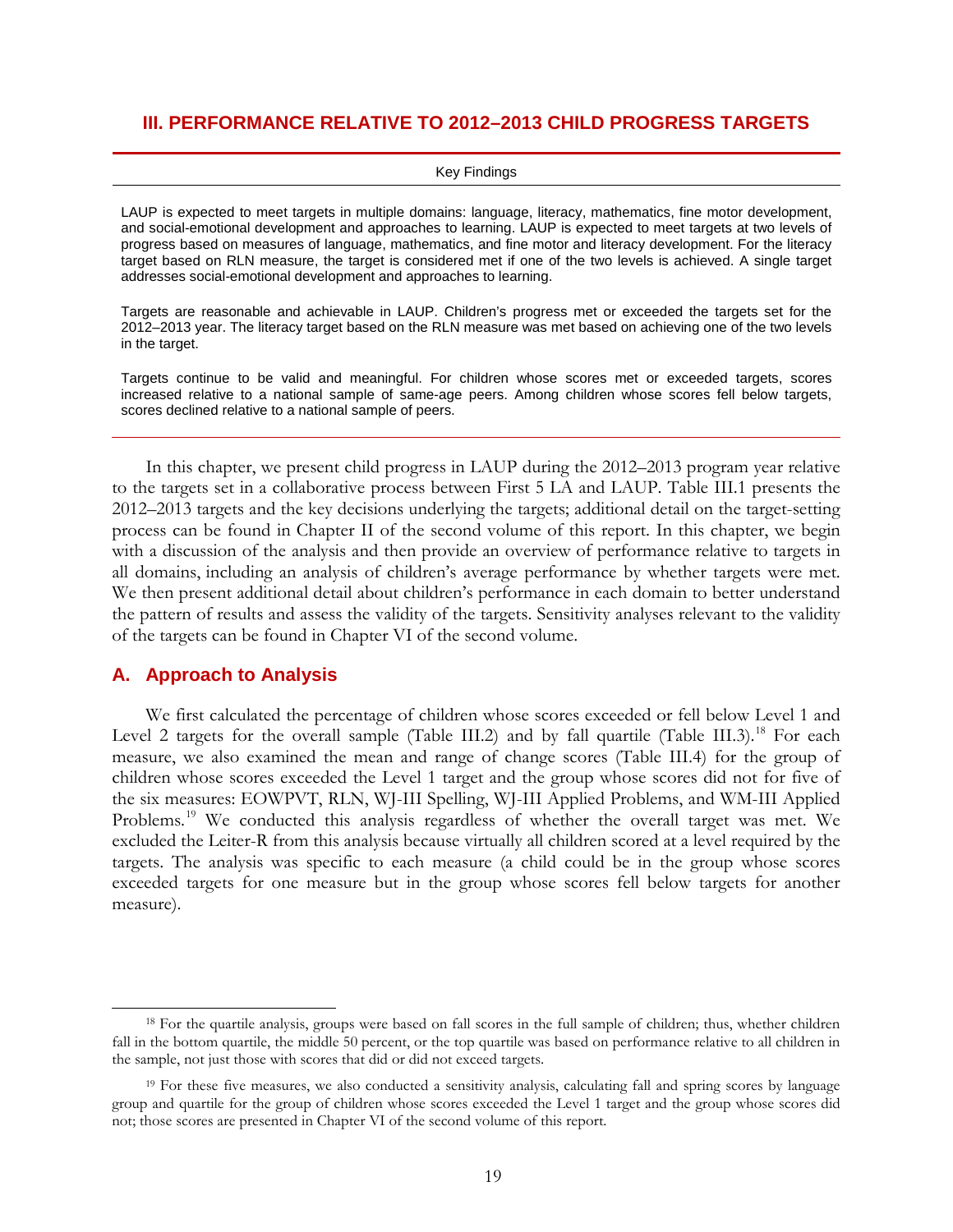|  |  | Table III.1. Final Targets for Child Progress in LAUP Programs During the 2012–2013 Program Year, by Domain and Measure |
|--|--|-------------------------------------------------------------------------------------------------------------------------|
|  |  |                                                                                                                         |

| Domain                              | Measure                                   | Targets                                                                                                                 | <b>Key Decisions Underlying Targets</b>                                                                                                                                                                                                                                                                                                                                                                                                                                 |
|-------------------------------------|-------------------------------------------|-------------------------------------------------------------------------------------------------------------------------|-------------------------------------------------------------------------------------------------------------------------------------------------------------------------------------------------------------------------------------------------------------------------------------------------------------------------------------------------------------------------------------------------------------------------------------------------------------------------|
| Language<br>Development             | EOWPVT/<br>EOWPVT-SBE                     | 70% of children gain 2 points or more<br>on the EOWPVT IRT score<br><b>AND</b><br>45% of children gain 5 points or more | Appropriate Metric (Type of Score) – For most targets, use equal interval scores (that is,<br>scores in which changes at one point on the scale are equal to changes at another point on<br>the scale) that adjust for item difficulty but not for age. These scores are referred to as IRT<br>scores or W scores. With this type of score, children who correctly respond to more difficult<br>items receive credit for knowing more challenging words or information. |
|                                     |                                           | on the EOWPVT IRT score                                                                                                 | There are two exceptions to the use of IRT or W scores in the targets. First, for the literacy                                                                                                                                                                                                                                                                                                                                                                          |
| Literacy<br>Development             | <b>RLN</b>                                | 45% children gain 7 points or more<br>on the RLN IRT score                                                              | target based on the RLN measure, the target includes the raw score (the number of letters<br>named) in addition to the IRT score. Second, the Leiter-R does not offer this type of score;<br>thus, base the target on the percentage of children scoring in the expected range (that is, the                                                                                                                                                                            |
|                                     |                                           | <b>OR</b>                                                                                                               | percentage of children not at risk for developmental difficulties in the areas assessed by this                                                                                                                                                                                                                                                                                                                                                                         |
|                                     |                                           | 70% of children name 14 letters or<br>more in the spring                                                                | measure).<br>Specified Change Versus Mean Change – Base targets on the percentage of children who                                                                                                                                                                                                                                                                                                                                                                       |
| Fine Motor and<br>Literacy          | WJ-III Spelling                           | 70% gain 7 points or more on the<br>WJ-III Spelling W score                                                             | make a specified change, rather than on mean change scores from fall to spring. A mean<br>score can increase when a small group of children makes large changes, even if many<br>children do not change.                                                                                                                                                                                                                                                                |
| Development                         |                                           | <b>AND</b>                                                                                                              | There are two exceptions. First, because the RLN measure has a ceiling (there are only 26<br>letters in the English alphabet), the amount of progress that can be measured is limited,                                                                                                                                                                                                                                                                                  |
|                                     |                                           | 45% gain 17 points or more on the<br>WJ-III Spelling W score                                                            | particularly for children who enter with strong skills. Thus, this target takes into account both<br>progress from fall to spring and the number of letters named in the spring. Second, because<br>Leiter-R scores are truncated (children cannot score above a certain level), base the target on                                                                                                                                                                     |
| <b>Mathematics</b><br>Development   | <b>WJ-III Applied</b><br>Problems/WM-III  | 70% gain 4 points or more on the<br>WJ-III/WM-III Applied Problems W                                                    | the percentage of children who score in the expected range in the spring, rather than on<br>growth from fall to spring.                                                                                                                                                                                                                                                                                                                                                 |
|                                     | Problemas<br>Aplicados                    | score                                                                                                                   | Overall Versus Language Subgroup Targets - Set overall targets for all measures, because<br>the distributions of change scores from prior phases of UPCOS did not drastically differ across                                                                                                                                                                                                                                                                             |
|                                     |                                           | <b>AND</b>                                                                                                              | the language groups.                                                                                                                                                                                                                                                                                                                                                                                                                                                    |
|                                     |                                           | 45% gain 13 points or more on the<br>WJ-III/WM-III Applied Problems W<br>score                                          | Appropriate Magnitude for Targets - Base targets on the distribution of children's scores<br>during a prior phase of UPCOS. Set targets that specify a level of growth (or on spring<br>performance, in the case of the Leiter-R) similar to that documented in a prior phase of                                                                                                                                                                                        |
| Social-Emotional<br>Development and | Leiter-R Examiner<br><b>Rating Scales</b> | 85% score in the expected range on<br>the Leiter-R in the spring                                                        | UPCOS. For the WJ-III and WM-III Applied Problems subtests, specify the same level of<br>change for both subtests based on the distribution of WJ-III scores, despite differences in the<br>distribution of scores for each measure during a prior phase of UPCOS (change was greater                                                                                                                                                                                   |
| Approaches to<br>Learning           | Attention                                 |                                                                                                                         | based on the WM-III).<br>Set targets at two levels to reflect that children who enter programs with weaker skills may                                                                                                                                                                                                                                                                                                                                                   |
|                                     | <b>Activity Level</b>                     |                                                                                                                         | make more progress than children who enter programs with stronger skills (above average).                                                                                                                                                                                                                                                                                                                                                                               |
|                                     | Sociability                               |                                                                                                                         | The magnitude of the gains at each level is specific to each measure (and the scale in that<br>measure). LAUP expects to meet the targets at both levels of difficulty.                                                                                                                                                                                                                                                                                                 |
|                                     |                                           |                                                                                                                         | There are two exceptions to this approach to setting the magnitude of the targets. First, the<br>social-emotional target based on the Leiter-R has only one level, and it specifies a greater<br>proportion (85 percent) of children. Second, for the literacy target based on the RLN, LAUP<br>must meet at least one of the levels, rather than both.                                                                                                                 |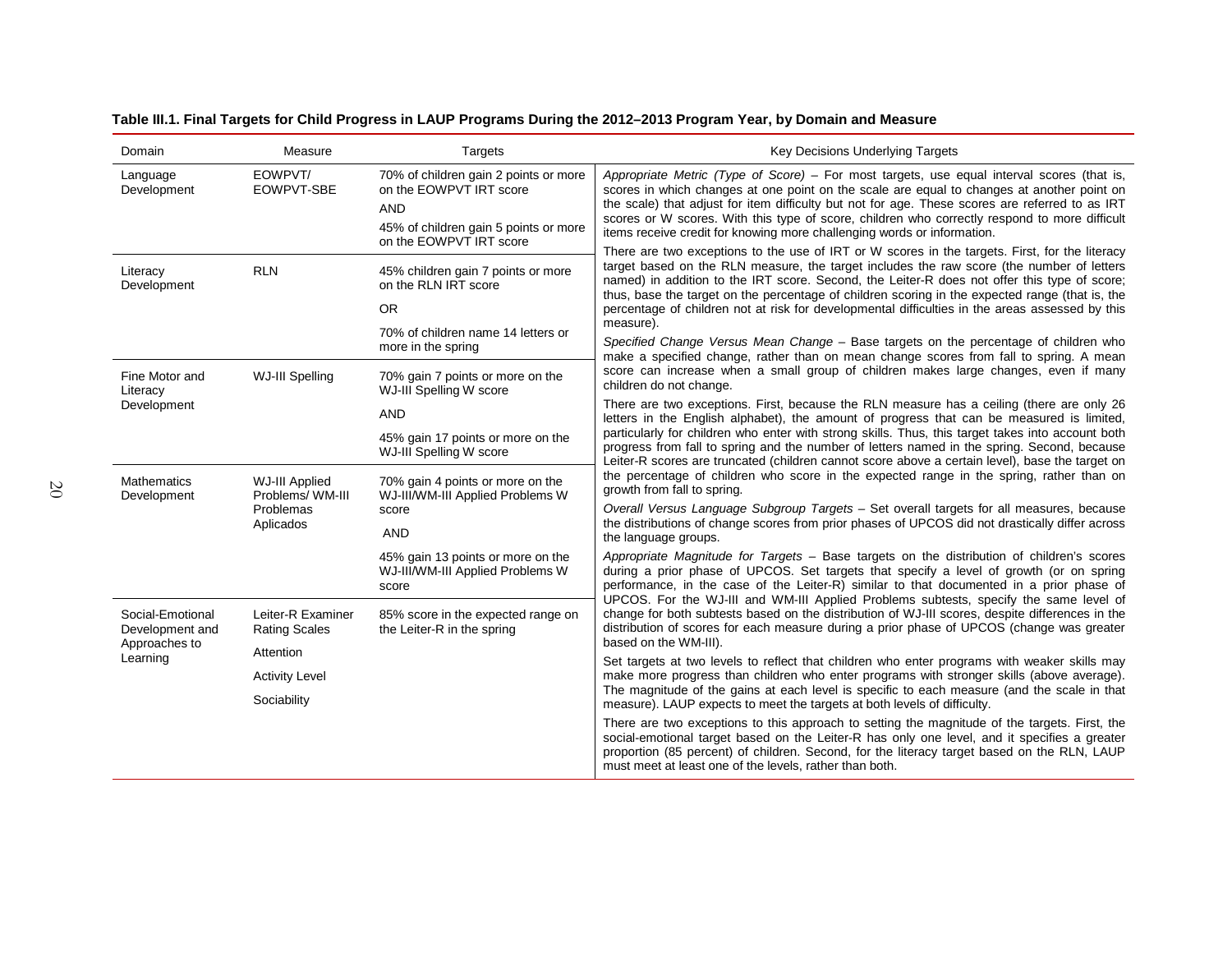For all of the conceptually scored measures (EOWPVT, RLN, Leiter-R), the calculation of whether the targets were met is based on the performance of all children, regardless of whether they completed the assessment in Spanish or English. For the measures not conceptually scored—WJ-III Applied Problems, WM-III Problemas Aplicados, WJ-III Spelling—the analysis of whether targets were met is based on the sample of children who took the assessment in the same language in the fall and spring (English for WJ-III subtests and Spanish for the WM-III subtest). Children who switched from a Spanish assessment in the fall to English in the spring based on screener scores are not reflected in targets for these three subtests.

In some instances, a particular subgroup fell below 10 observations; we excluded these results from the table because they were likely to produce imprecise estimates of children's performance. Note that we did not conduct statistical tests comparing fall and spring scores for these groups. The data are presented for the purpose of determining whether the pattern of scores can help us understand the validity of the targets and which children were (or were not) meeting targets.

Analyses in this chapter follow the same procedures as the analyses of child progress presented in Chapter II—they were at the child level, weighted, and conducted using survey procedures that address the clustering of children within programs and classrooms.

### **B. Progress Relative to Targets**

Table III.2 outlines children's performance relative to targets set for the 2012–2013 program year. Based on children's progress, LAUP met all of the targets.<sup>[20](#page-40-0)</sup> We now present additional detail on each target.

#### **1. Language: EOWPVT**

The first section of Table III.2 presents performance relative to Levels 1 and 2 of the language target; LAUP's performance met the target at both levels. Beginning with Level 1, 70 percent of children gained 2 points or more on the EOWPVT, compared to the target of 70 percent of children. For the Level 2 target, 48 percent of children gained 5 points or more, compared to a target of 45 percent.

### **2. Literacy: RLN**

The second section of Table III.2 presents performance relative to the target for literacy development as measured by the RLN. LAUP's performance exceeded only Level 1 of the target: 50 percent of children gained 7 points or more on the RLN, exceeding the 45 percent required in the target. The Level 2 target calls for 70 percent of children to name 14 letters or more in the spring; 63 percent of children did so in spring 2013. As a reminder, this is the only target that is considered met if one of the two levels is achieved.

<span id="page-40-0"></span> <sup>20</sup> For the EOWPVT, WJ-III, and WM-III measures, we repeated the target analysis, excluding children who scored more than two standard deviations below the mean for that particular measure as a proxy for identifying children who might have special needs. Because the RLN is not a standardized measure (and does not have national norms), we based the exclusion on the EOWPVT. The pattern of results did not change when instituting this exclusion.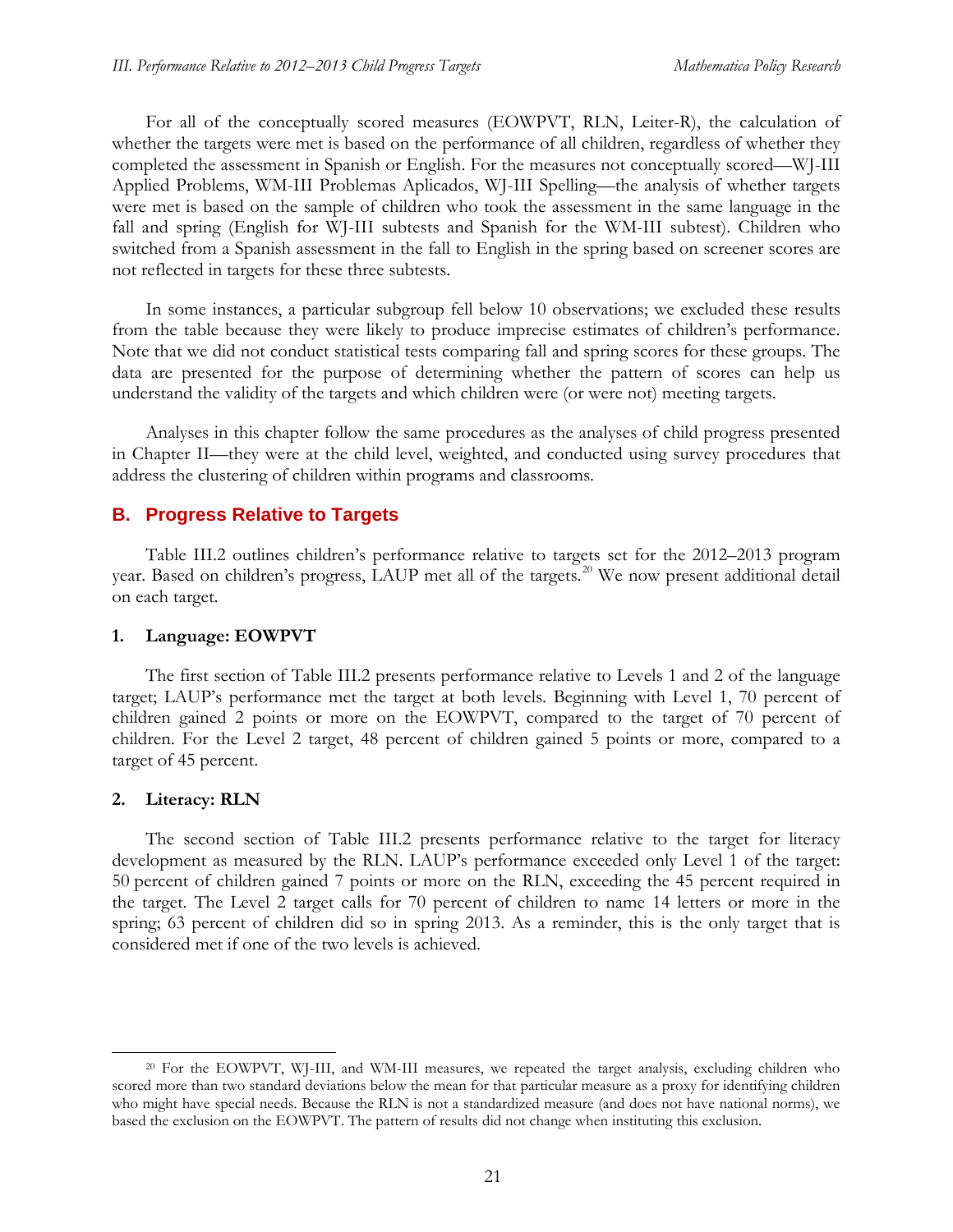| Domain: Measure                 | Level 1                                                         |                     | Level <sub>2</sub>                                                                                                                                                                                         |
|---------------------------------|-----------------------------------------------------------------|---------------------|------------------------------------------------------------------------------------------------------------------------------------------------------------------------------------------------------------|
| Language: $EOWPVT (N = 262)$    |                                                                 |                     |                                                                                                                                                                                                            |
| Target                          | 70% gain 2 points or more                                       | AND                 | 45% gain 5 points or more                                                                                                                                                                                  |
| Actual                          | 70% gained 2 points or more                                     |                     | 48% gained 5 points or more                                                                                                                                                                                |
|                                 |                                                                 | Target reached? Yes |                                                                                                                                                                                                            |
| Literacy: $RLN (N = 262)$       |                                                                 |                     |                                                                                                                                                                                                            |
| Target                          | 45% gain 7 points or more                                       | OR                  | 70% name 14 letters or more in the spring                                                                                                                                                                  |
| Actual                          | 50% gained 7 points or more                                     |                     | 63% named 14 letters or more in the spring                                                                                                                                                                 |
|                                 |                                                                 | Target reached? Yes |                                                                                                                                                                                                            |
|                                 | Fine Motor/Literacy: WJ-III Spelling (N = 198)                  |                     |                                                                                                                                                                                                            |
| Target                          | 70% gain 7 points or more                                       | AND                 | 45% gain 17 points or more                                                                                                                                                                                 |
| Actual                          | 81% gained 7 points or more                                     |                     | 47% gained 17 points or more                                                                                                                                                                               |
|                                 |                                                                 | Target reached? Yes |                                                                                                                                                                                                            |
|                                 | Mathematics: WJ-III Applied Problems (N = 198)                  |                     |                                                                                                                                                                                                            |
| Target                          | 70% gain 4 points or more                                       | AND                 | 45% gain 13 points or more                                                                                                                                                                                 |
| Actual                          | 73% gained 4 points or more                                     |                     | 47% gained 13 points or more                                                                                                                                                                               |
|                                 |                                                                 | Target reached? Yes |                                                                                                                                                                                                            |
|                                 | Mathematics: WM-III Problemas Aplicados (N = 53)                |                     |                                                                                                                                                                                                            |
| Target                          | 70% gain 4 points or more                                       | AND                 | 45% gain 13 points or more                                                                                                                                                                                 |
| Actual                          | 80% gained 4 points or more                                     |                     | 65% gained 13 points or more                                                                                                                                                                               |
|                                 |                                                                 | Target reached? Yes |                                                                                                                                                                                                            |
|                                 | Social-Emotional and Approaches to Learning: Leiter-R (N = 262) |                     |                                                                                                                                                                                                            |
| Target                          | 85% score in expected range in spring                           |                     |                                                                                                                                                                                                            |
| Attention<br>Actual             | 98%                                                             |                     |                                                                                                                                                                                                            |
| <b>Activity Level</b><br>Actual | 99%                                                             |                     |                                                                                                                                                                                                            |
| Sociability                     |                                                                 |                     |                                                                                                                                                                                                            |
| Actual                          | 97%<br>Target reached? Yes                                      |                     |                                                                                                                                                                                                            |
| Sources:                        | UPCOS-6 Fall 2012 and Spring 2013 Direct Child Assessments.     |                     |                                                                                                                                                                                                            |
| Notes:                          |                                                                 |                     | Targets for all measures except the Leiter-R and RLN were based on W or IRT scores. Leiter-R targets<br>refer to the proportion of children scoring in the expected range, which was based on standardized |

#### **Table III.2. Summary of Child Progress in 2012–2013 in a Representative Sample of LAUP Programs and Children Relative to Performance-Based Contract Targets**

All analyses are weighted to represent children attending LAUP in the 2012–2013 program year.

scaled scores. The Level 2 target for the RLN was based on raw scores.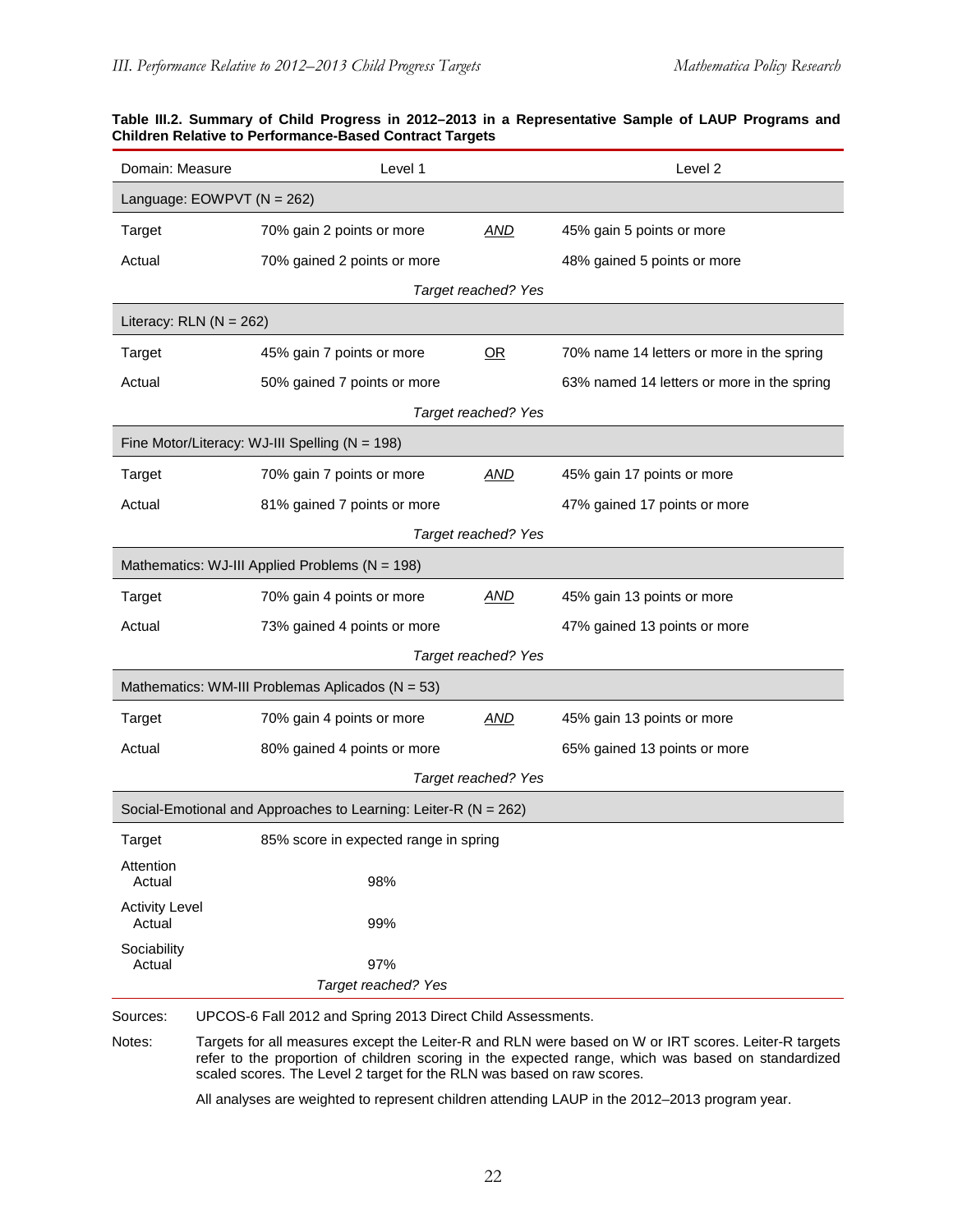## **3. Fine Motor and Literacy: WJ-III Spelling**

The third section of Table III.2 summarizes performance relative to the target for fine motor and literacy development as measured by the WJ-III Spelling subtest (completed by children assessed in English in the fall and spring). LAUP surpassed both Levels 1 and 2 of this target. At Level 1, the target calls for 70 percent of children to gain 7 points or more, and 81 percent achieved a gain of this magnitude. At Level 2, the target calls for 45 percent of children to gain 17 points or more, and 47 percent achieved a gain of this magnitude.

## **4. Mathematics: WJ-III Applied Problems**

The fourth section of Table III.2 summarizes performance relative to the target for mathematics development as measured by the WJ-III Applied Problems subtest (completed by children assessed in English in the fall and spring). LAUP met both levels of this target. At Level 1, the target called for 70 percent of children to gain 4 points or more, and 73 percent achieved a gain of this magnitude. At Level 2, the target called for 45 percent of children to gain 13 points or more, and 47 percent achieved a gain of this magnitude.

## **5. Mathematics: WM-III Problemas Aplicados**

The fifth section of Table III.2 summarizes performance relative to targets for mathematics development as measured by the WM-III Problemas Aplicados subtest (completed by children assessed in Spanish in the fall and spring). LAUP surpassed both levels of this target. At Level 1, the target calls for 70 percent of children to gain 4 points or more, and 80 percent achieved a gain of this magnitude. At Level 2, the target calls for 45 percent of children to gain 13 points or more, and 65 percent achieved a gain of this magnitude.

## **6. Social-Emotional and Approaches to Learning: Leiter-R**

The final section of Table III.2 summarizes performance relative to the target for socialemotional development and approaches to learning as measured by the Leiter-R subtests for Attention, Activity Level, and Sociability. LAUP achieved the target for all subtests. The target calls for 85 percent of children to score in the expected range in the spring on each of the three subtests; 97 to 99 percent did so across the subtests.

# **C. Performance Relative to Targets by Quartile**

Table III.3 and Figure III.1 present the percentage of children whose progress exceeded the Level 1 targets, by fall quartile. (We excluded the Leiter-R from this analysis because the approach to scoring—percentage of children in the expected range—does not lend itself to quartile analysis.) For four of the five measures shown—the EOWPVT (language), RLN (literacy), the WJ-III Spelling (fine motor and literacy in English), and the WJ-III Applied Problems (mathematics in English) children whose fall scores were in the bottom or middle quartiles were more likely to have made progress that exceeded the Level 1 target than were children in the top quartile. The opposite was true for the WM-III Applied Problems (mathematics in Spanish)—children in the top quartile and middle 50 percent were more likely to make the progress that met the Level 1 target than children in the bottom quartile.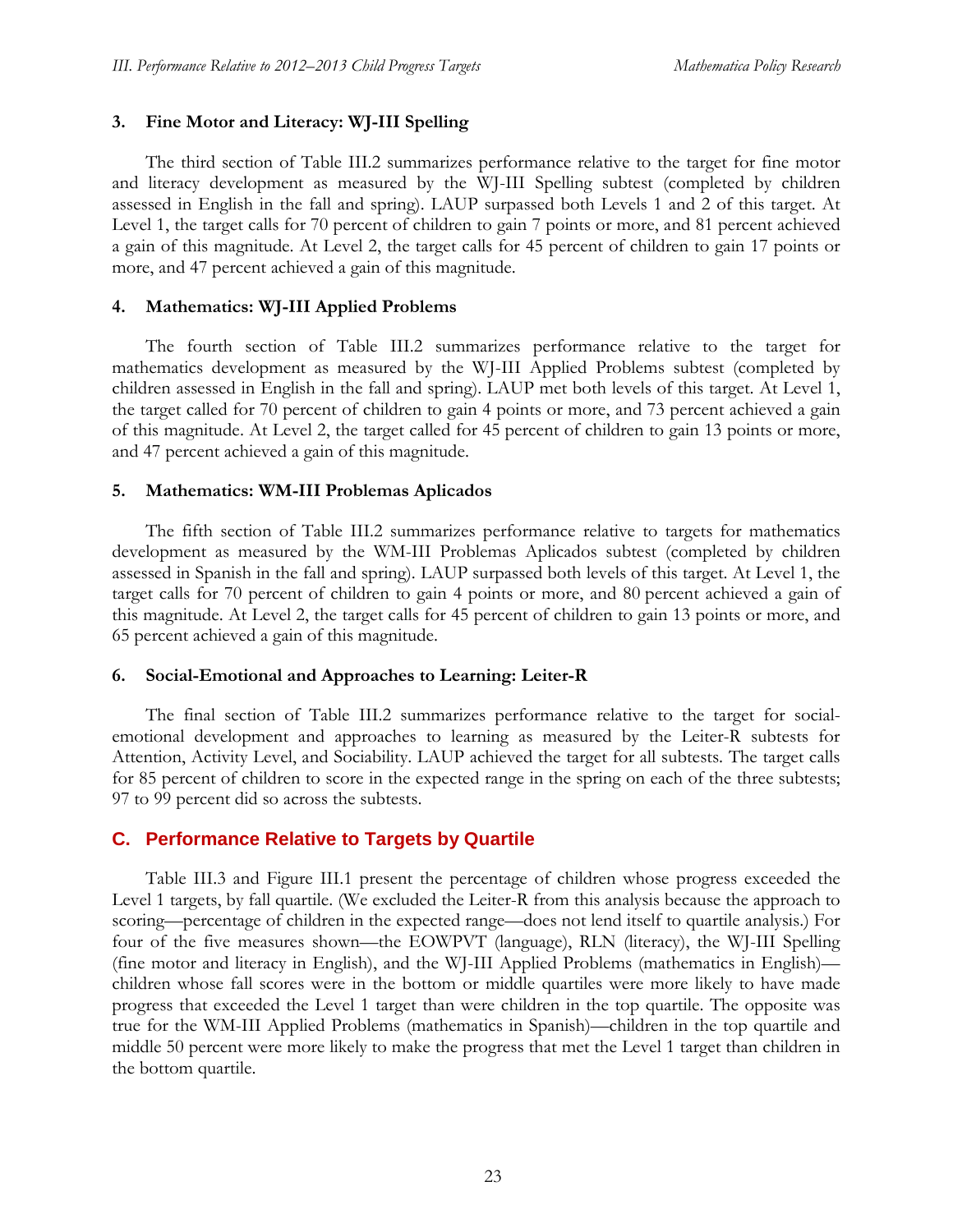| Domain: Measure                         | <b>Bottom Quartile</b> | Middle 50 Percent | <b>Top Quartile</b> |
|-----------------------------------------|------------------------|-------------------|---------------------|
| Language: EOWPVT                        | 83.16                  | 67.60             | 58.60               |
| Literacy: RLN                           | 71.33                  | 54.52             | 14.86               |
| Fine Motor/Literacy: WJ-III Spelling    | 92.17                  | 86.89             | 66.64               |
| Mathematics: WJ-III Applied Problems    | 79.47                  | 76.49             | 62.35               |
| Mathematics: WM-III Problemas Aplicados | 65.65                  | 84.35             | 83.35               |

| Table III.3. Percentage of Children Whose Progress Exceeded Level 1 Targets, by Fall Quartile |  |  |
|-----------------------------------------------------------------------------------------------|--|--|
|-----------------------------------------------------------------------------------------------|--|--|

Sources: UPCOS-6 Fall 2012 and Spring 2013 Direct Child Assessments.

Notes: Targets for all measures were based on W or IRT scores. Level 1 targets specify that 70 percent of children are to make a particular gain for all measures in the table except the RLN, for which the Level 1 target indicates that 45 percent of children are to gain 7 points or more.

All analyses are weighted to represent children attending LAUP in the 2012–2013 program year.



**Figure III.1. Percentage of Children Whose Progress Exceeded Level 1 Targets, by Fall Quartile**

Sources: UPCOS-6 Fall 2012 and Spring 2013 Direct Child Assessments.

Notes: Targets for all measures were based on W or IRT scores. Level 1 targets specify that 70 percent of children are to make a particular gain for all measures in the figure (the solid blue line) except the RLN, for which the Level 1 target indicates that 45 percent of children are to gain 7 points or more (the dashed blue line).

All analyses are weighted to represent children attending LAUP in the 2012–2013 program year.

## **D. Progress by Whether Level 1 of the Target Was Met: Evidence of Validity**

In the remainder of this chapter, we provide additional detail on children's performance in each domain of development addressed so as to better indicate the pattern of children's progress and validity of the targets. Table III.4 presents the mean change and the range of change scores by whether the Level 1 target was met.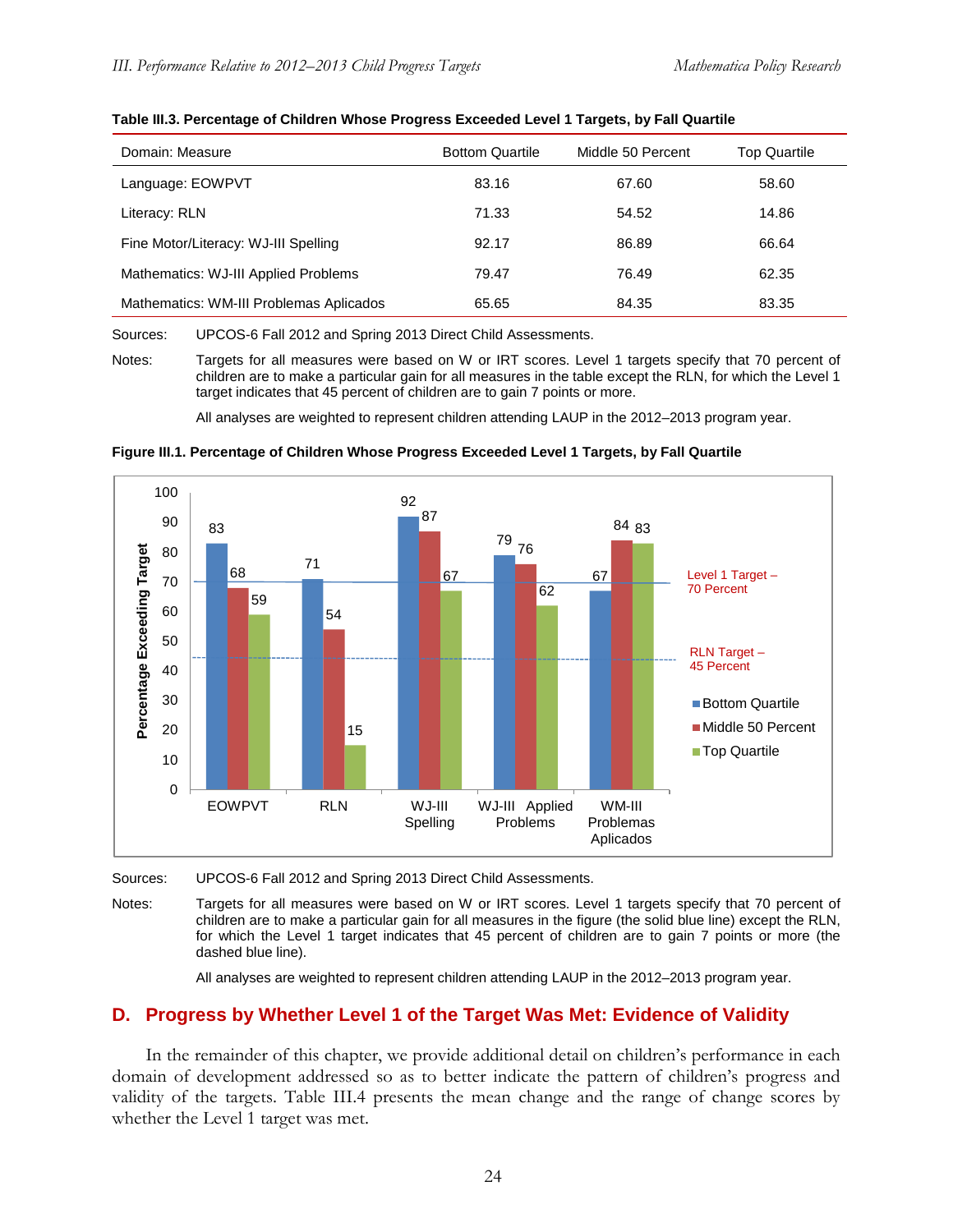## **1. Language: EOWPVT**

Turning to the first section of Table III.4, we see that for children whose scores met the target, because the target was based on the IRT score, by definition all children in this group made positive, absolute change (mean  $= 8.0$ , range  $= 2.2$  to 25.1). For this group, average standard scores for the English edition and SBE increased; that is, the expressive vocabulary of children in this group generally improved relative to samples of same-age peers. Note, however, that ranges for both editions include negative minimum values (English: range  $=$  -9 to 37; SBE: range  $=$  -11 to 50), indicating that although all children whose scores met targets made progress in an absolute sense, some lost ground relative to a national sample of same-age peers. Among children whose score did not meet targets, most lost ground relative to same-age peers in English and bilingual expressive skills (English: mean = -10.0, range = -48 to 10; SBE: mean = -12.7, range = -71 to 10), and the mean change (loss) was equivalent to two-thirds of a standard deviation or more for the national sample.

## **2. Literacy: RLN**

Consistent with the finding that progress in the overall sample was positive (Table II.1), average progress in literacy as measured by the RLN task was positive for the group whose scores met the target based on raw or IRT scores (Table III.4). However, for the group whose scores did not meet targets, average progress was only about one point for both raw and IRT scores, and ranges indicate that some children lost ground during the year (raw score: range  $= -21$  to 8; IRT score: range  $= -19.6$ ) to 6.9).

### **3. Fine Motor and Literacy: WJ-III Spelling**

Children whose progress exceeded targets also made progress relative to a nationally representative sample of peers (mean standard score change = 4.7) (Table III.4), although children who made the smallest amount of absolute progress lost some ground relative to peers (range  $=$  -4 to 65). The mean standard score change is equivalent to nearly one-third of a standard deviation increase in the national sample. For children whose scores did not meet the Level 1 target, the change in the mean W and standard scores indicates large declines both in absolute terms and relative to same-age peers (mean change  $=$  -5.0 and -10.8, respectively); all of these children lost ground relative to peers (range  $= -27$  to  $-2$ ).

### **4. Mathematics: WJ-III Applied Problems**

The fourth section of Table III.4 presents means and ranges of change scores for the English mathematics assessment. On average, children whose progress exceeded targets made progress both in absolute terms and relative to peers (mean change = 19.3 and 5.1, respectively), although children who made the smallest amount of absolute progress lost some ground relative to peers (range  $=$  -5 to 39). For children whose scores did not meet the Level 1 target, scores indicate declines both in absolute terms (mean W score change  $= -6.1$ ) and relative to peers (mean SS change  $= -9.2$ ); all of these children lost ground relative to peers (range = -35 to -4). The mean decrease in standard scores was equivalent to nearly two-thirds of a standard deviation for the national sample.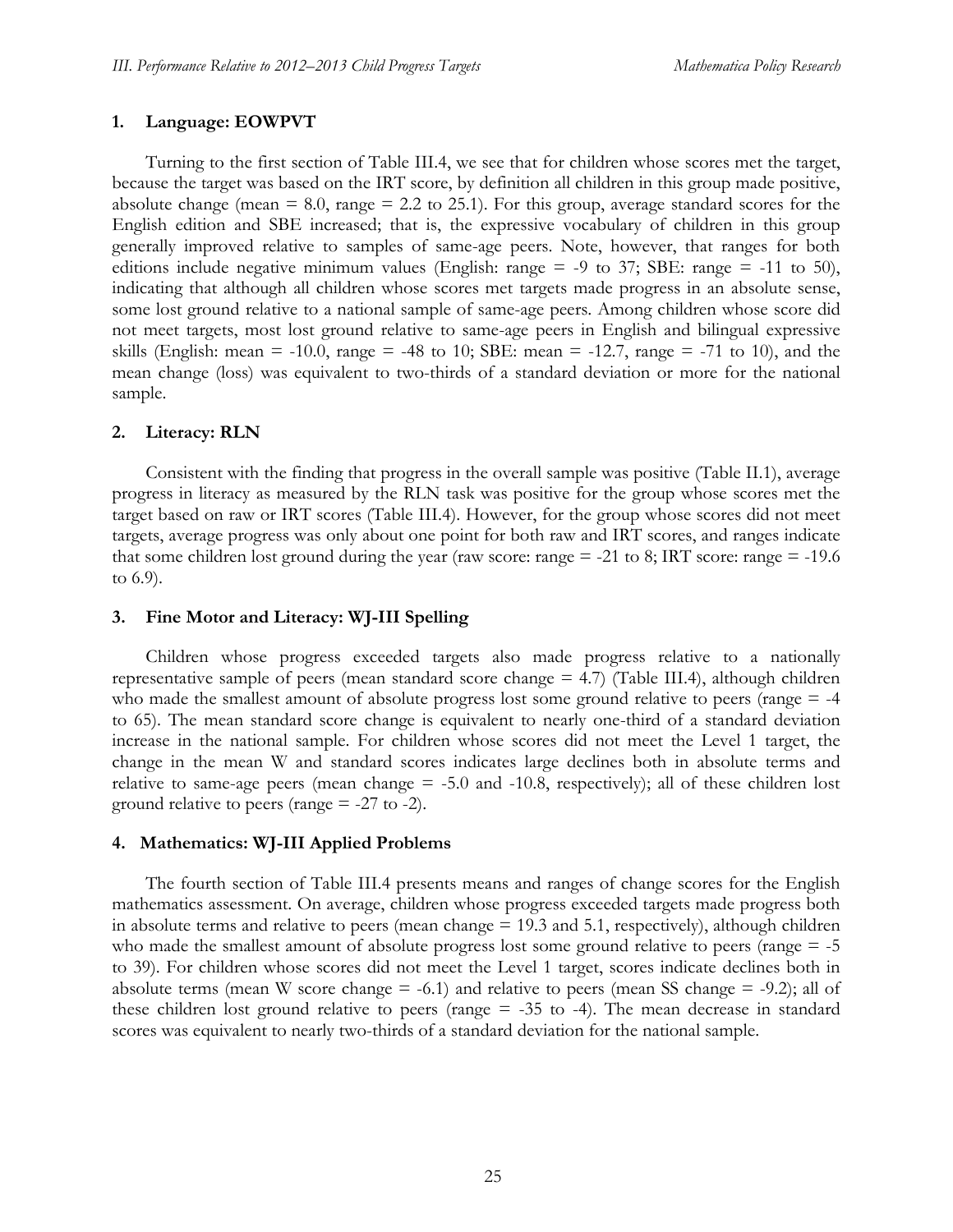**Table III.4. Means, Standard Errors, and Ranges for UPCOS-6 Language, Literacy, and Math Measures Change Scores, Child Level, by Whether Level 1 Target Was Met**

|                                                          | Change Scores that Reached Target |       |       |                |       |     | Change Scores that Did Not Meet Target |       |          |             |  |  |  |
|----------------------------------------------------------|-----------------------------------|-------|-------|----------------|-------|-----|----------------------------------------|-------|----------|-------------|--|--|--|
|                                                          |                                   |       | Std   |                |       |     |                                        | Std   |          |             |  |  |  |
| Outcome                                                  | N                                 | Mean  | Error | Min            | Max   | N   | Mean                                   | Error | Min      | Max         |  |  |  |
| Language: EOWPVT                                         |                                   |       |       |                |       |     |                                        |       |          |             |  |  |  |
| <b>IRT Score</b>                                         | 185                               | 7.99  | 0.35  | 2.15           | 25.05 | 77  | $-3.06$                                | 0.87  | $-38.88$ | 1.67        |  |  |  |
| English Edition Standard Score <sup>a</sup>              | 126                               | 7.26  | 0.99  | -9             | 37    | 50  | $-10.01$                               | 1.55  | $-48$    | 10          |  |  |  |
| Spanish Bilingual Edition Standard Score <sup>a, b</sup> | 185                               | 7.62  | 0.88  | $-11$          | 50    | 77  | $-12.65$                               | 1.54  | $-71$    | 10          |  |  |  |
| <b>Literacy: RLN</b>                                     |                                   |       |       |                |       |     |                                        |       |          |             |  |  |  |
| Raw Score                                                | 130                               | 11.58 | 0.61  | $\overline{c}$ | 28    | 132 | 1.44                                   | 0.36  | $-21$    | 8           |  |  |  |
| <b>IRT Score</b>                                         | 130                               | 14.26 | 0.53  | 7.07           | 39.29 | 132 | 1.15                                   | 0.51  | $-19.64$ | 6.92        |  |  |  |
| Fine Motor and Literacy: WJ-III Spelling                 |                                   |       |       |                |       |     |                                        |       |          |             |  |  |  |
| W Score                                                  | 160                               | 23.09 | 1.69  | 7              | 135   | 38  | $-5.02$                                | 1.62  | $-34$    | 6           |  |  |  |
| Standard Score <sup>a</sup>                              | 160                               | 4.67  | 0.89  | $-4$           | 65    | 38  | $-10.75$                               | 0.85  | $-27$    | $-2$        |  |  |  |
| <b>Mathematics: WJ-III Applied Problems</b>              |                                   |       |       |                |       |     |                                        |       |          |             |  |  |  |
| W Score                                                  | 144                               | 19.34 | 1.61  | 4              | 93    | 54  | $-6.14$                                | 1.45  | $-59$    | $\mathbf 0$ |  |  |  |
| Standard Score <sup>a</sup>                              | 144                               | 5.06  | 0.88  | -5             | 39    | 54  | $-9.17$                                | 0.83  | $-35$    | $-4$        |  |  |  |
| <b>Mathematics: WM-III Problemas Aplicados</b>           |                                   |       |       |                |       |     |                                        |       |          |             |  |  |  |
| W Score                                                  | 42                                | 30.93 | 3.79  | 6              | 94    | 11  | $-9.56$                                | 4.15  | $-38$    | $\mathbf 0$ |  |  |  |
| Standard Score <sup>a</sup>                              | 42                                | 8.62  | 1.73  | $-3$           | 35    | 11  | $-10.15$                               | 1.8   | $-26$    | $-5$        |  |  |  |

Sources: UPCOS-6 Fall 2012 and Spring 2013 Direct Child Assessments.

Note: All analyses are weighted to represent children attending LAUP in the 2012–2013 program year.

<sup>a</sup>National mean for standard scores is 100, with a standard deviation of 15.

<sup>b</sup>This measure was conceptually scored; the standard score was generated for all children in the sample.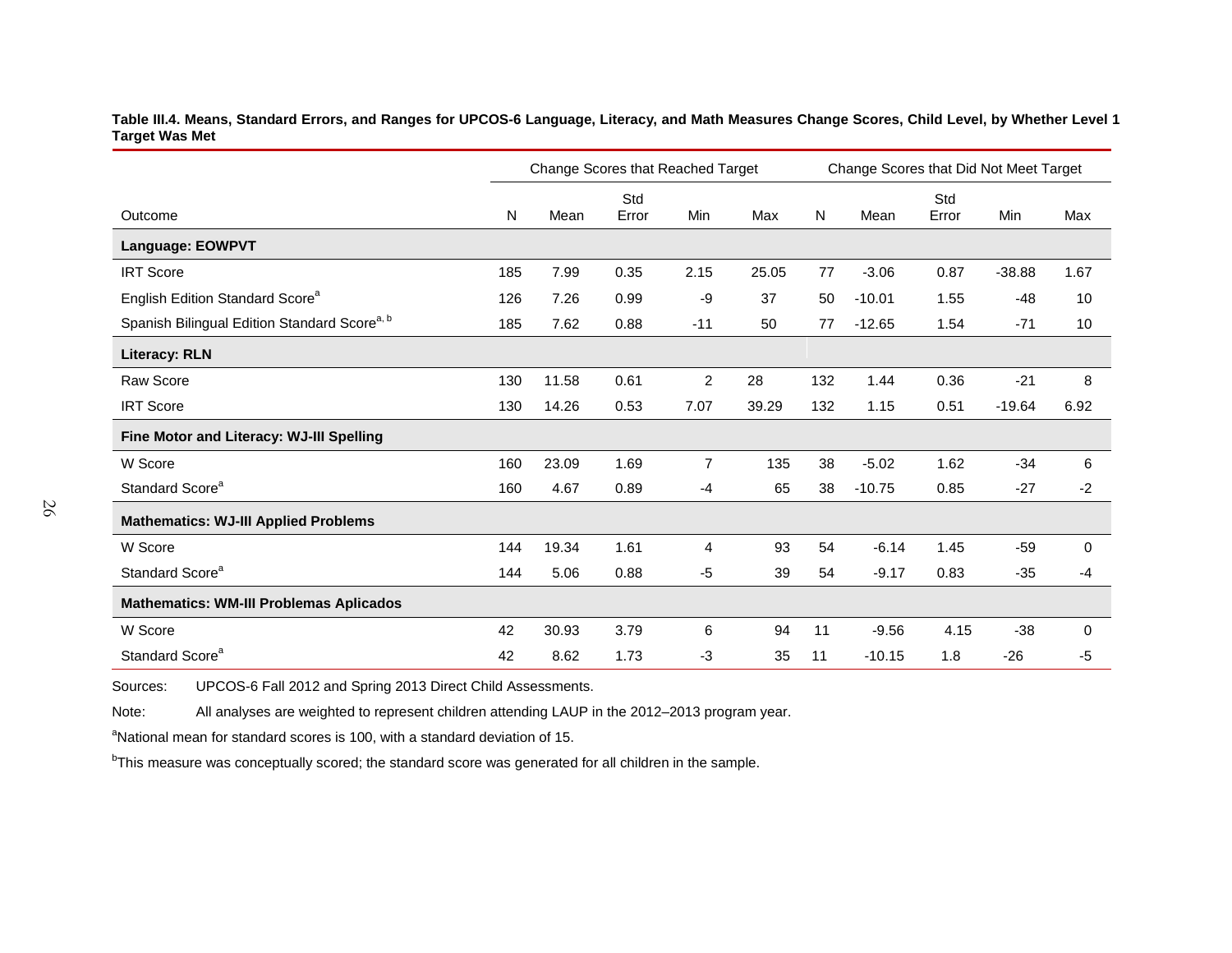#### **5. Mathematics: WM-III Problemas Aplicados**

The final section of Table III.4 presents means and ranges of change scores for the Spanish mathematics assessment. On average, children whose progress exceeded targets made progress relative to a national sample of similarly achieving peers on the WM-III Problemas Aplicados test (mean SS change = 8.6), although children who made the smallest amount of absolute progress lost some ground relative to peers (range = -3 to 35). Similar to the pattern for other measures, children whose scores did not meet the Level 1 target had score declines both in absolute terms (mean W score change  $=$  -9.7) and relative to peers (mean SS change  $=$  -10.2); all of these children lost ground relative to peers (range = -26 to -5). The mean decrease in standard scores was equivalent to twothirds of a standard deviation for the national sample.

### **Summary of Validity Evidence for Level 1 Targets**

These analyses provide strong support for the importance and meaningfulness of most of the targets. On average, children who met the targets made gains relative to national samples of peers on each of the measures, and large gains for most of them. It is very unusual for groups of children to make progress that increases standard scores equivalent to half of a standard deviation in the national sample. Alternatively, those children who did not meet the targets lost considerable ground relative to national samples of peers, suggesting that the targets were not set unreasonably high. This pattern of findings—large gains among children whose progress met targets and declines among children whose progress fell below targets—was found in the overall sample and in subgroups defined by fall quartile and language group (subgroup analyses are presented in Chapter VI of Volume 2). If children did not make the specified level of change, they fell further behind relative to other children across the nation, so it is important to continue striving to help children make the specified levels of change.

### **E. Summary and Implications**

During the 2012–2013 program year, the targets were met for all domains of development: language, literacy, fine motor/literacy, mathematics, and social-emotional development and approaches to learning. This indicates that these targets are reasonable and achievable in LAUP.

**Meaningfulness of the Targets.** The targets appear to be successfully differentiating the children who make significant gains during the year from the group of children who need additional support. We examined average change scores among the group of children whose scores exceeded Level 1 targets and the group whose scores did not.<sup>[21](#page-46-0)</sup> Standard scores (scores relative to a national sample of peers, adjusted for child age) were available for four of the measures: EOWPVT, WJ-III Spelling, WJ-III Applied Problems, and WM-III Problemas Aplicados. For children whose scores met or exceeded targets, scores increased, on average, relative to a national sample of same-age peers. Among children whose scores fell below targets, scores declined, on average, relative to a national sample of peers. For the RLN task, raw scores indicate that children whose scores met targets learned an average of 12 letters, whereas children whose scores did not meet targets learned an average of one letter.

<span id="page-46-0"></span><sup>&</sup>lt;sup>21</sup> We excluded the Leiter-R from this analysis. Because scores are truncated, we cannot assess the full range of progress among children whose scores met targets.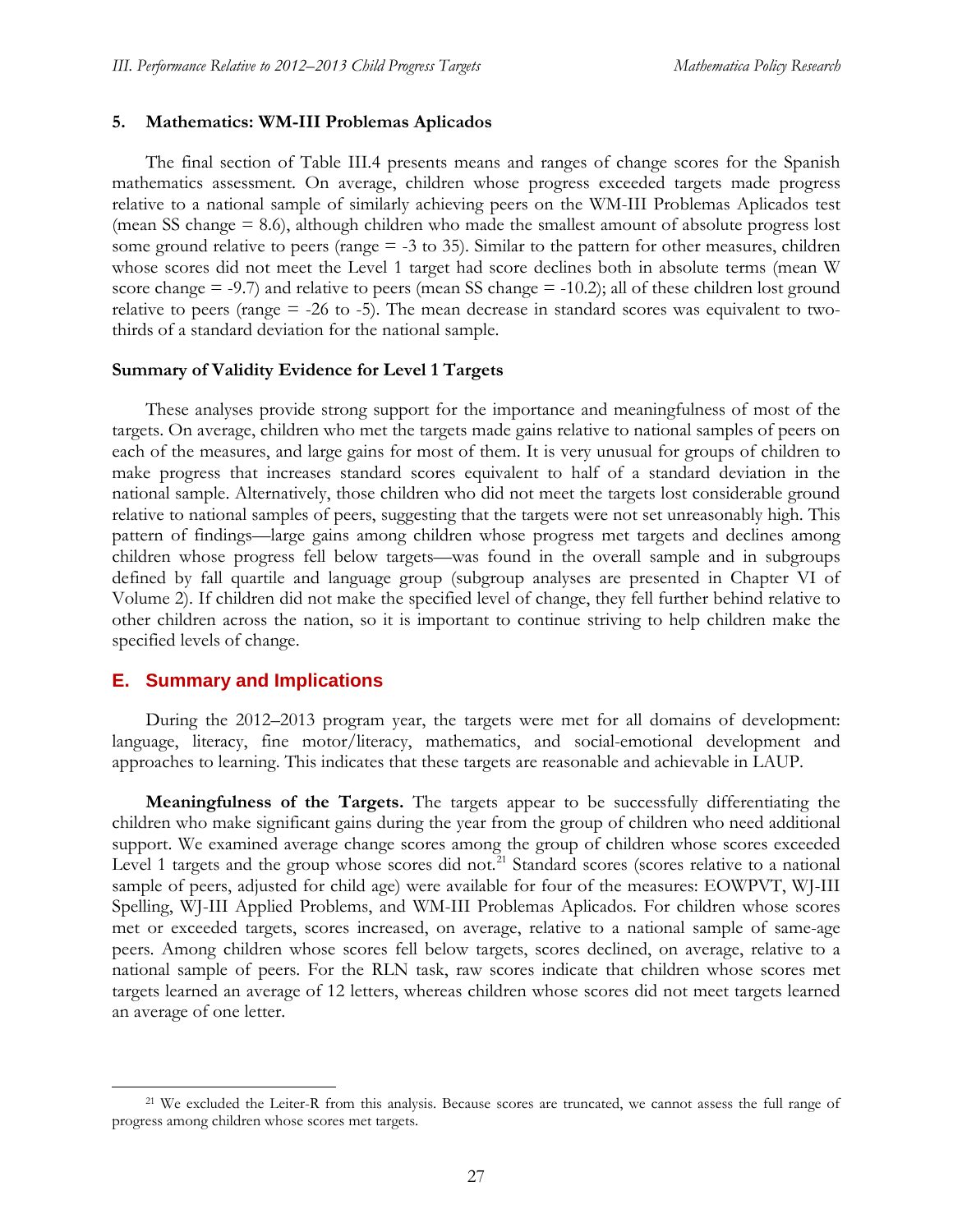**Patterns of Progress Relative to Targets.** A key question for LAUP is: who was and who was not making progress and meeting the targeted change? Additional examination of performance by fall quartile indicated that children who began the year with lower scores (in the bottom or middle quartiles) were more likely than children beginning the year with strong skills to have change scores that met the targets for the measures of language, fine motor/literacy, literacy, and mathematics assessed in English. For mathematics assessed in Spanish, the opposite pattern emerged—children who began the year with the lowest scores were less likely to meet the targets.

We also conducted a series of subgroup analyses to shed further light on this issue, and found that the greatest progress occurred for children who began the year with the lowest scores (presented in Volume 2). For the groups in the quartile analysis (top, middle, bottom), there was some indication that children whose fall scores were at the lower end of the distribution within their own group were more likely to meet targets (for example, among children in the lowest quartile, average fall scores were lower for those whose progress did meet targets than for children whose progress did not). Similarly, within each language group, children whose progress met the level identified in the targets started the year with lower average scores than children whose progress did not.

Note that this pattern of progress—in which children who initially had the lowest scores made the greatest gains—is not surprising. It typically is easier for teachers to support progress for the lowest-performing children (assuming developmental disabilities are not present) than to maintain or raise the scores of children who enter programs performing above average. Children who performed at or above the national average in the fall and maintained their position relative to the national mean nonetheless were making absolute progress. For children who fall further behind peers of the same age, additional support and/or challenge may be needed to maintain and increase skills and knowledge. This is particularly true for vocabulary. Previous UPCOS analyses indicated that the variation in ability predicts the amount of progress, suggesting that children with the strongest vocabulary skills support the vocabulary growth of their peers (Xue et al. 2010a).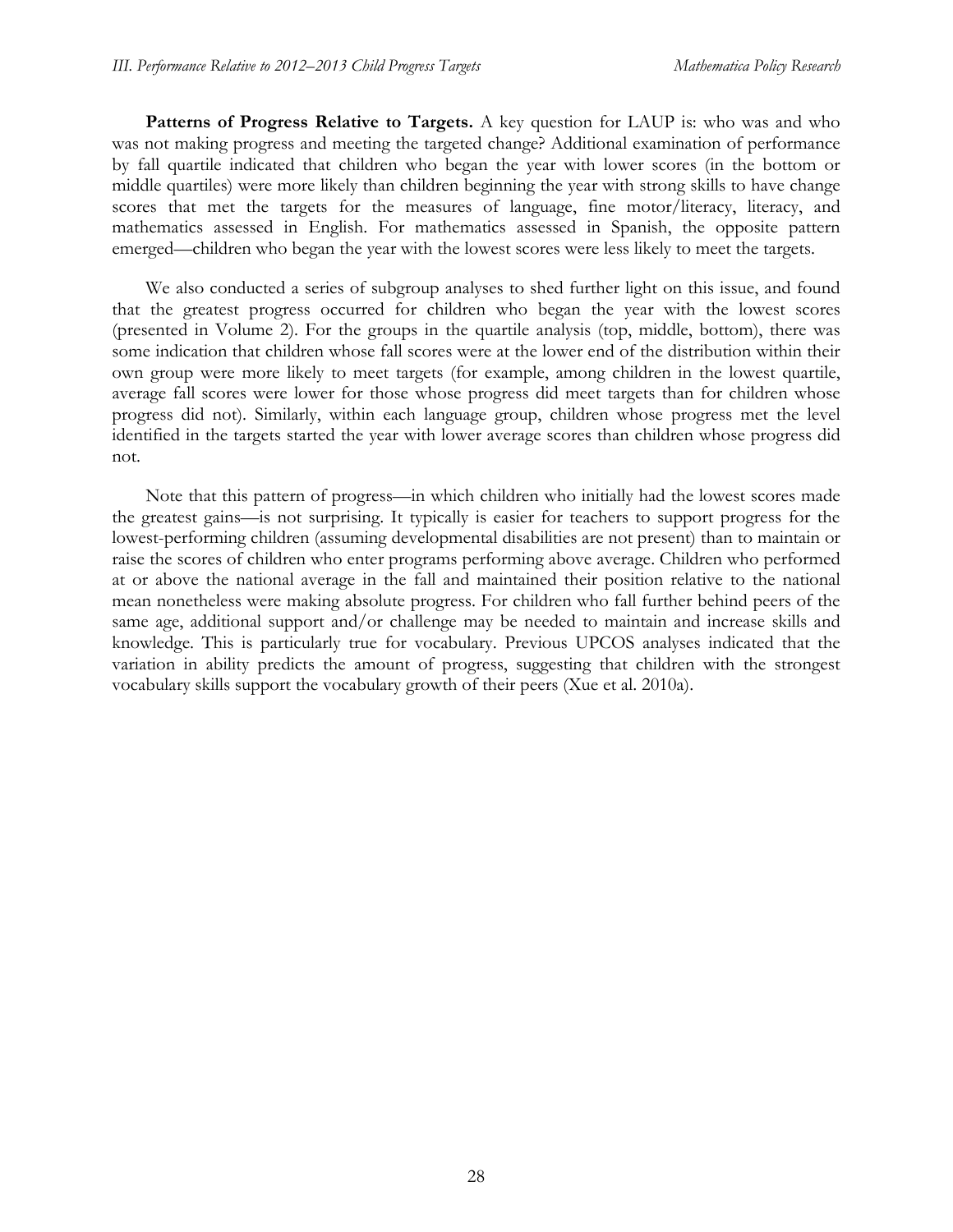### **IV. THE FAMILIES OF LAUP**

To provide context for what we learned about child progress, we implemented a brief, selfadministered questionnaire for parents in the fall. The 20-item questionnaire included questions on household routines (reading/looking at books with the child,) and parents' demographic and background characteristics (for example, race-ethnicity, education, household income, family structure). In this chapter, we provide an introduction to the families of LAUP (Table IV.1 and IV.2, Figures IV.1, IV.2, and IV.3). We follow this by an examination of child progress according to the number of economic and demographic risks a family faces (Tables IV.3 and IV.4). Among those who completed the questionnaire, 501 have children who were assessed in both the fall and spring; analyses in this chapter are based on that group. Analyses follow the same procedures as those presented in Chapter II—they were at the child level, weighted, and conducted using survey procedures that address the clustering of children within programs and classrooms. We also conducted statistical tests (for example, t-tests and ANOVAs) on the estimates of child progress according to the number of risks families face to illustrate whether there are fall-spring changes for each group and differences in the amount of fall-spring change between the two groups.

## **A. An Introduction to LAUP Families**

**Child and Parent Characteristics.** Children in LAUP are on average 53 months (4 years, 4 months) of age at the beginning of the program year.<sup>[22](#page-48-0)</sup> The split between boys (48 percent) and girls (52 percent) in the program is roughly even. Parents reported on both children's home language use and what languages are spoken in the home. In terms of languages spoken in the home, eightytwo percent of children live in households in which a language other than English is spoken. Spanish is by far the most prevalent non-English language; 64 percent of children live in homes where Spanish is spoken. A language other than English or Spanish is used in the home for 18 percent of children. While households are highly likely to have members who speak a non-English language, parents reported that most children speak English only (37 percent) or primarily (33 percent). Eight percent of children speak Spanish only, and 17 percent speak Spanish primarily. Six percent of children speak a language other than English or Spanish.

Many LAUP children have parents<sup>[23](#page-48-1)</sup> who were born outside of the United States; less than half have parents (40 percent of mothers and 38 percent of fathers) who were born in the country (Table IV.1). The majority of the children's parents are Hispanic/Latino (71 percent). Sixteen percent of children have parents who are Asian or Pacific Islander, 8 percent are African American, and 5 percent are white. Few LAUP children were born to a teenage mother (5 percent). On average, children were born to mothers who were age 29 at their birth and fathers who were 33 at their birth.

A sizable percentage of children's parents have education or training beyond high school (Table IV.1). Twenty-two percent of children's mothers have attended at least some college or technical school, 10 percent have an associate's or technical school degree, and 23 percent hold at least a bachelor's degree. There are similar patterns for children's fathers―18 percent have attended

<span id="page-48-0"></span><sup>&</sup>lt;sup>22</sup> Age at the start of the program year is based on the parent report of the child's date of birth and September 1, 2012, which we designate as the start of the program year.

<span id="page-48-1"></span><sup>&</sup>lt;sup>23</sup> The vast majority of respondents to the questionnaire—96 percent—described themselves as the LAUP child's mother or father. Responses from those with some other relationship to the child are excluded from the descriptive statistics on parent characteristics.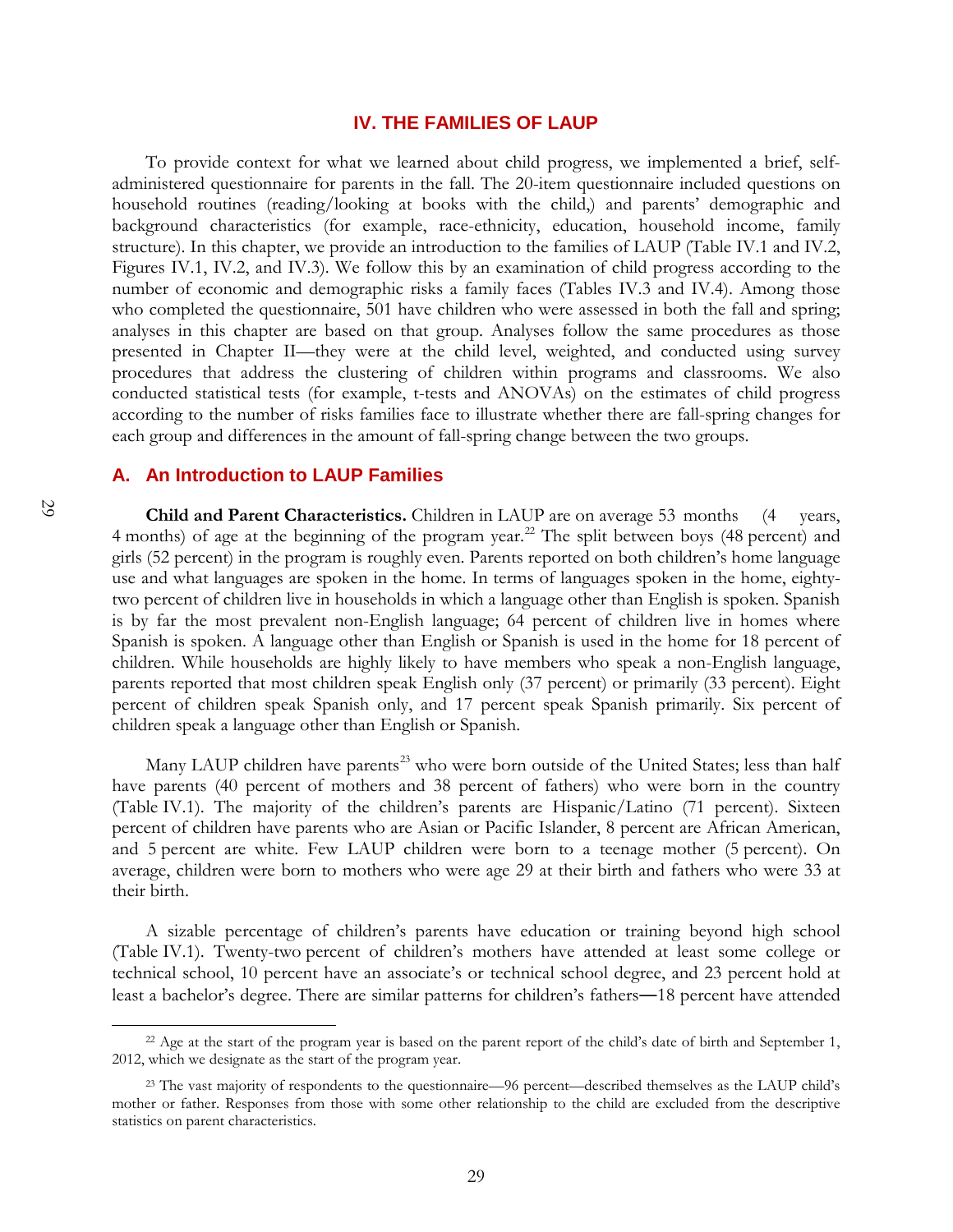at least some college or technical school, 12 percent have an associate's or technical school degree, and 25 percent hold at least a bachelor's degree.

#### **Table IV.1. Parent Characteristics**

|                                                                                                                                                                                                                                                                           | Mean (SD) or Percent                               |
|---------------------------------------------------------------------------------------------------------------------------------------------------------------------------------------------------------------------------------------------------------------------------|----------------------------------------------------|
| Mother's age at focus child's birth (n=397)<br>Mean<br>Range<br>Teen mother at focus child's birth (percent) (n=397)                                                                                                                                                      | 29.07 (0.58)<br>$16 - 61$<br>4.98                  |
| Father's age at focus child's birth <sup>b</sup> (n=70)<br>Mean<br>Range                                                                                                                                                                                                  | 33.12 (0.77)<br>$18 - 50$                          |
| Maternal education (percent in each category) (n=463)<br>8th grade or less<br>Grades 9 to 11<br>12th grade/high school diploma/GED<br>Some technical school or college/associate's degree<br>Technical school graduate or associate's degree<br>Bachelor's degree or more | 9.81<br>12.19<br>22.02<br>22.05<br>10.45<br>23.47  |
| Paternal education (percent in each category) (n=370)<br>8th grade or less<br>Grades 9 to 11<br>12th grade/high school diploma/GED<br>Some technical school or college/associate's degree<br>Technical school graduate or associate's degree<br>Bachelor's degree or more | 10.25<br>16.04<br>19.53<br>17.86<br>11.50<br>24.82 |
| Mother born in the United States (n=468)                                                                                                                                                                                                                                  | 40.47                                              |
| Father born in the United States (n=366)                                                                                                                                                                                                                                  | 38.14                                              |
| Race/ethnicity of parent respondents (percent in each category) (n=471)<br>White, non-Latino<br>African American, non-Latino<br>Hispanic/Latino<br>Asian/Pacific Islander<br>Multiple race/other                                                                          | 4.99<br>7.66<br>71.29<br>15.86<br>0.20             |

Sources: UPCOS-6 Consent Form and Fall 2012 Brief Parent Questionnaire.

Notes: Based on respondent reports of the relationship to the LAUP child and gender, we categorized respondents as the mother (n=472) or father (n=85), or as having some other relationship with the child (n=22). Responses from those with some other relationship to the child are excluded from the descriptive statistics on parent characteristics. Respondents answered questions about education and country of origin for themselves and a spouse or cohabiting partner. The analysis shown in this table assumes that any mother or father who reported she or he was married or living with a partner was married or living with the LAUP child's other parent. Because the sample size varies for parent characteristics depending on who responded and their marital status, the sample size is shown in the table for each parent characteristic.

**Household Routines and Characteristics.** On average, someone in the household reads or looks at books with the LAUP child 4.7 days (range 0 to 7) in a typical week. Most children (74 percent) are read to or look at books with someone four days a week or more. Twenty percent of children are read to or look at books with someone every day.

Most LAUP children live in stable households with married or cohabiting parents (Figure IV.2). Most have not moved within the last year (82 percent). Sixteen percent have moved once in the past year, and only 2 percent have moved two or more times. Seventy-nine percent of children have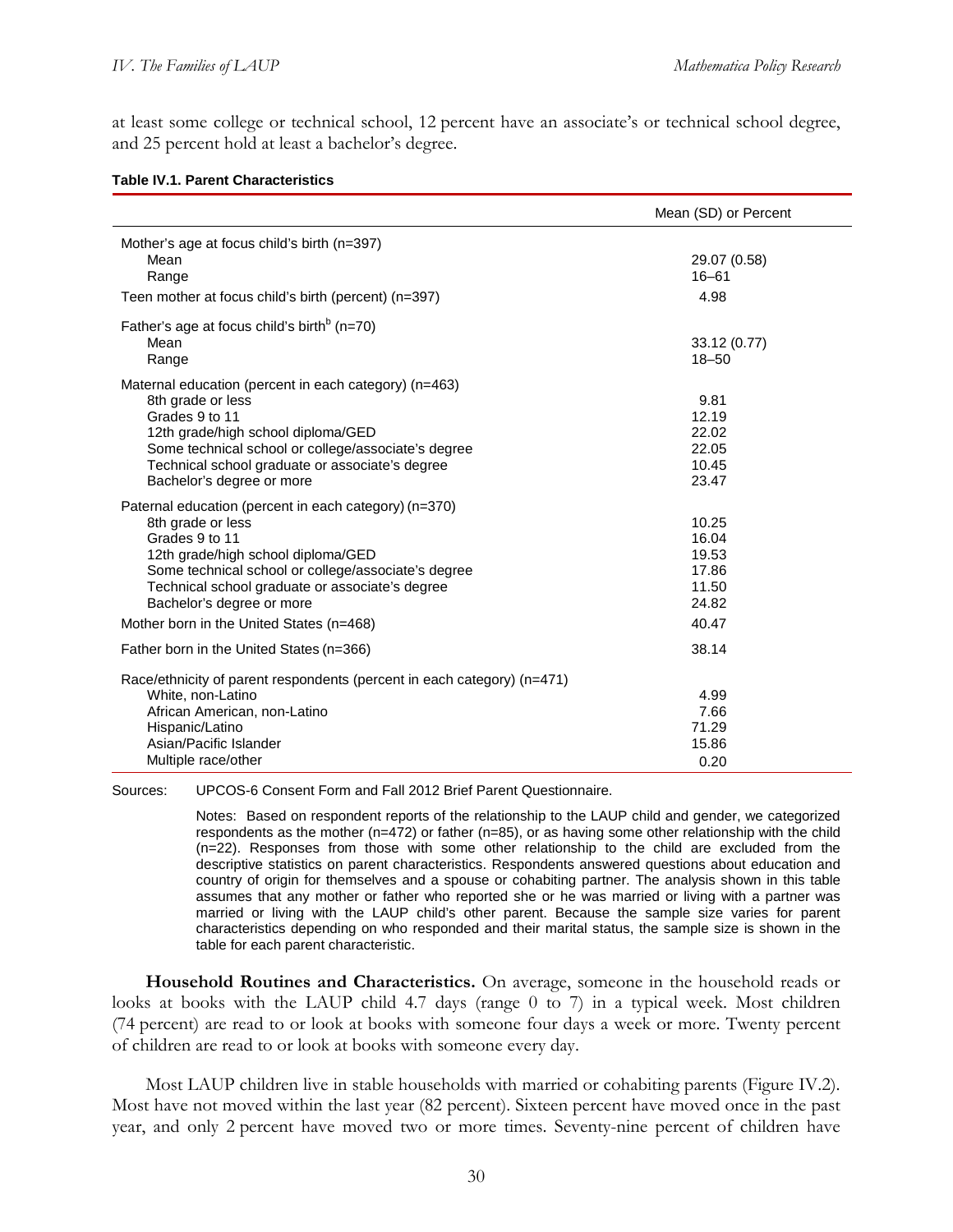parents who are married or cohabiting. Eight percent have divorced or separated parents, and 13 percent have parents who are single. On average, LAUP children live in households with 2.5 adults and 2.6 children, and almost half of children (44 percent) live in households with a total income below \$25,000 (Table IV.2). Approximately one-quarter have household incomes between \$25,000 and \$44,999; 16 percent have household incomes between \$45,000 and \$74,999; and 14 percent have household incomes greater than \$75,000.



**Figure IV.1. Household Stability and Composition**

Sources: UPCOS-6 Consent Form and Fall 2012 Brief Parent Questionnaire.

Note: All analyses are weighted to represent children attending LAUP in the 2012–2013 program year.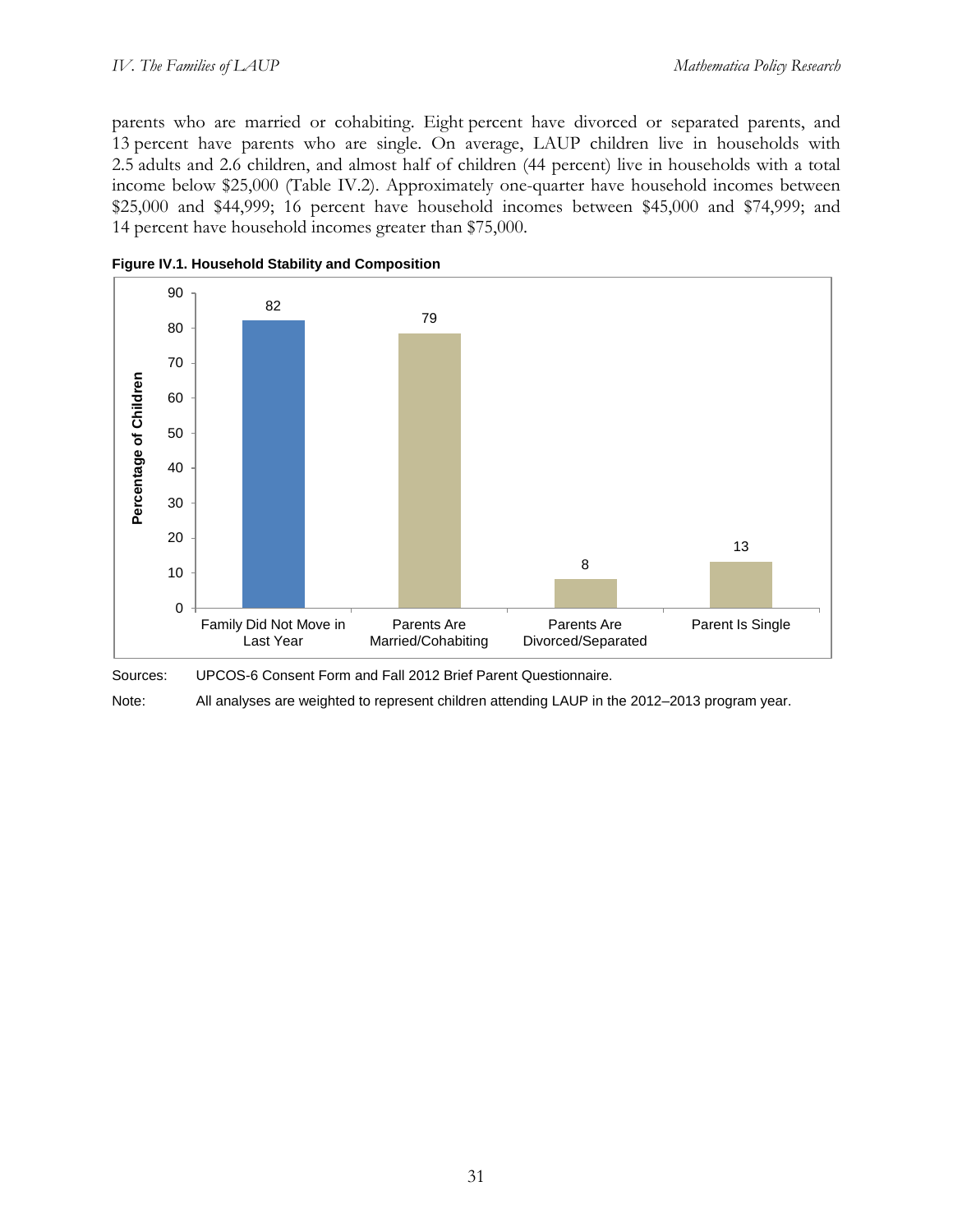#### **Table IV.2. Household Characteristics**

|                                                                     | Mean (SD) or Percent |
|---------------------------------------------------------------------|----------------------|
| Household Size                                                      |                      |
| Mean number of adults and children                                  | 5.00(0.15)           |
| Mean number of adults (18 and older)                                | 2.50(0.07)           |
| Mean number of children (17 and younger)                            |                      |
| 0-5 years old                                                       | 1.52(0.04)           |
| 6-12 years old                                                      | 0.70(0.06)           |
| 13-17 years old                                                     | 0.34(0.06)           |
| Moves in Last Year (percent in each category)                       |                      |
| None                                                                | 82.20                |
|                                                                     | 16.05                |
| 2 or more                                                           | 1.75                 |
| Annual Household Income from All Sources (percent in each category) |                      |
| Less than \$24,999                                                  | 43.99                |
| \$25,000 to \$44,999                                                | 26.36                |
| \$45,000 to \$74,999                                                | 16.05                |
| \$75,000 and above                                                  | 13.61                |

Source: UPCOS-6 Brief Parent Questionnaire.

Notes: This table reflects all respondents, including mothers, fathers, and those who reported having some other relationship with the child. Data are missing for between 7 and 35 respondents for each variable shown in the table.

All analyses are weighted to represent children attending LAUP in the 2012–2013 program year.

**Family Risk Factors.** Risk factors for poor development and educational outcomes include, but are not limited to, membership in a low-income family, residing in a single-parent household, and having a mother who did not complete high school (Croninger and Lee 2001; Pallas et al. 1989; Rathbun and West 2004; Zill and West 2001). Children with these risk factors are more likely to exhibit other risk factors, and research has shown that the accumulation of risks can have negative consequences for children's development and school readiness (Downey et al. 2004; Rathbun and West 2004). We created an indicator of cumulative socioeconomic risk, using the following family risk factors: maternal education less than high school, single-parent household, teen parent household, either parent born outside of the United States, and household size of five or more.

Figure IV.2 shows the percentage of LAUP families that have each of the risks included in the family risk index; note that the figure is limited to the sample that responded to questions on all of the risk factors―385 of the 501 respondents whose children were assessed in both the fall and spring (77 percent). On average, LAUP children have close to two of these factors (mean  $= 1.7$ ). Ten percent have none of the family risk factors; 71 percent have one or two risk factors, and 19 percent have three or more risk factors. The most common risk factors among families of LAUP children are having at least one parent born outside of the United States (76 percent) and household size of five or greater (55 percent). Other risks are less common.

## **B. Child Progress by Family Risk**

For the analysis of child progress by family risk, we sorted children in two groups: (1) zero, one, or two family risks; and (2) three, four, or five family risks. We refer to the former group of children as those with fewer family risks and children in the latter group as those with a high level of risks. Table IV.3 presents fall, spring, and fall-spring change scores for the language, literacy, and mathematics assessments, by family risk. Table IV.4 presents the same information for the assessments of social-emotional development and approaches to learning and physical well-being.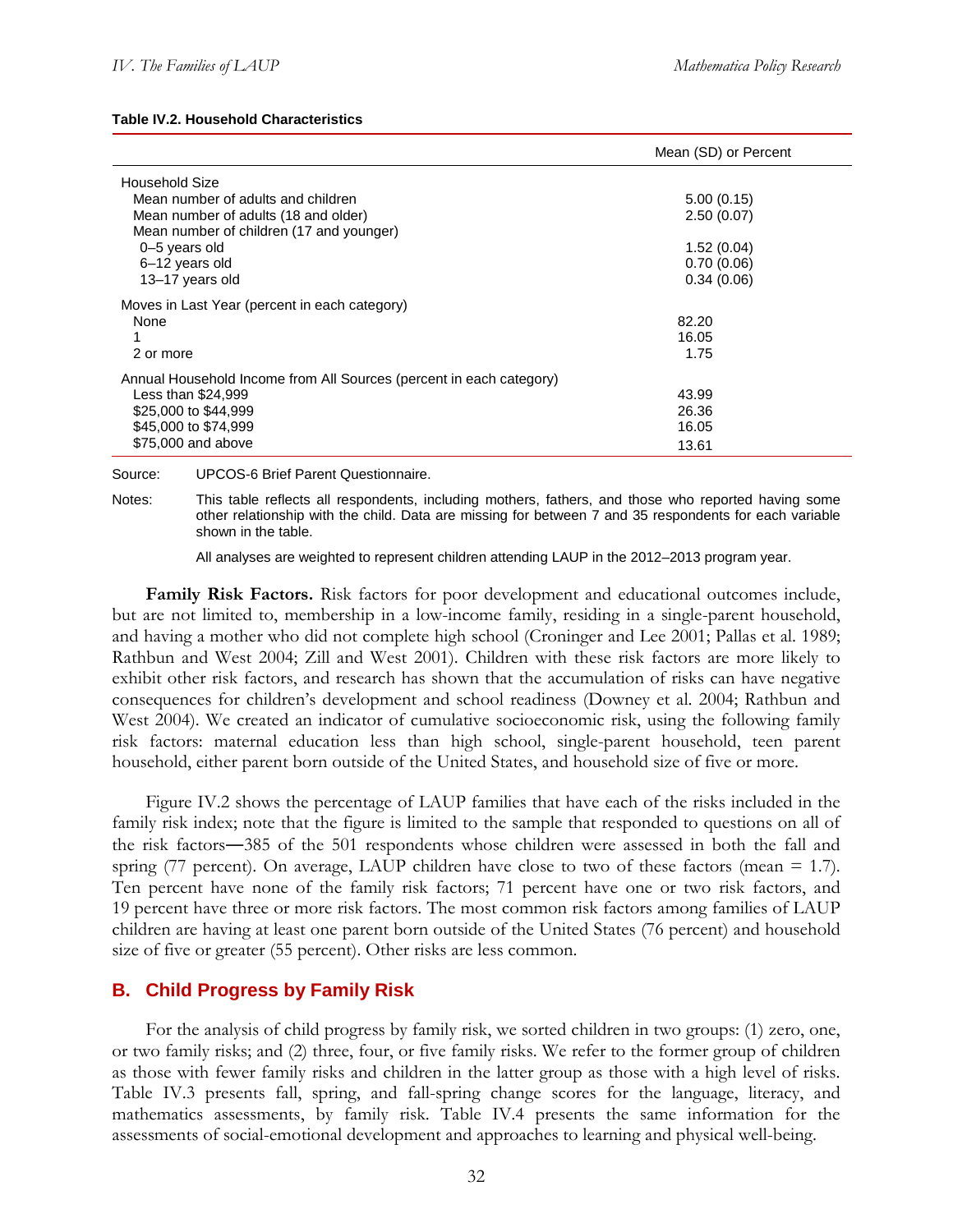



Notes: This figure is limited to parents who responded to questions on all of the risk factors and whose children also participated in fall and spring child assessments―385 of 501 respondents (77 percent).

All analyses are weighted to represent children attending LAUP in the 2012–2013 program year.

The mean number of reported family risks is 1.7, out of a possible 5.

Note that because some respondents to the parent questionnaire skipped questions on which family risk indicators are based, sample sizes are small in both risk groups for the WM-III subtests and in the high-risk group for the WJ-III subtest. Findings should be interpreted with these small sample sizes in mind.

### **1. Language: EOWPVT**

Looking first at LAUP children's language skills in an absolute sense (based on EOWPVT IRT scores), children with fewer family risks had higher scores in both the fall and the spring than those with more family risks. There was no difference in the amount of change the two groups made during the program year, however. Children in both family risk groups made progress in an absolute sense between the fall and spring.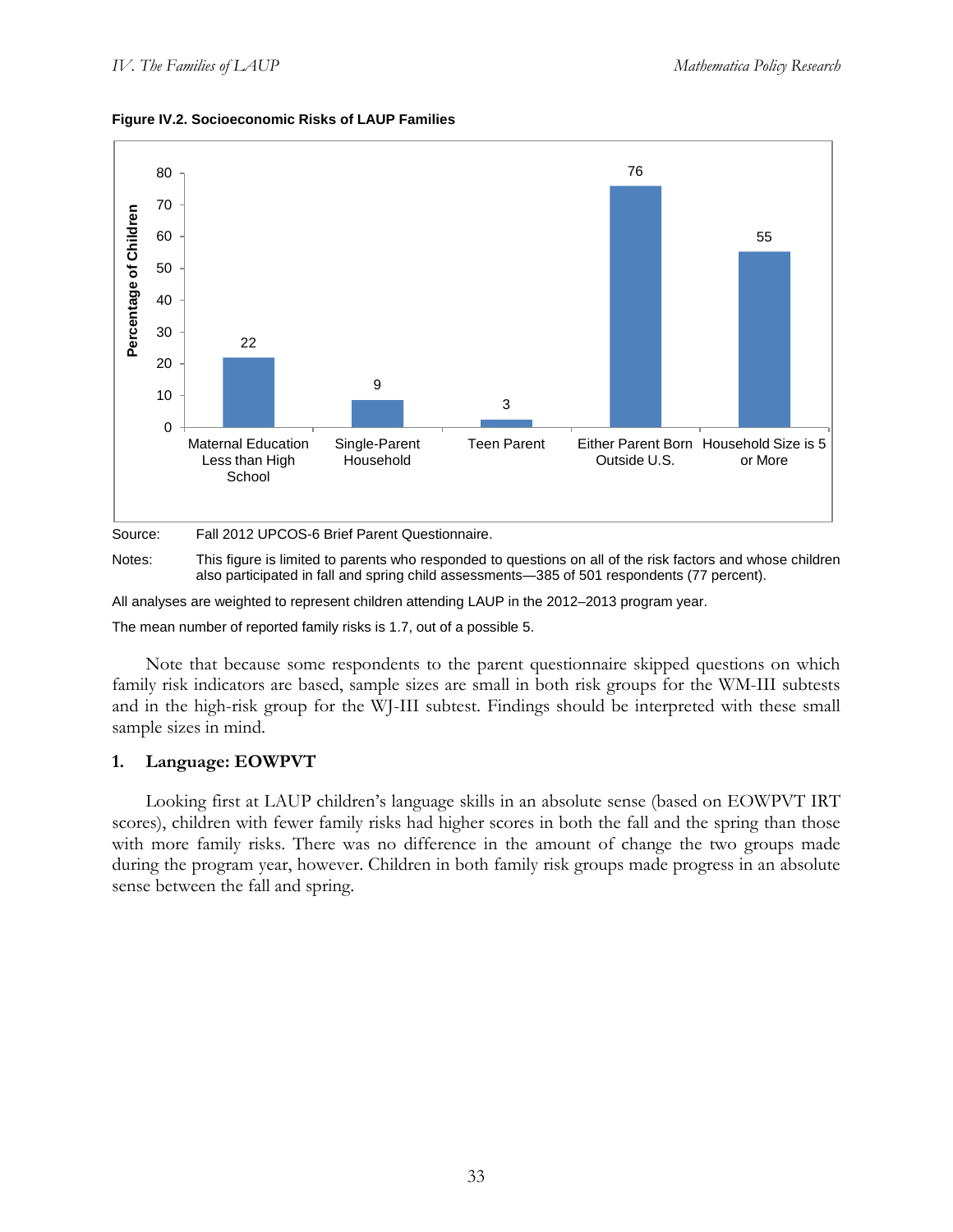|                                                            | 0, 1, or 2 Risks |                                 |           |                       |           |         |                  |    |             | 3 or More Risks |                       |           |       |           |  |  |
|------------------------------------------------------------|------------------|---------------------------------|-----------|-----------------------|-----------|---------|------------------|----|-------------|-----------------|-----------------------|-----------|-------|-----------|--|--|
|                                                            |                  | <b>Fall 2012</b><br>Spring 2013 |           | Fall-Spring<br>Change |           |         | <b>Fall 2012</b> |    | Spring 2013 |                 | Fall-Spring<br>Change |           |       |           |  |  |
|                                                            | N                | Mean                            | <b>SE</b> | Mean                  | <b>SE</b> | Mean    | <b>SE</b>        | N  | Mean        | <b>SE</b>       | Mean                  | <b>SE</b> | Mean  | <b>SE</b> |  |  |
| Language: EOWPVT                                           |                  |                                 |           |                       |           |         |                  |    |             |                 |                       |           |       |           |  |  |
| <b>IRT Score</b>                                           | 137              | 48.53***                        | 1.19      | 52.94                 | 1.45      | 4.41    | 0.79             | 37 | 38.93***    | 1.58            | 43.57                 | 1.88      | 4.65  | 1.06      |  |  |
| English Edition Standard Score <sup>a,b</sup>              | 98               | 93.15                           | 2.08      | 94.36                 | 2.6       | $1.21*$ | 1.65             | 13 | 79.91**     | 1.97            | 86.77                 | 2.79      | 6.85  | 1.98      |  |  |
| Spanish Bilingual Edition Standard<br>Score <sup>a,b</sup> | 137              | 113.27                          | 2.48      | 113.66                | 2.52      | 0.39    | 1.45             | 37 | 91.66       | 3.23            | 94.35                 | 4.03      | 2.7   | 2.44      |  |  |
| <b>Literacy: RLN</b>                                       |                  |                                 |           |                       |           |         |                  |    |             |                 |                       |           |       |           |  |  |
| <b>Raw Score</b>                                           | 137              | $11.67***$                      | 1.04      | 18.29                 | 0.87      | 6.62    | 0.74             | 37 | $6.24***$   | 1.05            | 12.92                 | 1.61      | 6.69  | 1.28      |  |  |
| IRT score                                                  | 137              | 21.85***                        | 1.3       | 29.7                  | 0.97      | 7.85    | 0.88             | 37 | 14.84***    | 1.4             | 23.19                 | 1.82      | 8.35  | 1.62      |  |  |
| Fine Motor and Literacy: WJ-III Spelling                   |                  |                                 |           |                       |           |         |                  |    |             |                 |                       |           |       |           |  |  |
| W Score                                                    | 111              | 383.80***                       | 3.34      | 401.75                | 3.02      | 17.94*  | 2.13             | 14 | 374.89***   | 3.06            | 402.48                | 2.81      | 27.59 | 3.61      |  |  |
| Standard Score <sup>a</sup>                                | 111              | 106.44                          | 1.55      | 108.22                | 1.57      | $1.78*$ | 1.12             | 14 | 97.92**     | 2.84            | 105.03                | 1.8       | 7.11  | 2.00      |  |  |
| Fine Motor and Literacy: WM-III Ortografía                 |                  |                                 |           |                       |           |         |                  |    |             |                 |                       |           |       |           |  |  |
| W Score                                                    | 19               | 363.43**                        | 4.89      | 383.95                | 7.25      | 20.52   | 6.45             | 19 | 358.32***   | 5.91            | 376.82                | 7.06      | 18.5  | 4.09      |  |  |
| Standard Score <sup>a</sup>                                | 19               | 96.47                           | 2.45      | 99.34                 | 3.38      | 2.87    | 3.6              | 19 | 92.87       | 3.4             | 94.06                 | 4.2       | 1.19  | 2.33      |  |  |
| <b>Mathematics: WJ-III Applied Problems</b>                |                  |                                 |           |                       |           |         |                  |    |             |                 |                       |           |       |           |  |  |
| W Score                                                    | 111              | 398.16***                       | 3.01      | 410.81                | 2.69      | 12.64   | 1.58             | 14 | 392.11***   | 4.42            | 409.17                | 3.49      | 17.06 | 3.38      |  |  |
| Standard Score <sup>a</sup>                                | 111              | 101.85                          | 1.65      | 102.99                | 1.51      | 1.14    | 0.94             | 14 | 95.26*      | 2.42            | 98.76                 | 2.00      | 3.5   | 1.49      |  |  |
| <b>Mathematics: WM-III Problemas Aplicados</b>             |                  |                                 |           |                       |           |         |                  |    |             |                 |                       |           |       |           |  |  |
| W Score                                                    | 19               | 365.20***                       | 7.99      | 385.32                | 7.72      | 20.12   | 5.07             | 19 | 335.20**    | 8.52            | 359.5                 | 6.02      | 24.3  | 6.29      |  |  |
| Standard Score <sup>a</sup>                                | 19               | 85.90                           | 3.39      | 89.76                 | 3.25      | 3.86    | 2.23             | 19 | 72.14       | 3.73            | 77.16                 | 2.84      | 5.02  | 2.87      |  |  |

#### **Table IV.3. Means and Standard Errors for UPCOS-6 Language, Literacy, and Math Measures, by Family Risk: Fall 2012–Spring 2013**

Sources: UPCOS-6 Fall 2012 and Spring 2013 Direct Child Assessments and Fall 2012 Brief Parent Questionnaire.

Note: The risk index is made up of the following indicators (one point is added for each one that characterizes a child's family): maternal education less than high school, single/divorced/separated parent, a teen parent, a parent not born in U.S., and a household size of five or more. Data are missing for between 7 and 92 of the 501 respondents to the brief parent questionnaire whose children participated in the direct assessments in the fall and spring for each of the indicators included in the risk index. We calculated the risk index only for parent respondents with data for all of the indicators―a total of 385 parents.

All analyses are weighted to represent children attending LAUP in the 2012–2013 program year. Asterisks on fall scores indicate statistically significant progress from fall to spring. Asterisks on a fall-spring change score indicate progress differs for the two groups.

<sup>a</sup>National mean for standard scores is 100, with a standard deviation of 15.

<sup>b</sup>This measure was conceptually scored. For the English edition, the standard score was generated only for children assessed in English. For the Spanish bilingual edition, the standard score was generated for all children in the sample.

\* Significantly different from zero at the .05 level, two-tailed test.

\*\*Significantly different from zero at the .01 level, two-tailed test.

\*\*\*Significantly different from zero at the .001 level, two-tailed test.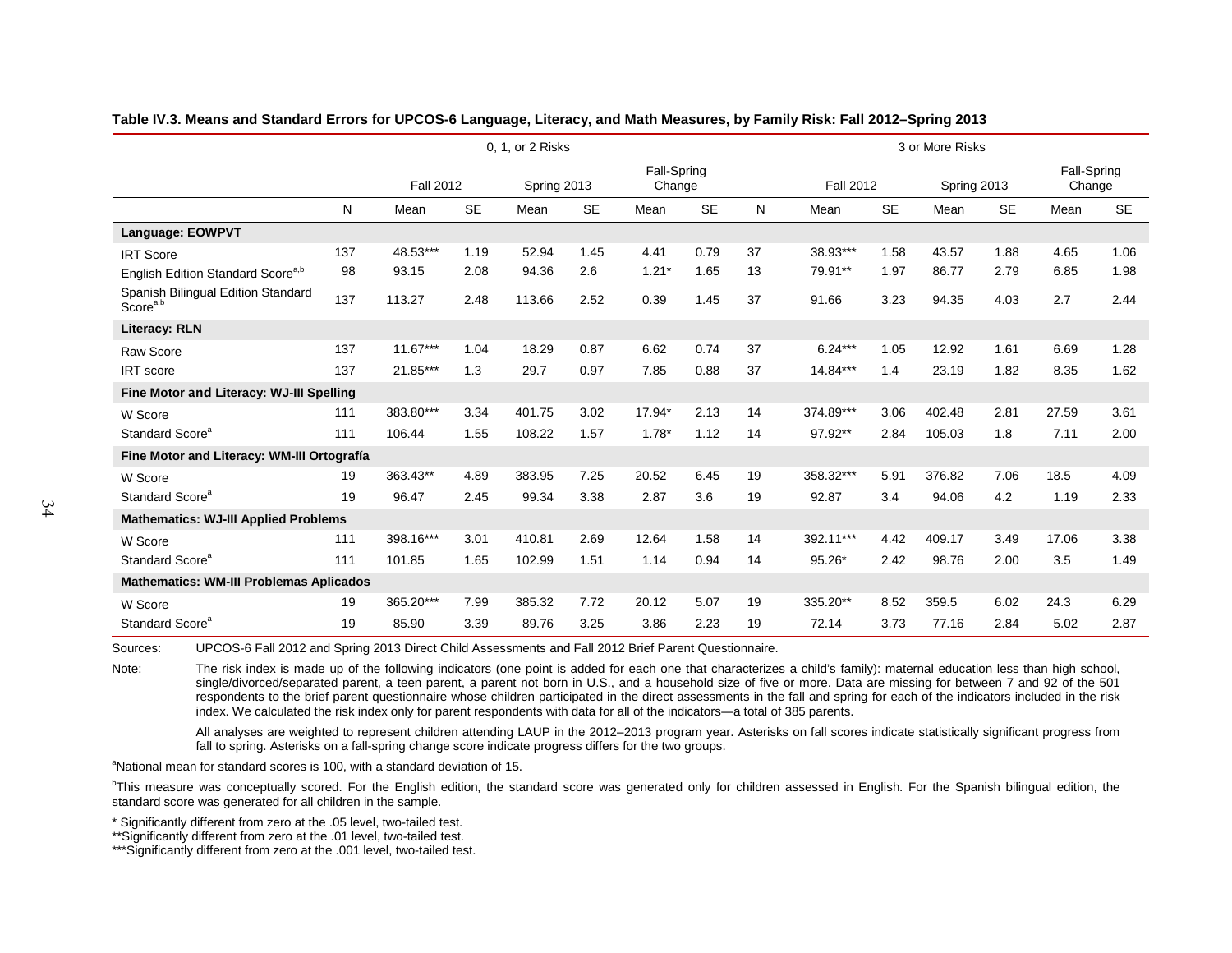Shifting to standard scores, neither group made progress relative to bilingual peers during the year, and only the high-risk group made progress relative to English peers. The mean English standard scores indicated that children in both groups were scoring below the mean of a national sample of same-age English-speaking peers in the fall and spring. In the fall, children with fewer family risks scored higher than those with more family risks on this measure. This pattern did not continue into the spring, when both groups scored similarly relative to English-speaking peers. Children with fewer family risks made less progress than a national sample of same-age peers during the program year on this measure, while those with more family risks made more progress than same-age peers nationally (with an average change of 1.2 and 6.9 points, respectively). SBE standard scores, estimated for all children, indicated that children with fewer family risks outperformed their same-age peers in the national bilingual sample in both the fall and spring. Children with a greater number of risks scored below the national sample of bilingual peers at both time points.

### **2. Literacy: RLN**

Children in both family risk groups made progress from fall to spring on the RLN, based on both raw scores (the number of letters) and IRT scores. There were no differences in the amount of change children made during the year on either score, with children in both groups making similar amounts of progress.

### **3. Fine Motor and Literacy: WJ-III Spelling**

For fine motor and literacy development as measured by the WJ-III Spelling subtest, children in both family risk groups made absolute progress from fall to spring (with an average change of 17.9 and 27.6, respectively, based on W scores). The progress of children with fewer family risks was similar to that of a national sample of same-age peers (with an average change of 1.8 standard score points). In both fall and spring, children in this group scored above the national average on the English Spelling subtest. Meanwhile, children with more family risks made more progress on this measure than same-age peers nationally (with an average change of 7.1 points), scoring above the national average by the spring.

### **4. Fine Motor and Literacy: WM-III Ortografía**

Shifting to the Spanish measure of fine motor and literacy (WM-III Ortografía<sup>24</sup>), absolute gains were significant for children in both family risk groups. Neither group of children made significant progress relative to a national sample of same-age Spanish-speaking peers. In both fall and spring, on average, the performance of children in both family risk groups was below that of their peers, although that of children with fewer family risks was close to norms in the spring. Those with fewer family risks made more progress than a national sample of peers on this measure, while those with more family risks made similar progress (with an average change of 2.9 and 1.2 points, respectively).

### **5. Mathematics: WJ-III Applied Problems**

For mathematics development as measured by the WJ-III Applied Problems subtest, children in both family risk groups made significant progress in absolute terms (12.6 and 17.1, respectively). The progress of children with fewer family risks kept pace with that of a national sample of same-age

<span id="page-54-0"></span><sup>&</sup>lt;sup>24</sup> It is important to remember that WM-III scores reflect the progress and status of children who took the assessment in Spanish in both fall and spring. Forty-three percent of the children assessed in Spanish in the fall who completed the WM-III switched to English in the spring.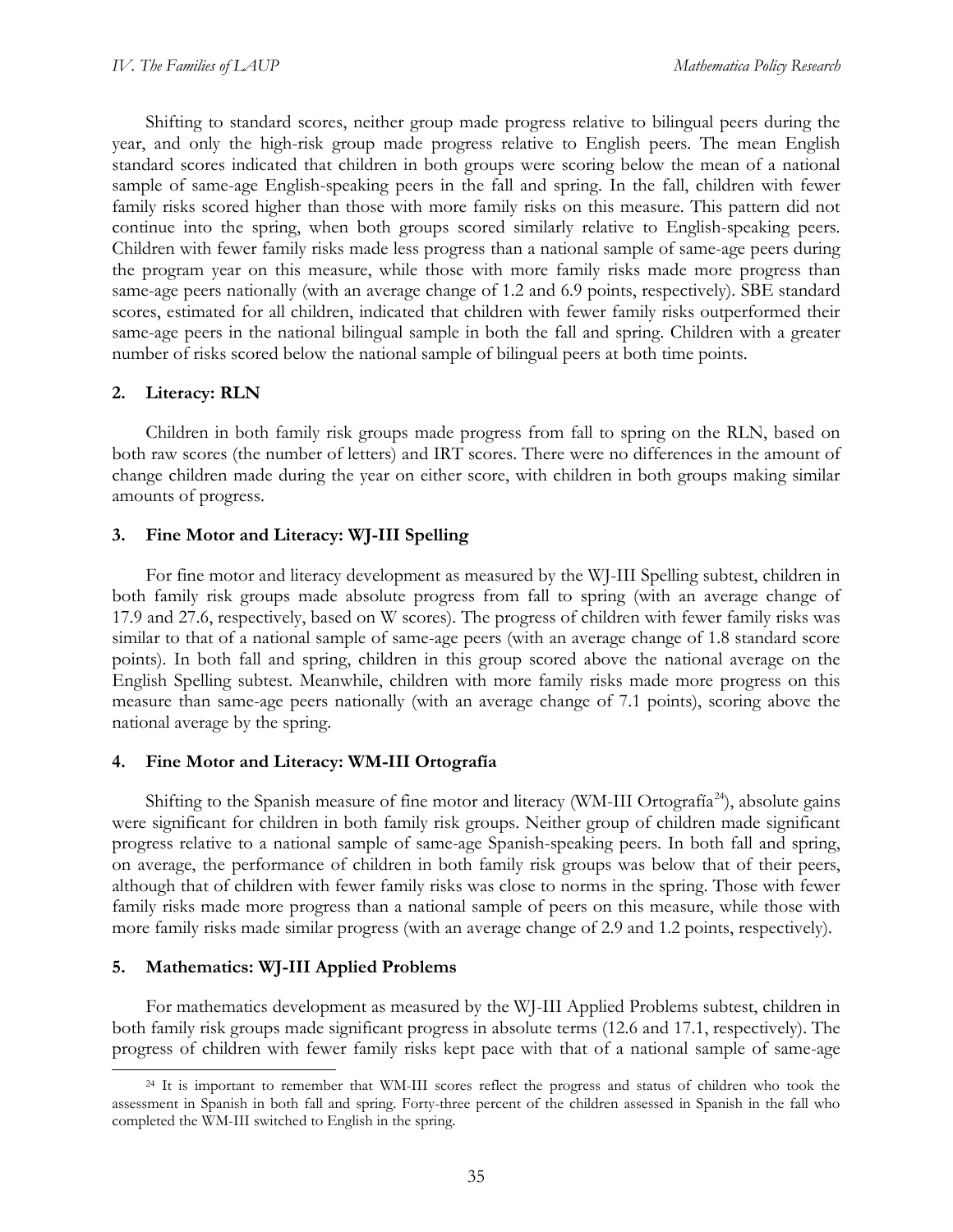peers, and their standard scores were around the national average of 100 in both fall and spring. Children with more family risks progressed more than same-age peers during the program year and scored close to norms in the spring.

## **6. Mathematics: WM-III Problemas Aplicados**

Shifting to the Spanish-language measure of mathematics (WM-III Problemas Aplicados<sup>25</sup>), absolute gains were significant for both groups of children. Neither group of children made significant progress relative to a national sample of same-age Spanish-speaking peers (although, on average, children had one-third of a standard deviation increase in standard scores, the estimates have greater error). The scores for both groups were below the national mean in both the fall and spring. Children with fewer family risks scored closer to same-age peers than those with more family risks on this measure in both the fall and the spring.

## **7. Social-Emotional and Approaches to Learning: Leiter-R**

In Table IV.4, we report the percentage of children scoring in the expected range for each of the Leiter-R subscales. In the national sample, 84 percent of children score in the expected range. In LAUP, the percentage of children scoring in the expected range for Attention, Activity Level, and Sociability was already high in the fall and exceeded the national average for all three subtests in both risk groups. By the spring, 97 to 100 percent of LAUP children in both risk groups scored in the expected range for each subtest. Changes from the fall to spring were not statistically significant.

## **8. BMI**

While rates of overweight were similar for children in both risk groups in the fall and spring, the rate of obesity was higher among children in families with more socioeconomic risks (Table IV.4). By the spring, 17 percent of children with two or fewer family risks were overweight and 18 percent of those with three or more risks were overweight. While 13 percent of children with two or fewer risks were obese in the spring, 27 percent of those in the higher risk group were obese. The fallspring changes in obesity and overweight were not statistically significant for either group.

<span id="page-55-0"></span> <sup>25</sup> Ibid, 24.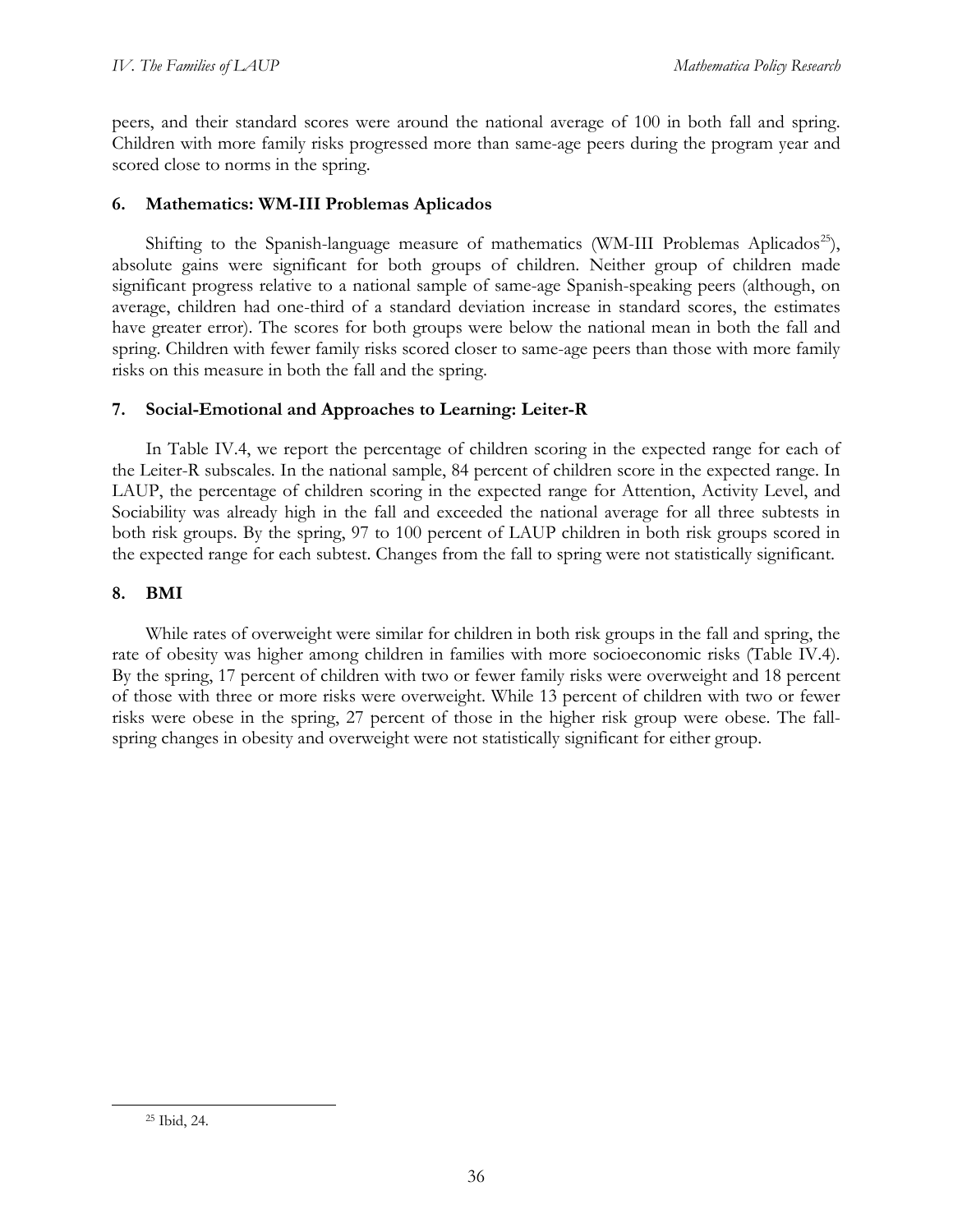**Table IV.4. Percentage of Children Scoring in the Expected Range for Social-Emotional and Approaches to Learning Measures and Overweight or Obese for Physical Health Measure: Fall 2012 and Spring 2013**

|                                                                                                                        | 0, 1, or 2 Risks $a$ |                  |           |            |                                   |            |           |                  | 3 or More Risks <sup>a</sup> |           |             |           |                       |           |  |
|------------------------------------------------------------------------------------------------------------------------|----------------------|------------------|-----------|------------|-----------------------------------|------------|-----------|------------------|------------------------------|-----------|-------------|-----------|-----------------------|-----------|--|
|                                                                                                                        |                      | <b>Fall 2012</b> |           |            | Fall-Spring Change<br>Spring 2013 |            |           | <b>Fall 2012</b> |                              |           | Spring 2013 |           | Fall-Spring<br>Change |           |  |
|                                                                                                                        | N                    | Percentage       | <b>SE</b> | Percentage | <b>SE</b>                         | Percentage | <b>SE</b> | N                | Percentage                   | <b>SE</b> | Percentage  | <b>SE</b> | Percentage            | <b>SE</b> |  |
| Social-Emotional and Approaches to Learning: Leiter-R Examiner Ratings Scaled Score in the Expected Range <sup>a</sup> |                      |                  |           |            |                                   |            |           |                  |                              |           |             |           |                       |           |  |
| Attention                                                                                                              | 137                  | 96.69            | 2.24      | 98.49      | 1.03                              | 1.80       | 2.39      | 37               | 100.00                       | 0         | 97.34       | 2.65      | $-2.66$               | 2.65      |  |
| Activity                                                                                                               | 137                  | 96.07            | 1.84      | 99.07      | 0.93                              | 3.00       | 1.64      | 37               | 91.85                        | 4.1       | 97.34       | 2.65      | 5.49                  | 3.49      |  |
| Sociability                                                                                                            | 137                  | 92.84            | 2.43      | 97.77      | 1.58                              | 4.93       | 2.76      | 37               | 91.39                        | 4.28      | 100.00      | 0         | 8.61                  | 4.28      |  |
| <b>BMI</b>                                                                                                             |                      |                  |           |            |                                   |            |           |                  |                              |           |             |           |                       |           |  |
| Child is overweight <sup>b</sup>                                                                                       | 300                  | 15.09            | 1.83      | 17.44      | 2.05                              | 2.35       | 1.83      | 79               | 14.02                        | 3.90      | 17.54       | 4.42      | 3.53                  | 3.83      |  |
| Child is obese <sup>c</sup>                                                                                            | 300                  | 13.93            | 2.09      | 13.07      | 2.43                              | $-0.86$    | 1.74      | 79               | 27.12                        | 4.74      | 26.99       | 5.11      | $-0.13$               | 4.43      |  |

Source: UPCOS-6 Fall 2012 and Spring 2013 Direct Child Assessment and Fall 2012 Brief Parent Questionnaire.

Note: All analyses are weighted to represent children attending LAUP in the 2012–2013 program year.

<sup>a</sup>Scores of 7 or greater out of 10.

<sup>b</sup>When child's gender-specific BMI-for-age is between the 85th and 94th percentiles.

<sup>o</sup>When child's gender-specific BMI-for-age is at or above the 95th percentile.

\*Significantly different from zero at the .05 level, two-tailed test.

\*\*Significantly different from zero at the .01 level, two-tailed test.

\*\*\*Significantly different from zero at the .001 level, two-tailed test.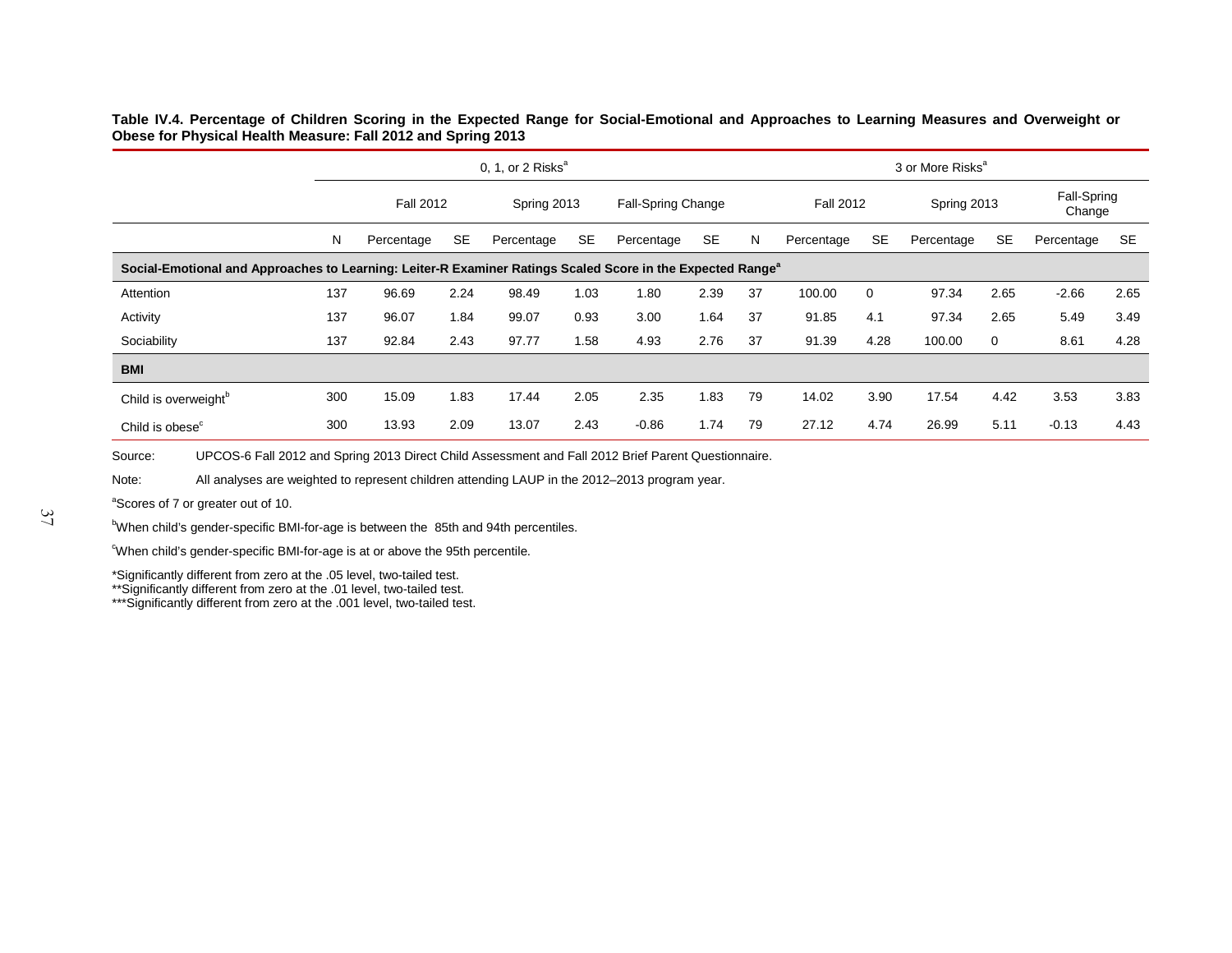# **C. Summary**

LAUP families and households are diverse in the resources available to them and the risks that they face. In terms resources, approximately three-quarters of mothers and fathers have a  $12<sup>th</sup>$ -grade education or higher, and almost one-third have a technical or associate's degree or more. More than three-quarters of families also appear relatively stable; they did not move in the prior year, and the parents were married or cohabiting.

Regarding risk, we examined cumulative socioeconomic risk because research has shown that the accumulation of risks can have negative consequences for children's development and school readiness (Downey et al. 2004; Rathbun and West 2004). Using five family risk factors (maternal education less than high school, single-parent household, teen parent household, either parent born outside of the United States, and household size of five or more), we found that, on average, LAUP children have close to two of these factors. Nineteen percent of families have three or more risks.

In examining patterns of progress in 2012–2013 by the level of family risk (two or fewer risks versus three or more), there were no consistent patterns across measures as to which group made (greater) gains or had higher spring scores. It does appear that children with fewer family risks have stronger expressive vocabulary and letter naming scores in the spring and, for children assessed in Spanish, stronger mathematics skills. Social-emotional development is a strength of children in both groups. Rates of obesity are higher among those with three or more risks. Results should be interpreted with caution in light of the small sample sizes.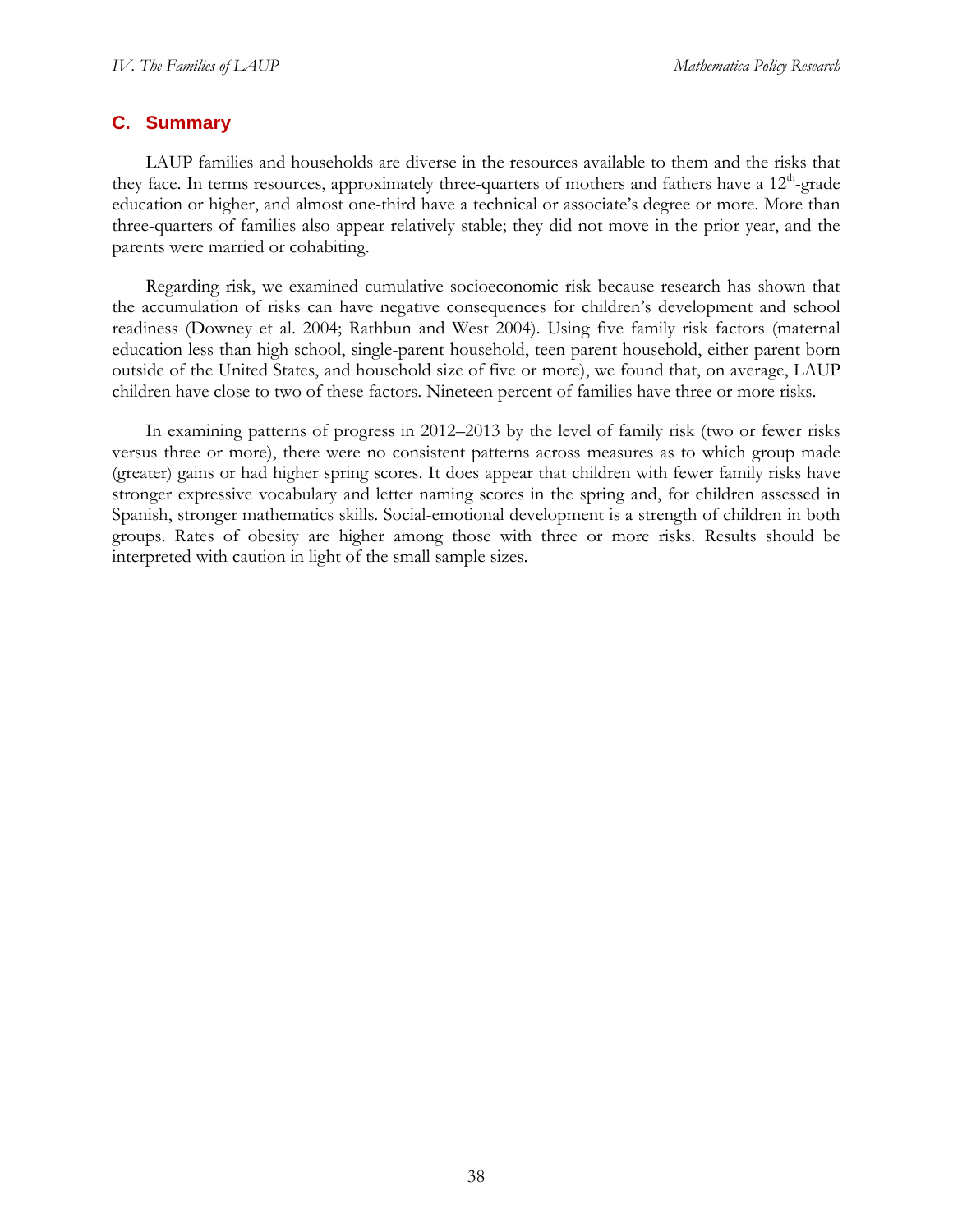## **REFERENCES**

- Aikens, Nikki, Emily Moiduddin, Louisa Tarullo, and Jerry West. "Data Tables for Child Outcomes and Classroom Quality in FACES 2009 Report." OPRE Report 2012-37b. Washington, DC: U.S. Department of Health and Human Services, Office of Planning, Research and Evaluation, Administration for Children and Families, 2012.
- Atkins-Burnett, Sally, Kathy Sonnenfeld, and Susan Sprachman. "Rapid Letter Naming (RLN)." Washington, DC: Mathematica Policy Research, 2007.
- Brownell, R. "Expressive One-Word Picture Vocabulary Tests." San Antonio, TX: Harcourt Assessment, Inc., 2000.
- Burchinal, Margaret, S. Field, Michael L. Lopez, Carollee Howes, and Robert Pianta. "Instruction in Spanish and Outcomes for Pre-Kindergarten English Language Learners." University of Virginia CASTL Research Brief, 2013. Available at [http://curry.virginia.edu/uploads/resourceLibrary/CASTL\_Research\_Brief-Burchinal\_et\_al.\_(2012)\_ECRQ.pdf]. Accessed July 29, 2013.
- Burchinal, Margaret, S. Field, Michael L. Lopez, Carollee Howes, and Robert Pianta. "Instruction in Spanish in Pre-Kindergarten Classrooms and Child Outcomes for English Language Learners." *Early Childhood Research Quarterly*, vol. 27, 2011, pp.188–197.
- California Department of Education. "California Preschool Learning Foundations." Sacramento, CA: California Department of Education, 2008. Available at [\[http://www.cde.ca.gov/sp/cd/re/psfoundations.asp#psfoundvol1'](http://www.cde.ca.gov/sp/cd/re/psfoundations.asp#psfoundvol1)]. Accessed July 27, 2013.
- Claessens, Amy, Greg Duncan, and Mimi Engel. "Kindergarten Skills and Fifth-Grade Achievement: Evidence from the ECLS-K." *Economics of Education Review,* vol. 28, no. 4, August 2009, pp. 415–427.
- Centers for Disease Control and Prevention (CDC). "About BMI for Children and Teens." Available at [http://www.cdc.gov/healthyweight/assessing/bmi/childrens\_bmi/ about\_childrens\_bmi.html]. Last updated September 13, 2011. Accessed January 18, 2013.
- Centers for Disease Control and Prevention (CDC). "Obesity Prevalence Among Low-Income, Preschool-Aged Children—New York City and Los Angeles County, 2003–2011." *Morbidity and Mortality Weekly Report*, vol. 62, no. 2, 2013, pp. 17–22.
- Croninger, R.G., and V.E. Lee. "Social Capital and Dropping Out of High School: Benefits to At-Risk Students of Teachers' Support and Guidance." *Teachers College Record*, vol. 103, no. 4, 2001, pp. 548–541.
- De Temple, Jeanne and Catherine E. Snow. "Learning Words from Books." In *On Reading Books to Children: Parents and Teachers*, edited by Anne van Kleeck, Steven A. Stahl, and Eurydice B. Bauer, Center for Improvement of Early Reading Achievement (CIERA). Mahwah, NJ: Lawrence Erlbaum Associates, 2003, pp. 16–36.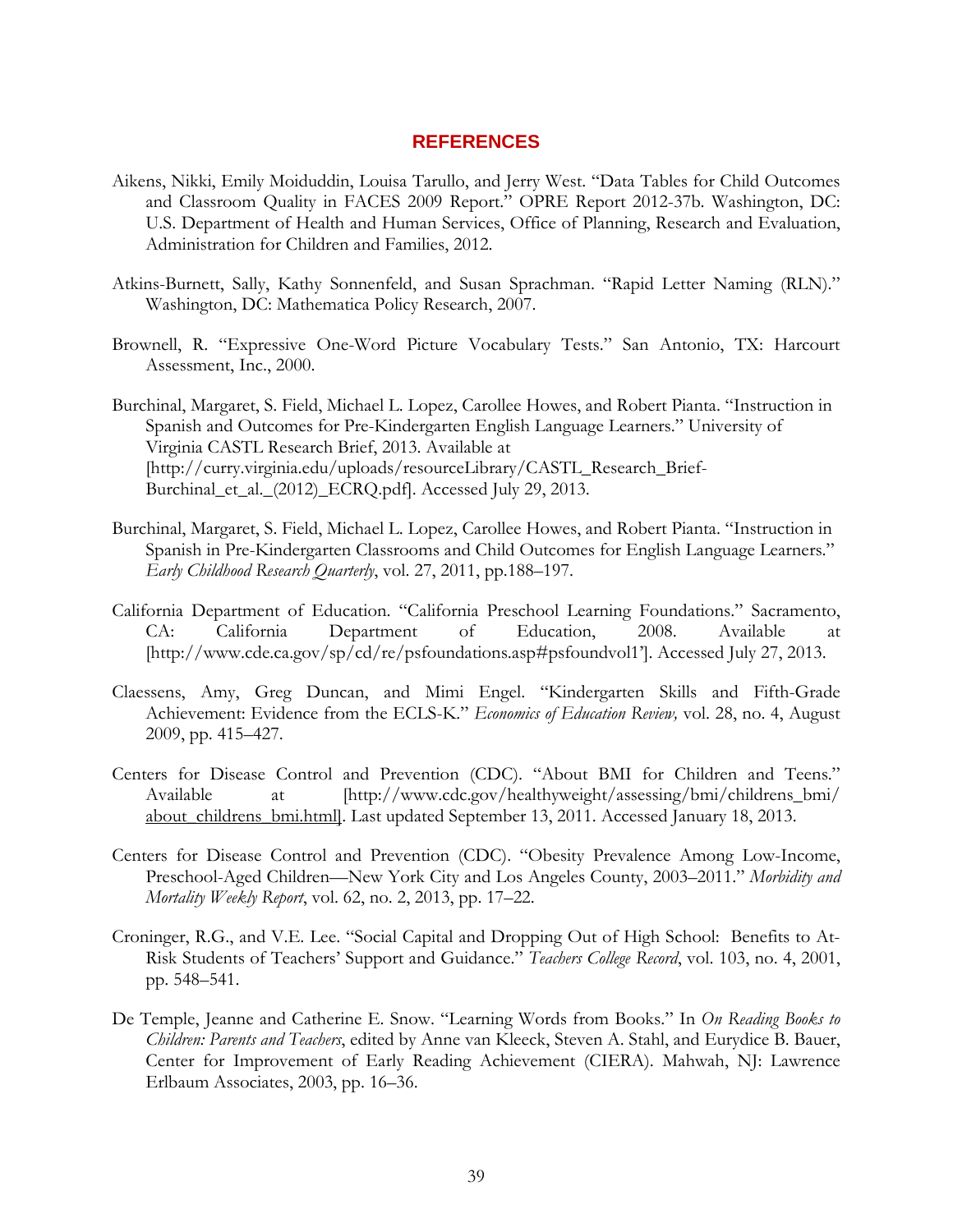- Dickinson, David K., and Michelle V. Porche. "Relation Between Language Experiences in Preschool Classrooms and Children's Kindergarten and Fourth‐Grade Language and Reading Abilities." *Child Development*, vol. 82, no. 3, 2011, pp. 870–886.
- Downey, D.B., P.T. von Hippel, and B. Broh. "Are Schools the Great Equalizer? Cognitive Inequality During the Summer Months and the School Year." *American Sociological Review,* vol. 69, no. 5, 2004, pp. 613–635.
- Duncan, Greg J., Chantelle J. Dowsett, Amy Claessens, Katherine Magnuson, Aletha C. Huston, Pamela Klebanov, Linda S. Pagani, Leon Feinstein, Mimi Engel, Jeanne Brooks-Gunn, Holly Sexton, Kathryn Duckworth, and Crista Japel. "School Readiness and Later Achievement." *Developmental Psychology,* vol. 43, no. 6, November 2007, pp. 1428–1446.
- Duncan, Sharon, and Edward DeAvila. "Pre-Language Assessment Scales [PreLAS 2000]." Monterey, CA: CTB-McGraw Hill, 2002.
- Early, Diane, Oscar Barbarin, Donna Bryant, Margaret Burchinal, Florence Chang, Richard Clifford, Gisele Crawford, Wanda Weaver, Carollee Howes, Sharon Ritchie, Marcia Kraft-Sayre, Robert Pianta, and W. Steven Barnett. "Pre-Kindergarten in Eleven States: NCEDL's Multi-State Study of Pre-Kindergarten and Study of State-Wide Early Education Programs (SWEEP)." Preliminary descriptive report, NCEDL working paper. Chapel Hill, NC: University of North Carolina, 2005.
- First 5 LA. "Strengthening Families and Communities in LA County." First 5 LA Strategic Plan FY 2009–2015. Approved 6-11-09. Available at [http://www.first5la.org/files/F5LA\_STRATEGIC\_PLAN\_2009-15.pdf]. Accessed July 25, 2013.
- Foulin, Jean Noel. "Why Is Letter-Name Knowledge such a Good Predictor of Learning to Read?" *Reading and Writing,* vol. 18, no. 2, 2005, pp. 129–155.
- Gormley, Jr., William T., Ted Gayer, Deborah Phillips, and Brittany Dawson. "The Effects of Universal Pre-K on Cognitive Development." *Developmental Psychology,* vol. 41, no. 6, 2005, pp. 872–884.
- Grissmer, David, Kevin J. Grimm, Sophie M. Aiyer, William M. Murrah, and Joel S. Steele. "Fine Motor Skills and Early Comprehension of the World: Two New School Readiness Indicators." *Developmental Psychology,* vol. 46, no. 5, September 2010, pp. 1008–1017.
- Hargrave, Anne C., and Monique Sénéchal. "A Book Reading Intervention with Preschool Children Who Have Limited Vocabularies: The Benefits of Regular Reading and Dialogic Reading." Early Childhood Research Quarterly, vol. 15, no. 1, 2000, pp. 75–90.
- Justice, Laura M., Joan N. Kaderavek, Xitao Fan, Amy Sofka, and Aileen Hunt. "Accelerating Preschoolers' Early Literacy Development Through Classroom-Based Teacher-Child Storybook Reading and Explicit Print Referencing." *Language, Speech, and Hearing Services in Schools,* vol. 40, January 2009, pp. 67–85.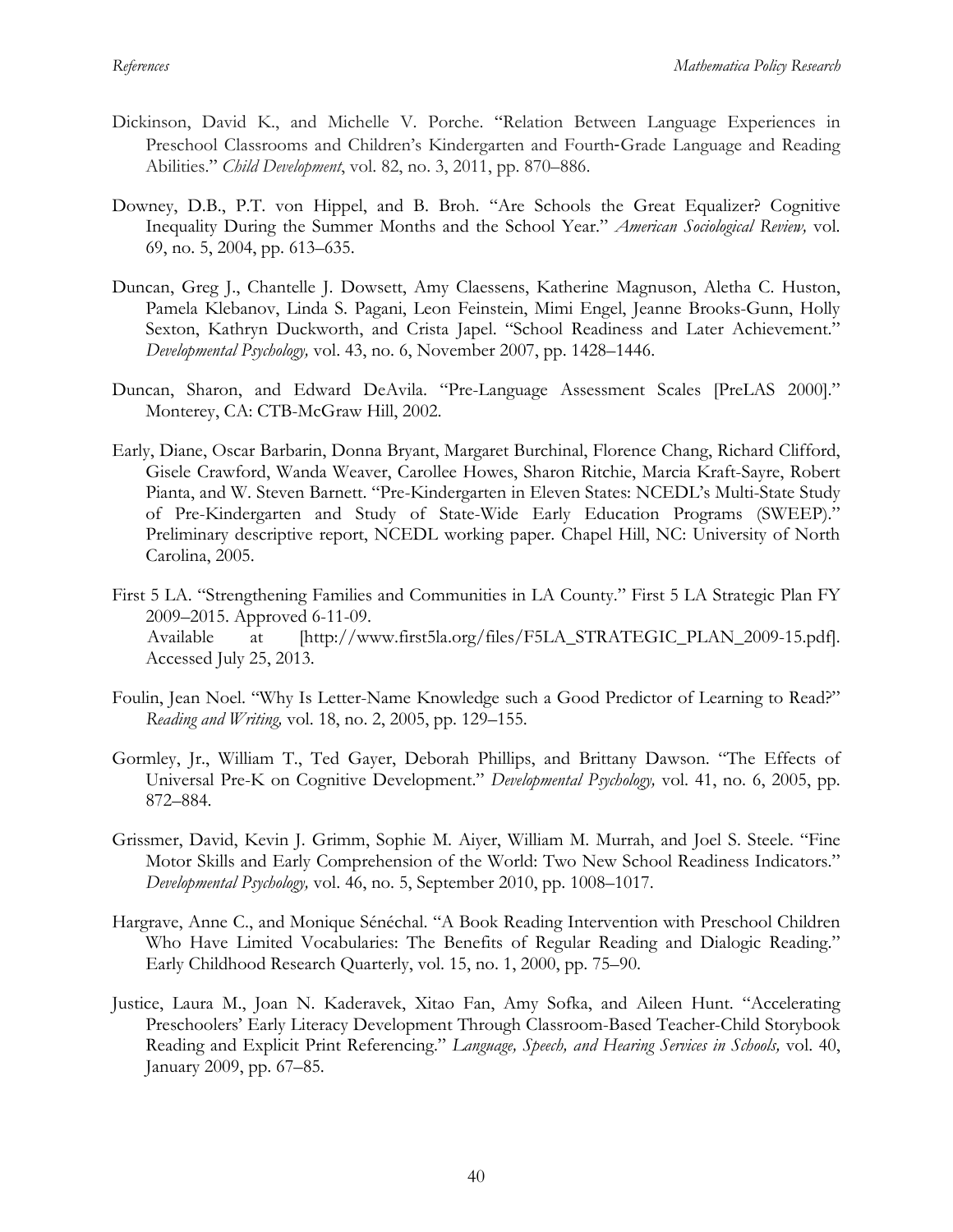- Kagan, S.L., E. Moore, and S. Bredekamp (eds.). "Reconsidering Children's Early Development and Learning: Toward Shared Beliefs and Vocabulary." Washington, DC: National Education Goals Panel, 1995.
- Love, John M., S. Atkins-Burnett, C. Vogel., N. Aikens, Y. Xue, M. Mabutas, B.L. Carlson, E.S. Martin, N. Paxton, M. Caspe, S. Sprachman, and K. Sonnenfeld. "Los Angeles Universal Preschool Programs, Children Served, and Children's Progress in the Preschool Year: Final Report of the First 5 LA Universal Preschool Child Outcomes Study." Report submitted to First 5 LA. Princeton, NJ: Mathematica Policy Research, June 2009.
- Mashburn, Andrew J., Robert C. Pianta, Bridget K. Hamre, Jason T. Downer, Oscar A. Barbarin, Donna Bryant, Margaret Burchinal, Diane M. Early, and Carollee Howes. "Measures of Classroom Quality in Prekindergarten and Children's Development of Academic, Language, and Social Skills." *Child Development*, vol. 79, no. 3, 2008, pp. 732–749.
- Moiduddin, Emily, Sally Atkins-Burnett, Yange Xue, Pia Caronongan, Elisha Smith, and Marta Induni. "Results of Activities Informing the Performance-Based Contract Between First 5 LA and LAUP." Final report submitted to First 5 LA. Washington, DC: Mathematica Policy Research, June 30, 2010.
- Mol, Suzanne E., and Adriana G. Bus. "To Read or Not to Read: A Meta-Analysis of Print Exposure from Infancy to Early Adulthood." *Psychological Bulletin,* vol. 137, no. 2, 2011, pp. 267– 296.
- NICHD Early Child Care Research Network (ed.). *Child Care and Child Development: Results of the NICHD Study of Early Child Care and Youth Development.* New York: Guilford Press, 2005.
- Pallas, A.M., G. Natriello, and E.L. McDill. "The Changing Nature of the Disadvantaged Population: Current Dimensions and Future Trends." *Educational Researcher*, vol. 18. no. 5, 1989, pp. 16–22.
- Peisner-Feinberg, E.S., and J.M. Schaaf. "Evaluation of the North Carolina More at Four Pre-Kindergarten Program: Performance and Progress in the Seventh Year (2007–2008)." Chapel Hill, NC: FPG Child Development Institute, 2008.
- Piasta, S.B., Petscher, Y., and Justice, L.M. "How Many Letters Should Preschoolers in Public Programs Know? The Diagnostic Efficiency of Various Preschool Letter-Naming Benchmarks for Predicting First-Grade Literacy Achievement." *Journal of Educational Psychology*, April 2012.
- Puranik, Cynthia S., Christopher J. Lonigan, and Young-Suk Kim. "Contributions of emergent literacy skills to name writing, letter writing, and spelling in preschool children." *Early Childhood Research Quarterly,* vol. 26, no. 4, 2011, pp. 465-474.
- Rathbun, A., and J. West. *From Kindergarten Through Third Grade: Children's Beginning School Experiences.* NCES 2004-007. Washington, DC: National Center for Education Statistics, 2004.
- Roid, Gale H., and Lucy J. Miller. "Leiter-R Performance Scale—Revised." Wood Dale, IL: Stoelting Co., 1997.
- Woodcock, R. W., K. McGrew, and N. Mather. "Woodcock-Johnson III Tests of Achievement." Itasca, IL: Riverside Publishing, 2001/2007.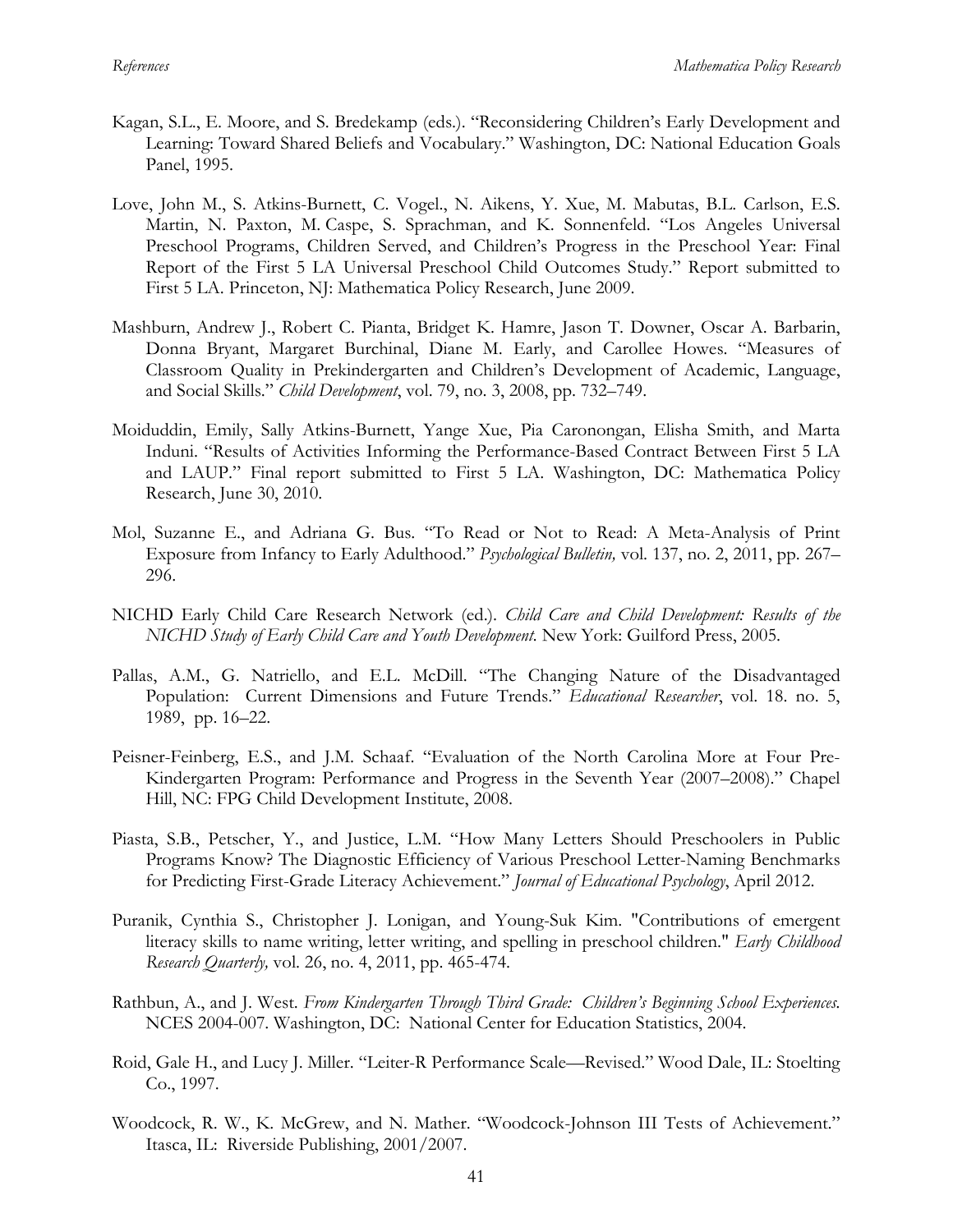- Woodcock, R.W., A.F. Muñoz-Sandoval, K. McGrew, N. Mather, and F. Schrank. "Bateria III Woodcock-Muñoz." Itasca, IL: Riverside Publishing, 2004/2007.
- Xue, Yange, Sally Atkins-Burnett, and Emily Moiduddin. "Children's Progress During the 2011- 2012 LAUP Year." Final report submitted to First 5 LA. Washington, DC: Mathematica Policy Research, 2012.
- Xue, Yange, Sally Atkins-Burnett, and Nikki Aikens. "A Study of Peer Effects on Children's Language Development in Linguistically Diverse Preschools." Presented at the Head Start National Research Conference, Washington, DC, June 2010a.
- Xue, Yange, Sally Atkins-Burnett, Pia Caronongan, and Emily Moiduddin. "Informing the Performance-Based Contract Between First 5 LA and LAUP: Assessing Child Progress." Final report submitted to First 5 LA. Washington, DC: Mathematica Policy Research, December 10, 2010b.
- Zill, N., and J. West. *Findings from the Condition of Education 2000: Entering Kindergarten Children.* NCES 2001-035. Washington, DC: National Center for Education Statistics, 2001.